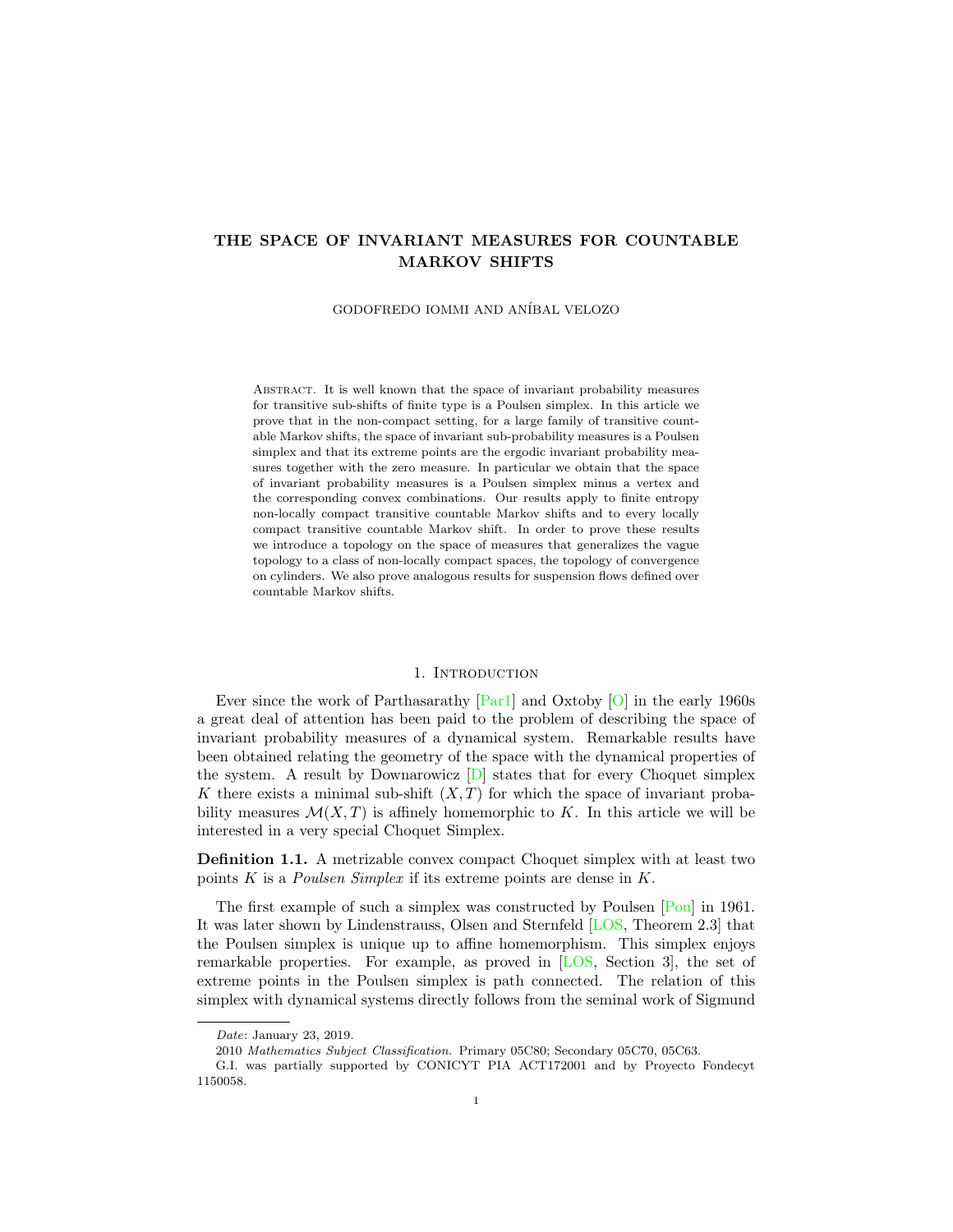<span id="page-1-1"></span>[\[Si1\]](#page-31-1), see also [\[Si2,](#page-31-2) [Si3\]](#page-31-3). Indeed, if  $(\Sigma, \sigma)$  is a transitive sub-shift of finite type then  $\mathcal{M}(\Sigma, \sigma)$  is affinely homeomorphic to the Poulsen simplex. Note that the extreme points in this setting correspond to the ergodic measures.

This article describes the space of invariant measures for transitive countable Markov shifts. The major difference with previous work on the subject is that the phase space is no longer compact and therefore the escape of mass phenomenon has to be taken into account. Notions of convergence in the space of measures are required to describe loss of mass. Indeed, the weak\* topology preserves the total mass of the space, thus it can not capture the escape of mass. For locally compact spaces the space of invariant measures can be endowed with the vague topology; in this context it is possible for mass to be lost. We introduce a new notion of convergence in the space of measures, the so called topology of convergence on cylinders, that generalizes the vague topology. This notion of convergence does not require the underlying space to be locally compact.

In the non-compact setting the space of invariant probability measures is not necessarily compact. The lack of compactness of the space of invariant probability measures is a major difficulty in the development of the corresponding ergodic theory: in many arguments it is natural to take limits of invariant measures and it is important to know that the limiting object is indeed a measure. We stress that this is a very subtle phenomenon, it could happen that for topologies that naturally generalize the weak\* topology the limit of a sequence of invariant probability measures is not a countably additive measure. In this paper we will compactify the space of invariant probability measures for a large family of countable Markov shifts, including a wide range of non-locally compact shifts. As we will see, our compactification is strongly related to the escape of mass phenomenon.

For completeness we will briefly describe the topology on the space of invariant sub-probability measures we will focus on in this work. Let  $(\Sigma, \sigma)$  be a transitive countable Markov shift and  $\mathcal{M}_{\leq 1}(\Sigma, \sigma)$  the space of  $\sigma$ -invariant sub-probability measures on  $\Sigma$  (for precise definitions we refer the reader to Sections [2](#page-3-0) and [3\)](#page-4-0). We say that  $(\mu_n)_n \subset \mathcal{M}_{\leq 1}(\Sigma, \sigma)$  converges on cylinders to  $\mu$  if

$$
\lim_{n \to \infty} \mu_n(C) = \mu(C),
$$

for every cylinder  $C \subset \Sigma$ . This notion of convergence induces a topology, the topology of convergence on cylinders. We prove that this topology is metrizable (see Proposition [3.15\)](#page-8-0). For general facts about the topology of convergence on cylinders we refer the reader to Section [3.3.](#page-7-0)

We consider a large class of countable Markov shifts that satisfy the so called  $F$ <sup>-</sup>property (see Definition [4.9\)](#page-15-0). This include locally compact and finite entropy non-locally compact countable Markov shifts. The  $F$ -property essentially rules out the possibility of having infinitely many periodic orbits of a given length that intersect a fixed cylinder. One of the main results of this work is

<span id="page-1-0"></span>**Theorem 1.2.** Let  $(\Sigma, \sigma)$  be a transitive countable Markov shift satisfying the *F*<sup> $-p$ </sup>roperty. Then the space of invariant sub-probability measures  $M_{\leq 1}(\Sigma, \sigma)$  endowed with the topology of convergence on cylinders is affine homeomorphic to the Poulsen simplex. In particular  $\mathcal{M}_{\leq 1}(\Sigma, \sigma)$  is compact with respect to the topology of convergence on cylinders.

The topology of convergence on cylinders restricted to  $\mathcal{M}(\Sigma, \sigma)$  coincides with the weak\* topology (see Lemma  $3.17$ ). Theorem [1.2](#page-1-0) has the following corollary.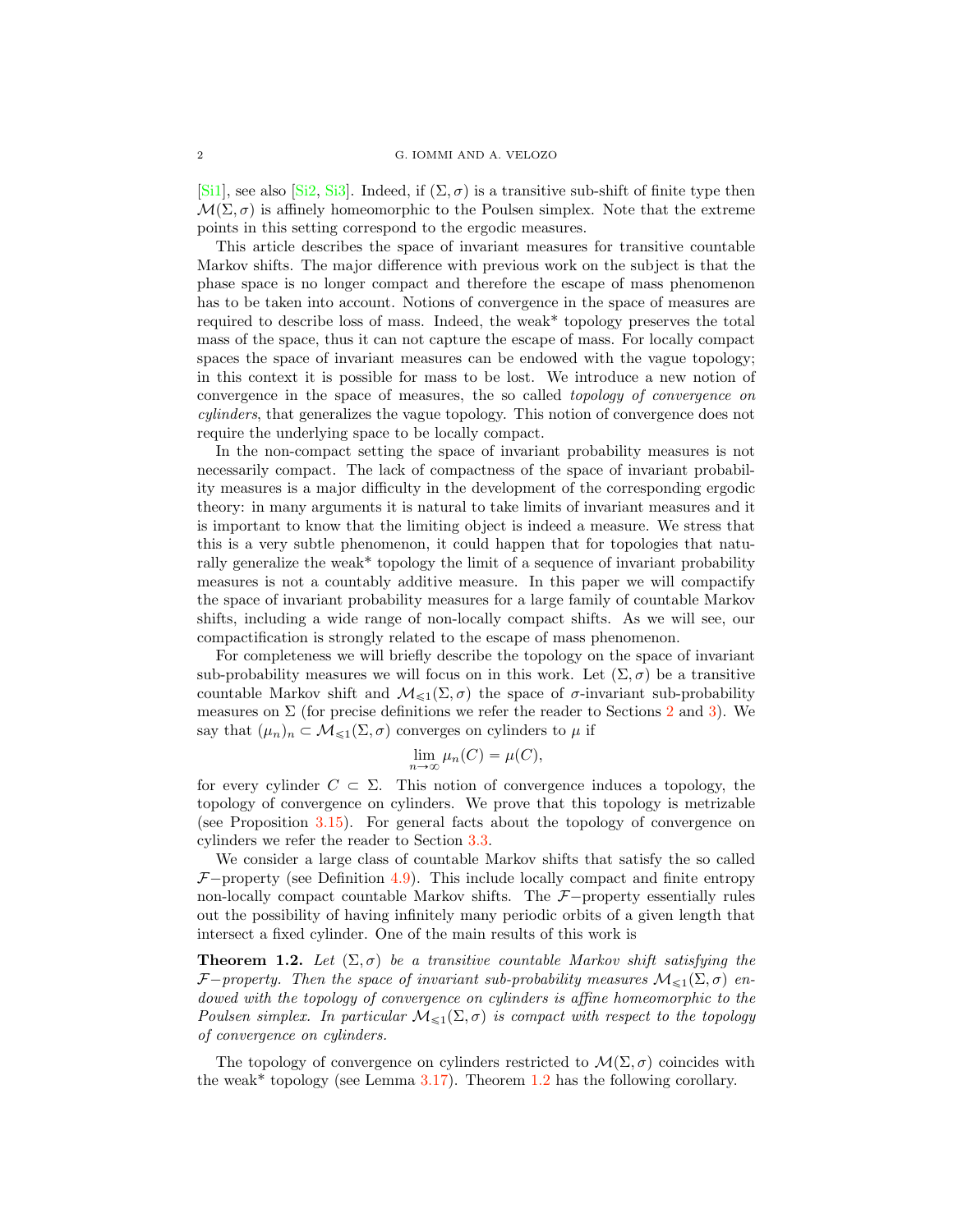<span id="page-2-0"></span>**Corollary 1.3.** Let  $(\Sigma, \sigma)$  be a transitive countable Markov shift satisfying the *F*<sup> $-property$ </sup>. Then the space of invariant probability measures  $\mathcal{M}(\Sigma, \sigma)$  endowed with the weak\* topology is affine homeomorphic to the Poulsen simplex minus a vertex and all of its convex combinations.

In order to prove Theorem [1.2](#page-1-0) we will need to prove three key properties: (1) there exists a sequence of ergodic measures converging on cylinders to the zero measure, (2) every sequence of periodic measures has an accumulation point (in the topology of convergence on cylinders) which is a countably additive measure and (3) the set of periodic measures is weak<sup>\*</sup> dense in  $\mathcal{M}(\Sigma, \sigma)$ . While point (3) is fairly standard and uses shadowing and closing properties of the shift, the other two are more subtle. Indeed, a combinatorial assumption is required on  $(\Sigma, \sigma)$  for these properties to hold (hence the *F*-property assumption).

It worth pointing out that Theorem [1.2](#page-1-0) is optimal for the topology of convergence on cylinders. More precisely, if  $(\Sigma, \sigma)$  does not satisfy the *F* $-$ property, then  $\mathcal{M}(\Sigma, \sigma)$  contains a sequence of periodic measures which converges on cylinders to a finitely additive measure which is not countably additive (see Proposition [4.19\)](#page-19-0). In particular if we want to compactify  $\mathcal{M}(\Sigma, \sigma)$  we must give up the convergence on all cylinders (which does not seem reasonable) or to modify the topology in a more substantial way.

We also study suspension flows defined over countable Markov shifts. These are continuous time dynamical systems defined over non-compact spaces. The suspensions we consider are constructed over arbitrary countable Markov shifts  $(\Sigma, \sigma)$  and for roof functions  $\tau : \Sigma \to \mathbb{R}$  belonging to a class that we denote by  $\mathcal{R}$ (for precise definition we refer the reader to Section [6\)](#page-20-0). If  $\tau$  is bounded away from zero there is a one–to–one correspondence between the space of invariant probability measures for the flow, which we denote by  $\mathcal{M}(\Sigma, \sigma, \tau)$ , and  $\mathcal{M}_{\tau} = {\mu \in \mathcal{M}(\Sigma, \sigma) : \xi$  $\{\tau d\mu < \infty\}$ . The space of sub-probability measures invariant by the suspension flow is denoted by  $\mathcal{M}_{\leq 1}(\Sigma, \sigma, \tau)$ . In Section [6](#page-20-0) we define a topology on  $\mathcal{M}_{\leq 1}(\Sigma, \sigma, \tau)$ , the topology of convergence on cylinders for the suspension flow, that shares many properties with the topology of convergence on cylinders on  $\mathcal{M}_{\leq 1}(\Sigma, \sigma)$ .

The class of suspension flows that we study include a wide range of symbolic models for geometric systems. For example, the symbolic model of the geodesic flow over the modular surface satisfies all of our assumptions. In this context we prove,

**Theorem 1.4.** Let  $(\Sigma, \sigma)$  be a transitive countable Markov shift and  $\tau \in \mathcal{R}$ . Then the space of invariant sub-probability measures of the suspension flow  $\mathcal{M}_{\leq 1}(\Sigma, \sigma, \tau)$ , endowed with the topology of convergence on cylinders for the suspension flow, is affine homeomorphic to the Poulsen simplex. In particular  $\mathcal{M}_{\leq 1}(\Sigma, \sigma, \tau)$  is compact with respect to the topology of convergence on cylinders.

Some countable Markov shifts without the  $F$ -property are particularly important (for instance the full shift, or shifts with the BIP property [\[Sa2\]](#page-31-4)), and we do want to have some understanding on their spaces of invariant probability measure. The work done in Section [6](#page-20-0) and our auxiliary potential  $\tau$  allows us to regain control in this setting. Indeed, in this general context we are able to describe the set of invariant probability measures for which the function  $\tau$  is integrable (see Lemma [6.1](#page-21-0) and Theorem [6.18\)](#page-30-4).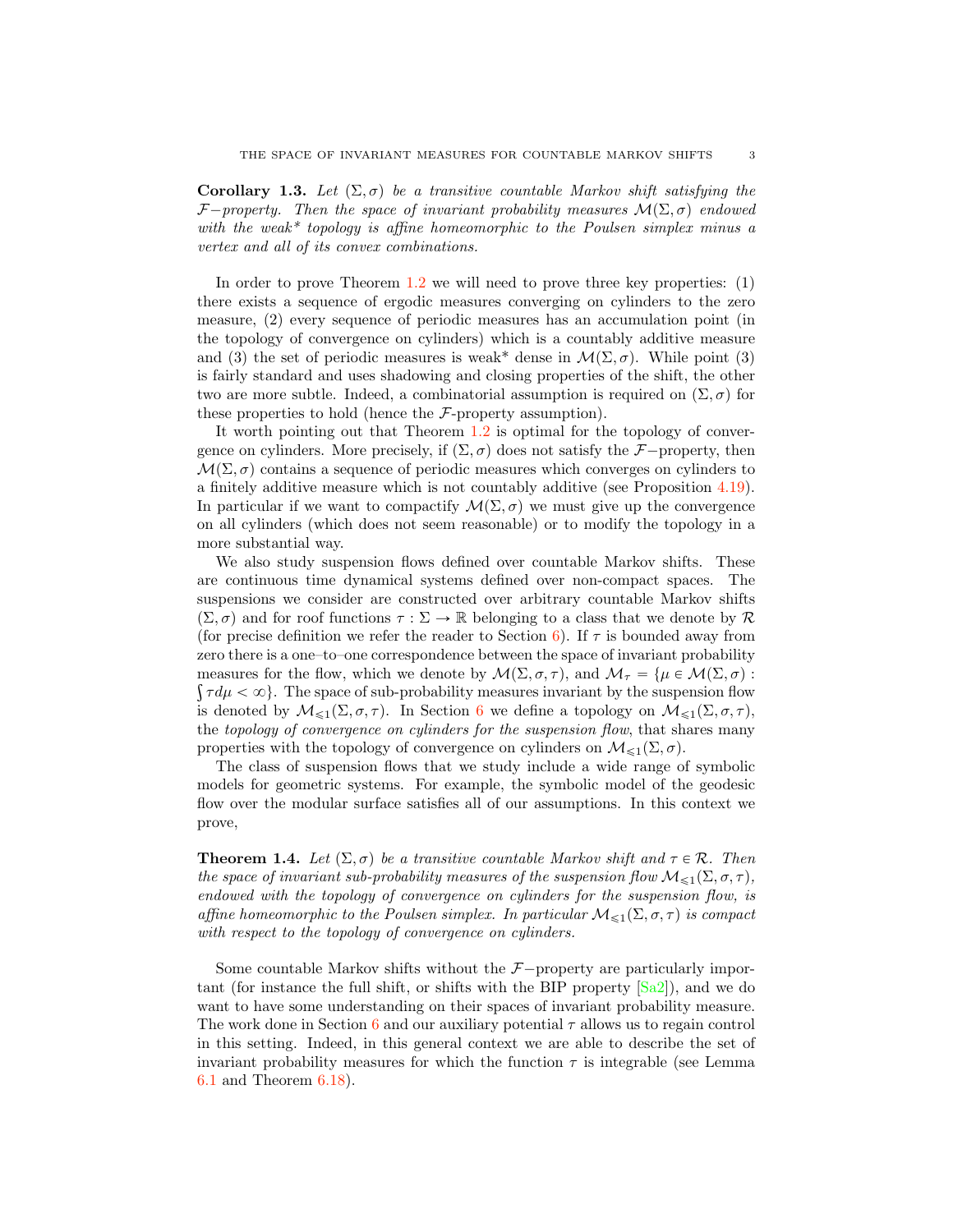#### <span id="page-3-1"></span>4 G. IOMMI AND A. VELOZO

We stress that the compactifications constructed in this paper have several interesting applications to the thermodynamic formalism of countable Markov shifts. For instance, in joint work with M. Todd [\[ITV\]](#page-30-6), we consider finite entropy countable Markov shifts  $(\Sigma, \sigma)$  and study the behaviour of the measure theoretic entropy of a sequence  $(\mu_n)_n \subset \mathcal{M}(\Sigma, \sigma)$ . By the results in this paper there exists a measure  $\mu \in \mathcal{M}_{\leq 1}(\Sigma, \sigma)$  and a sub-sequence of  $(\mu_n)_n$  which converges to  $\mu$  in the cylinder topology. This property is used to establish stability results for the measure of maximal entropy, relate the escape of mass with the entropy of the system and to prove upper-semi continuity of the entropy map. In the compact setting there is no escape of mass and the properties of the entropy map and the measure of maximal entropy are classical [\[Wa,](#page-31-5) Chapter 8], but in the non-compact case new ideas were needed. We also mention that the results in [\[ITV\]](#page-30-6) can be pushed even further to include potentials, this is discussed in [\[V\]](#page-31-6) by the second author.

Finally, we remark that over the last few years countable Markov shifts have been used to code relevant parts of the dynamics for a wide range of dynamical systems. For example, it was shown by Sarig [\[Sa2\]](#page-31-7) that countable Markov partitions can be constructed for positive entropy diffeomorphisims defined on compact surfaces. The corresponding symbolic coding captures positive entropy measures. These results have recently been used to prove that  $C^{\infty}$  surface diffeomoprhisms of positive entropy have at most finitely many measures of maximal entropy [\[BCS\]](#page-30-7). In a different direction, countable Markov partitions have been constructed for Sinai and Bunimovich billiards, this has allowed for the proof of lower bounds on the number of periodic orbits of a given period [\[LM\]](#page-30-8). Based on the work of Sarig, countable Markov partitions have been constructed for large classes of dynamical systems. Our results apply not only to all countable Markov shifts obtained as symbolic codings of these systems, but also to several non-locally compact symbolic models. For instance, symbolic codings of interval maps having a parabolic fixed point [\[H,](#page-30-9) [MP,](#page-30-10) [Sa1\]](#page-31-8) or loop systems [\[BBG\]](#page-30-5).

Acknowledgements. We would like to thank Mike Todd for a wealth of relevant and interesting comments on the subject of this article. This paper was initiated while the second author was visiting the first author at Pontificia Universidad Católica de Chile. The second author would like to thank the dynamics group at PUC for making his visit very stimulating. He would also like to thank Richard Canary for his invitation to participate of 'Workshop on Groups, Geometry and Dynamics' held in Universidad de la República, where an important part of this work was preparated.

#### 2. Countable Markov shifts

<span id="page-3-0"></span>In this section we define the dynamical systems that will be studied throughout the article. Let  $B$  be a transition matrix defined on the alphabet of natural numbers. That is, the entries of the matrix  $B = B(i, j)_{N \times N}$  are zeros and ones (with no row and no column made entirely of zeros). The countable Markov shift  $(\Sigma, \sigma)$  defined by the matrix  $B$  is the set

$$
\Sigma := \{(x_n)_{n \in \mathbb{N}} : B(x_n, x_{n+1}) = 1 \text{ for every } n \in \mathbb{N}\},
$$

together with the shift map  $\sigma : \Sigma \to \Sigma$  defined by  $\sigma(x_1, x_2, \dots) = (x_2, x_3, \dots)$ . For  $(a_1, \ldots, a_n) \in \mathbb{N}^n$ , we define a cylinder set  $[a_1 \ldots a_n]$  of length n by

$$
[a_1 \dots a_n] := \{ x \in \Sigma : x_j = a_j \text{ for } 1 \leq j \leq n \}.
$$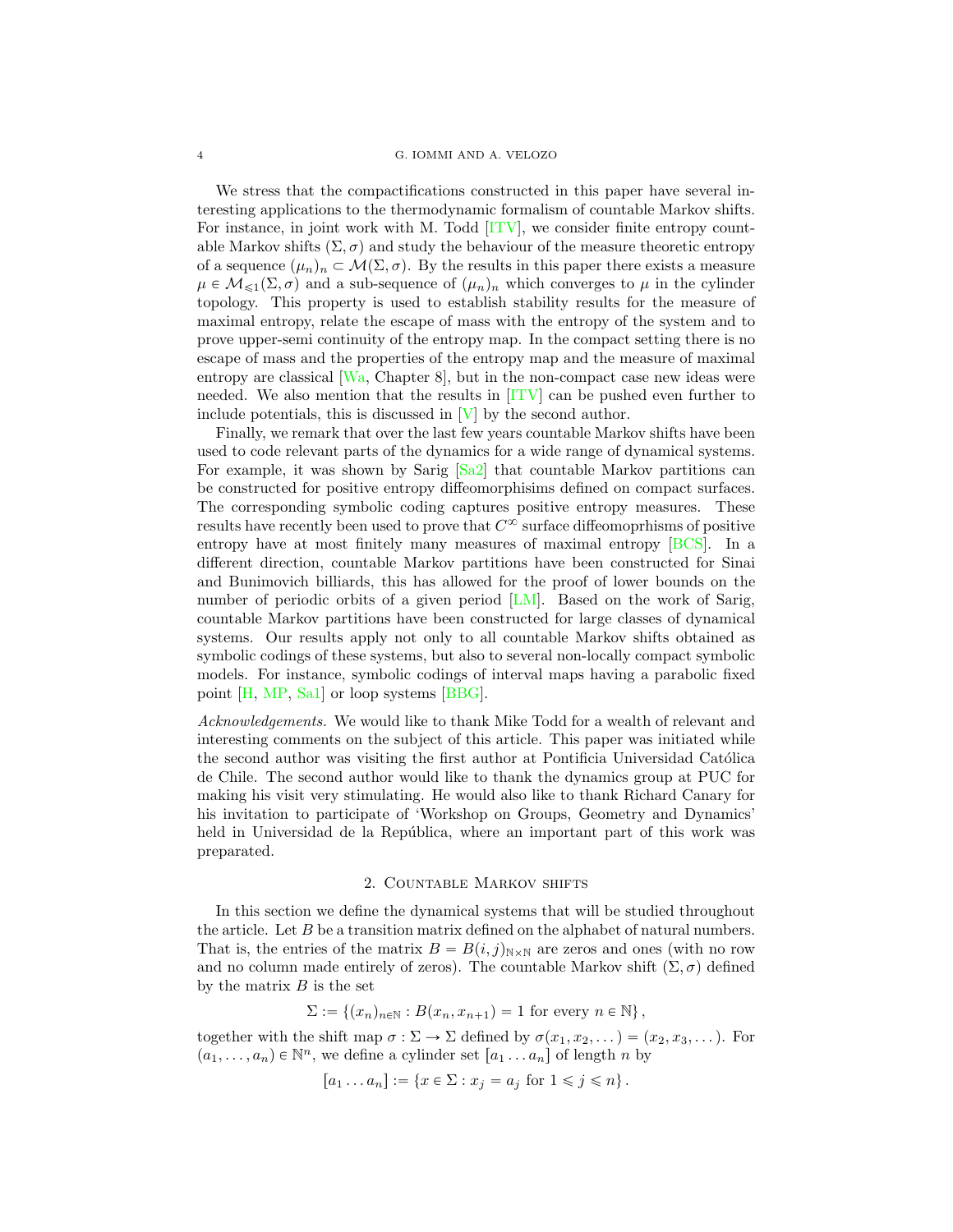<span id="page-4-1"></span>We endow  $\Sigma$  with the topology generated by cylinder sets. This is a metrizable non-compact space. Indeed, let  $\tilde{d} : \Sigma \times \Sigma \to \mathbb{R}$  be the function defined by

$$
\tilde{d}(x, y) := \begin{cases}\n1 & \text{if } x_0 \neq y_0; \\
2^{-k} & \text{if } x_i = y_i \text{ for } i \in \{0, \dots, k-1\} \text{ and } x_k \neq y_k; \\
0 & \text{if } x = y.\n\end{cases}
$$
\n(2.1)

The function  $\tilde{d}$  is a metric and it generates the same topology as that of the cylinders sets.

A countable Markov shift defined by the transition matrix  $B = B(i, j)_{\text{N} \times \text{N}}$  is locally compact if and only if for every  $i \in \mathbb{N}$  we have  $\sum_{j=1}^{\infty} B(i, j) < \infty$  (see [\[Ki,](#page-30-11) Observation 7.2.3]).

An *admissible word* is a word  $w = a_1...a_n$ , where  $a_i \in \mathbb{N}$  and  $[a_1, ..., a_n]$  is nonempty. To emphasize the difference between admissible words and points in  $\Sigma$  we use bold letters for admissible words.

Let  $\varphi : \Sigma \to \mathbb{R}$  be a function. We define  $var_n(\varphi) = \sup_{x,y} |\varphi(x) - \varphi(y)|$ , where the supremum runs over points x and y satisfying  $\tilde{d}(x, y) \leq 2^{-n}$ . Observe that a function  $\varphi$  is uniformly continuous if and only if  $var_n(\varphi)$  goes to zero as n goes to infinity. A potential  $\varphi$  has summable variations if  $\sum_{k=2}^{\infty} var_k(\varphi)$  is finite.

In the late 1960s Gurevich [\[Gu1,](#page-30-12) [Gu2\]](#page-30-13) introduced a suitable notion of entropy in this setting. Note that since the space  $\Sigma$  is not compact the classical definition of topological entropy obtained by means of  $(n, \varepsilon)$ -separated sets (see [\[Wa,](#page-31-5) Chapter 7]) depends upon the metric. That is, two equivalent metrics can yield different numbers. Since the entropy of an invariant measure depends only on the Borel structure and not on the metric, this is a major problem if the entropy is to satisfy a variational principle. Gurevich introduced the following notion of entropy:

$$
h(\sigma) := \limsup_{n \to \infty} \frac{1}{n} \log \sum_{x: \sigma^n x = x} 1_{[a]}(x),
$$

where  $a \in \mathbb{N}$  is an arbitrary symbol and  $1_{[a]}$  is the characteristic function of the cylinder [a]. Gurevich proved that this value is independent of the symbol a if  $(\Sigma, \sigma)$ is transitive and that the limit exists if  $(\Sigma, \sigma)$  is topologically mixing. Moreover, he also proved that this notion of entropy is the correct one in the sense that is satisfies the variational principle. That is

$$
h(\sigma) = \sup \{ h(\mu) : \mu \in \mathcal{M}(\Sigma, \sigma) \},
$$

where  $h(\mu)$  is the entropy of the invariant measure  $\mu$  (see [\[Wa,](#page-31-5) Chapter 4]) and  $\mathcal{M}(\Sigma, \sigma)$  is the space of invariant probability measures.

#### 3. Topologies in the space of measures

<span id="page-4-0"></span>In this section we recall definitions and properties of the weak\* and the vague topologies and define a new notion of convergence in the space of probability measures on  $\Sigma$ , namely the topology of convergence on cylinders. It is with respect to these three topologies that we will describe the space of invariant probability measures  $\mathcal{M}(\Sigma, \sigma)$ . It is worth emphasizing that the weak\* topology does not allow escape of mass, but the vague topology and the topology of convergence on cylinders do allow it.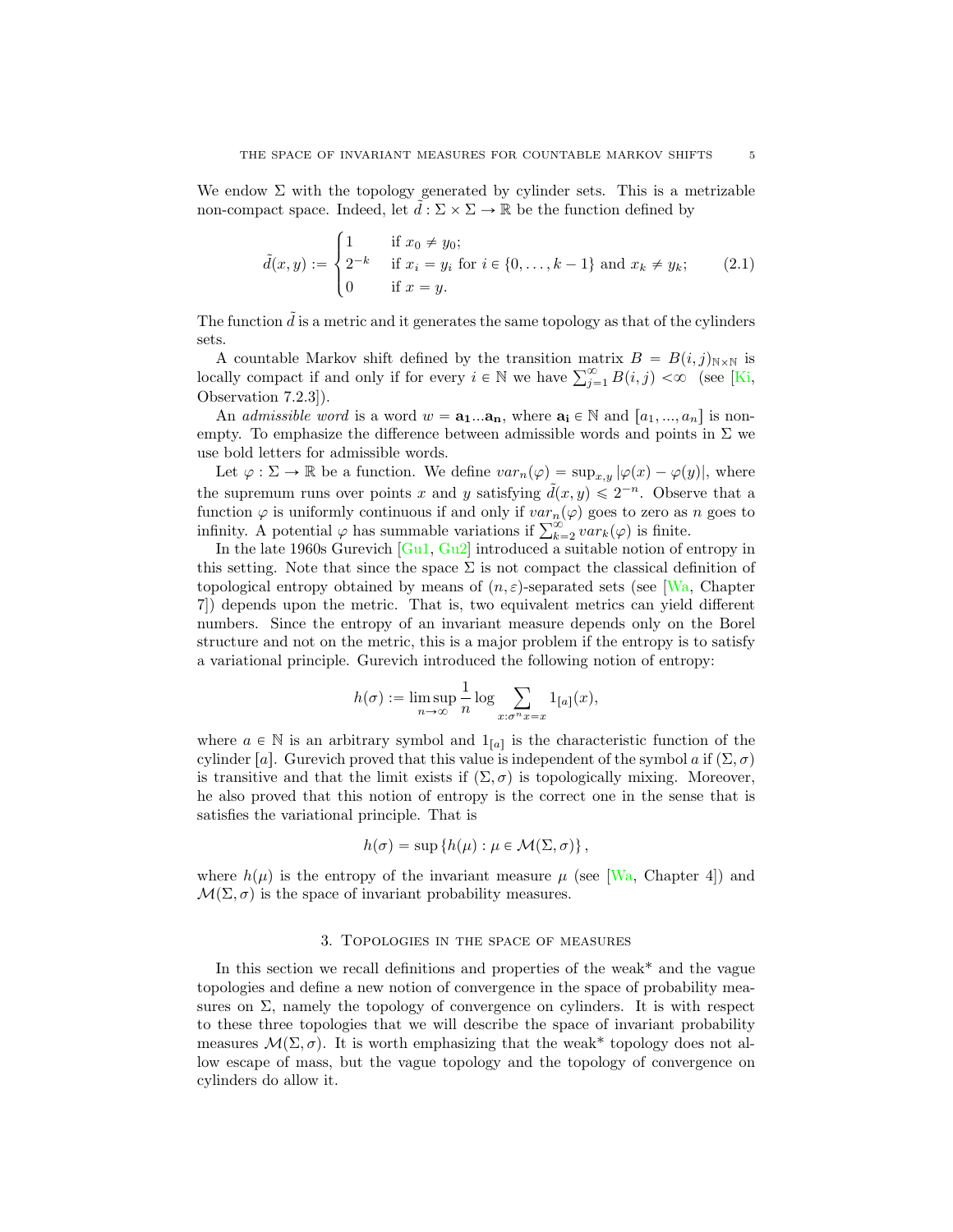<span id="page-5-2"></span>3.1. The weak\* topology. Let  $(X, \rho)$  be a metric space. We denote by  $C_b(X)$ the space bounded continuous function  $f : X \to \mathbb{R}$ . We endow  $C_b(X)$  with the  $C^0$ -topology. This is the topology induced by the norm  $||f|| = \sup_{x \in X} |f(x)|$ . It is a standard fact that  $C_b(X)$  is a Banach space. Denote by  $\mathcal{M}(X)$  the set of Borel probability measures on the metric space  $(X, \rho)$ . Our first notion of convergence in this set is the following,

**Definition 3.1.** A sequence of probability measures  $(\mu_n)_n \subset \mathcal{M}(X)$  converges to a measure  $\mu$  in the weak\* topology if for every  $f \in C_b(X)$  we have

$$
\lim_{n \to \infty} \int f d\mu_n = \int f d\mu.
$$

Remark 3.2. Note that in this notion of convergence we can replace the set of test functions (bounded and continuous) by the space of bounded uniformly continuous functions (see  $[B, 8.3.1$  $[B, 8.3.1$  Remark) or by the space of bounded Lipschitz functions (see  $[Kl,$  Theorem 13.16 (ii)]). That is, if for every bounded uniformly continuous (or bounded Lipschitz) function  $f: X \to \mathbb{R}$  we have

$$
\lim_{n \to \infty} \int f d\mu_n = \int f d\mu,
$$

then the sequence  $(\mu_n)_n$  converges in the weak\* topology to  $\mu$ .

The weak\* topology is the coarsest topology such that for every  $f \in C_b(X)$  the map de  $\mu \to \int f \, d\mu$ , with  $\mu \in \mathcal{M}(X)$ , continuous. The following classical result characterizes weak\* convergence (see  $[B_i,$  Theorem 2.1]).

<span id="page-5-0"></span>**Proposition 3.3** (Portmanteau Theorem). Let  $(\mu_n)_n$ ,  $\mu$  be probability measures on X. The following statements are equivalent.

- (a) The sequence  $(\mu_n)_n$  converges to  $\mu$  in the weak\* topology.
- (b) For every open set  $O \subset X$ , the following holds  $\mu(O) \leq \liminf_{n \to \infty} \mu_n(O)$ .
- (c) For every closed set  $C \subset X$ , the following holds  $\mu(C) \geq \limsup_{n \to \infty} \mu_n(C)$ .
- <span id="page-5-1"></span>(d) For every set  $A \subset X$  such that  $\mu(\partial A) = 0$ , the following holds  $\mu(A) =$  $\lim_{n\to\infty} \mu_n(A)$ .

A relevant feature of the weak\* convergence is that there is no loss of mass since the constant function equal to one belongs to  $C_b(X)$ . That is,

Remark 3.4. If the sequence of probability measures  $(\mu_n)_n$  converges in the weak\* topology to  $\mu$  then  $\mu$  is also a probability measure.

Also note that if the space  $(X, \rho)$  is compact then the space of Borel probability measures,  $\mathcal{M}(X)$ , is also compact with respect to the weak\* topology (see [\[Wa,](#page-31-5) Theorem 6.5]). An interesting fact is that if  $(X, \rho)$  is separable metric space then  $\mathcal{M}(X)$  can be metrized as a separable metric space (see [\[Par2,](#page-30-17) Theorem 6.2]). Actually, there exists an explicit metric that generates the weak\* topology and for which  $\mathcal{M}(X)$  is separable if X is separable. This is the so called Prohorov metric (see  $[B_i, pp.72-73]$ ). Therefore, if X is a separable metric space then so is  $\mathcal{M}(X)$ despite the fact that the space  $C_b(X)$  might not be separable. Actually, if  $(\Sigma, \sigma)$  is a non-compact countable Markov shift then  $C_b(\Sigma)$  is not separable, as below.

Remark 3.5. Let  $(\Sigma, \sigma)$  be a countable (non-compact) Markov shift then  $C_b(\Sigma)$  is not separable. Indeed, let  $(x_n)_n$  be a fixed sequence of elements of  $\Sigma$  with  $x_n \in [n]$ ,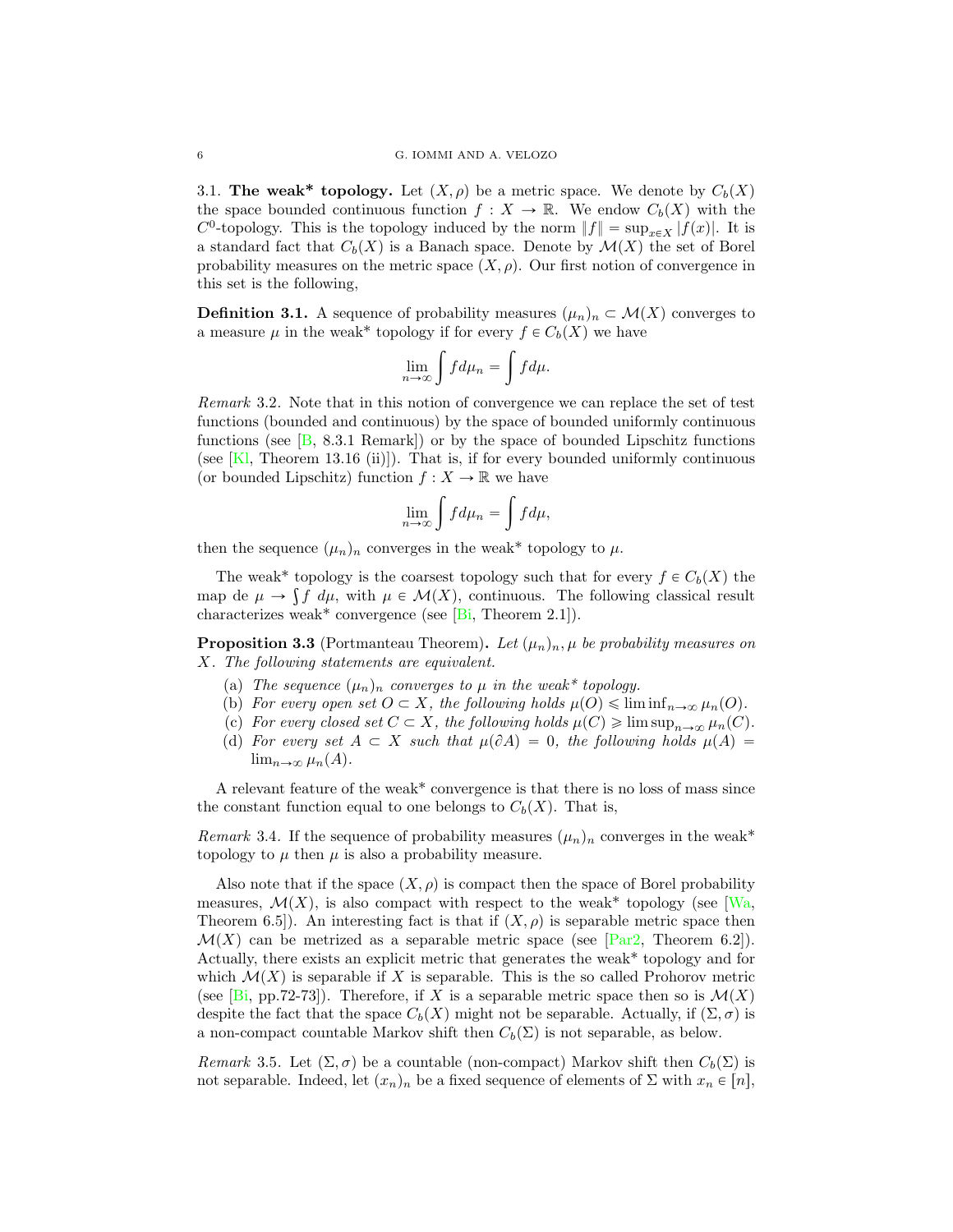<span id="page-6-2"></span>where  $[n] := \{ (y_1, y_2, \dots) \in \Sigma : y_1 = n \}.$  Define the set

$$
\mathcal{L} := \{ \varphi \in C_b(\Sigma) : \varphi(x_n) = 0 \text{ or } \varphi(x_n) = 1, \text{ for every } n \in \mathbb{N} \}.
$$

Note that  $\mathcal L$  contains uncountably many elements. For every countable subset  $\mathcal{C} \subset C_b(\Sigma)$  there exists  $\varphi \in \mathcal{L}$  such that for every  $\psi \in \mathcal{C}$  we have

$$
\|\varphi - \psi\| \geqslant \frac{1}{2},
$$

hence  $C_b(\Sigma)$  is not separable.

Let  $T: (X, \rho) \to (X, \rho)$  be a continuous dynamical system defined on a metric space. We denote by  $\mathcal{M}(X, T)$  the space of T-invariant probability measures. In the following lemma we collect relevant information regarding the structure of  $\mathcal{M}(X, T)$ .

<span id="page-6-0"></span>**Lemma 3.6.** Let  $T : (X, \rho) \to (X, \rho)$  be a continuous dynamical system defined on a metric space, then

- (a) The space  $\mathcal{M}(X,T)$ , as a subset of  $\mathcal{M}(X)$ , is closed in the weak\* topology  $([Wa, Theorem 6.10]).$  $([Wa, Theorem 6.10]).$  $([Wa, Theorem 6.10]).$
- (b) If X is compact then so is  $\mathcal{M}(X,T)$  with respect to the weak\* topology (see  $[Wa, Theorem 6.10]$  $[Wa, Theorem 6.10]$ .
- (c) The space  $\mathcal{M}(X,T)$  is a convex set for which its extreme points are the ergodic measures (see  $[Wa, Theorem 6.10]$  $[Wa, Theorem 6.10]$ ). It is actually a Choquet simplex (each measure is represented in a unique way as a generalized convex combination of the ergodic measures [\[Wa,](#page-31-5) p.153]).

**Definition 3.7.** Let  $T : (X, \rho) \to (X, \rho)$  be a continuous dynamical system defined on a metric space. We denote by  $\mathcal{M}_e(X, T)$  the set of ergodic T-invariant probability measures. An ergodic measure  $\mu \in \mathcal{M}_e(X, T)$  supported on a periodic orbit will be called a *periodic measure*. Denote by  $\mathcal{M}_p(X,T)$  the set of periodic measures.

The next result was obtained by Coudéne and Schapira  $[CS, Section 6]$  $[CS, Section 6]$  as a consequence of shadowing and the Anosov closing Lemma.

<span id="page-6-1"></span>**Theorem 3.8.** Let  $(\Sigma, \sigma)$  be a transitive countable Markov shift then  $\mathcal{M}_p(\Sigma, \sigma)$  is dense in  $\mathcal{M}(\Sigma, \sigma)$  with respect to the weak\* topology.

3.2. The vague topology. Let  $(X, \rho)$  be a locally compact metric space. Denote by  $M_{\leq 1}(X)$  the set of Borel non-negative measures on X such that  $\mu(X) \leq 1$ . The set of continuous functions of compact support, that is continuous functions  $f: X \to \mathbb{R}$  for which the closure of the set  $\{x \in X : f(x) \neq 0\}$  is compact, will be denoted by  $C_c(X)$ . Note that  $C_c(X) \subset C_b(X)$ . We will consider the following notion of convergence.

**Definition 3.9.** A sequence  $(\mu_n)_n \subset \mathcal{M}_{\leq 1}(X)$  converges to  $\mu \in \mathcal{M}_{\leq 1}(X)$  in the vague topology if for every  $f \in C_c(\Sigma)$  we have

$$
\lim_{n \to \infty} \int f d\mu_n = \int f d\mu.
$$

The vague topology is the coarsest topology on  $\mathcal{M}_{\leq 1}(X)$  such that for every f continuous and of compact support, the map  $\mu \to \int f d\mu$  is continuous. We stress that the total mass is not necessarily preserved in the vague topology. A sequence of probability measures can converge in the vague topology to a non-negative measure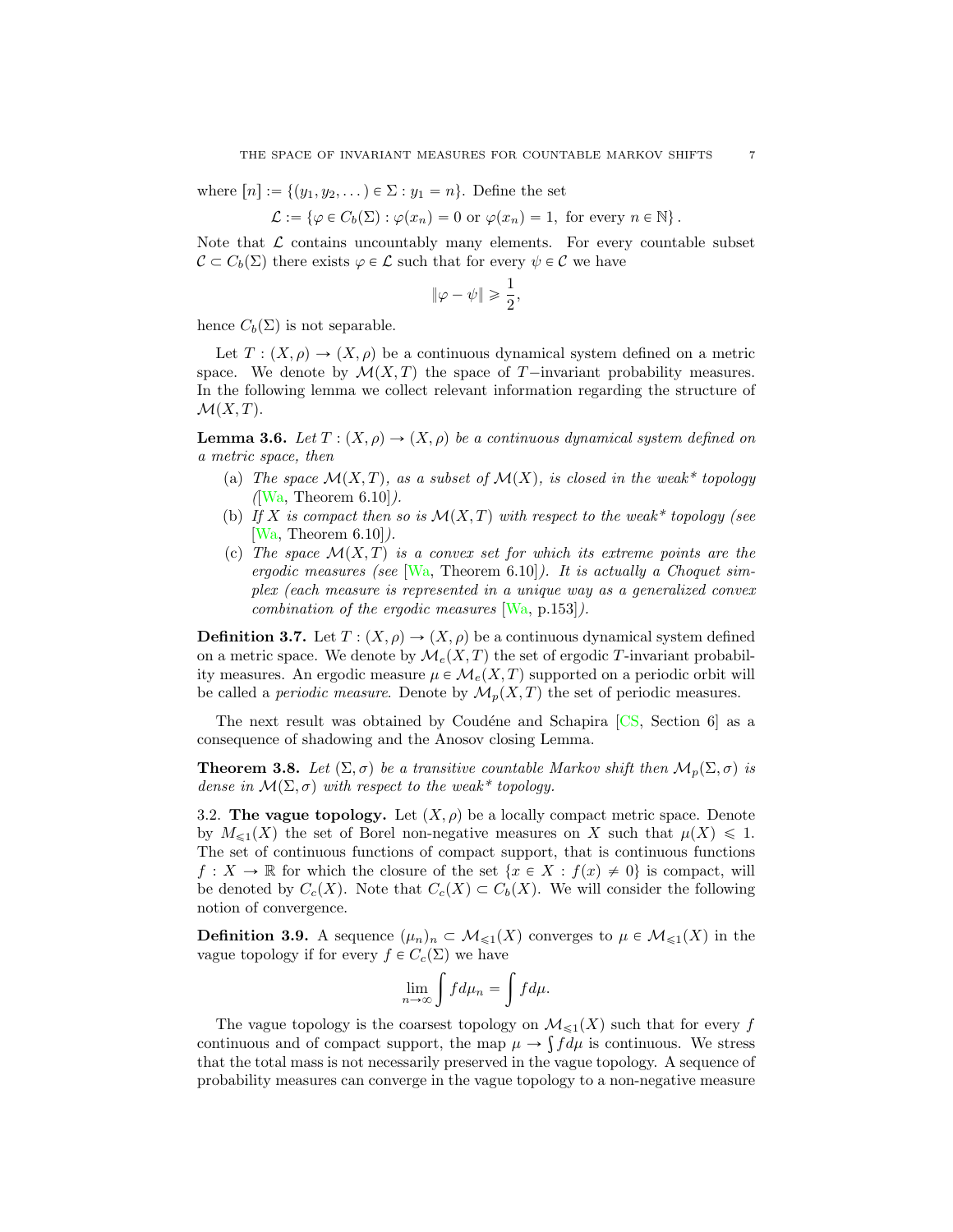<span id="page-7-3"></span>of total mass less or equal to one. If X is compact then  $C_c(X) = C_b(X)$  and therefore the vague topology coincides with the weak\* topology. We collect the following results,

<span id="page-7-1"></span>Remark 3.10. Let  $(X, \rho)$  be a metric space. Note that the weak\* topology extends to  $M_{\leq 1}(X)$ .

- (a) If X is compact then  $\mathcal{M}_{\leq 1}(X)$  is compact with respect to the weak\* topology (see  $[Kl, Corollary 13.30]$  $[Kl, Corollary 13.30]$ ).
- (b) If X is a locally compact separable metric space then  $\mathcal{M}_{\leq 1}(X)$  is compact with respect to the vague topology (see  $[K]$ , Corollary 13.31) and metrizable (see [\[Di,](#page-30-19)  $13.4.2$ ]).
- (c) Let X be a locally compact separable metric space. The sequence  $(\mu_n)_n$ converges vaguely to  $\mu$  and  $\lim_{n\to\infty} \mu_n(X) = \mu(X)$  if and only if  $(\mu_n)_n$ converges in weak\* topology to  $\mu$  (see [\[Kl,](#page-30-16) Theorem 13.16]).
- (d) Let X be a locally compact separable metric space. The sequence  $(\mu_n)_n$ converges vaguely to  $\mu$  and the sequence  $(\mu_n)_n$  is tight if and only if  $(\mu_n)_n$ converges in weak\* topology to  $\mu$  (see [\[Kl,](#page-30-16) Theorem 13.35]).

Let  $T: (X, \rho) \to (X, \rho)$  be a continuous dynamical system defined on a metric space. If  $(\mu_n)_n \subset \mathcal{M}(X, T)$  is a sequence of T-invariant probability measures that converges in the vague topology to a non zero measure  $\mu$ , then the normalized measure  $\mu(\cdot)/\mu(X)$  is a T-invariant probability. We call the measure  $\mu$  an invariant sub-probability and denote by  $\mathcal{M}_{\leq 1}(X, T)$  the space of T-invariant sub-probability measures. Observe that the zero measure belongs to  $\mathcal{M}_{\leq 1}(X, T)$ .

<span id="page-7-2"></span>**Lemma 3.11.** Let  $T : (X, \rho) \to (X, \rho)$  be a continuous dynamical system defined on a metric space, then

- (a) The space  $\mathcal{M}(X, T)$  is a closed subset of  $\mathcal{M}_{\leq 1}(X, T)$  in the weak\* topology.
- (b) If X is a locally compact separable metric space then the space  $\mathcal{M}_{\leq 1}(X,T)$ is compact in the vague topology.

Proof. The first claim is a consequence of Lemma [3.6,](#page-6-0) while the second follows from Remark [3.10.](#page-7-1)  $\Box$ 

**Proposition 3.12.** Let  $T : (X, \rho) \rightarrow (X, \rho)$  be a continuous dynamical system defined on a metric space. Then the space  $\mathcal{M}_{\leq 1}(X,T)$  is a convex set and its extreme points are the ergodic measures and the zero measure.

*Proof.* The convexity of the space  $M_{\leq 1}(X, T)$  is direct. Note that every invariant sub-probability  $\mu \in \mathcal{M}_{\leq 1}(X, T)$  with  $0 < \mu(X) < 1$ , is the convex combination of a measure in  $\mathcal{M}(X, T)$  and the zero measure. Also note that the zero measure is not the convex combination of any set of positive measures. The result then follows from Lemma [3.6.](#page-6-0)  $\Box$ 

<span id="page-7-0"></span>3.3. The topology of convergence on cylinders. Several relevant countable Markov shifts are not locally compact. Therefore a good notion of convergence in the space of sub-probabilities is required in this setting. The vague topology is of no use in the non-locally compact setting since in this case the space  $C_c(X)$  might be empty, as below.

*Remark* 3.13. If  $\Sigma$  is a non-locally compact transitive countable Markov shift then  $C_c(\Sigma) = \emptyset$ . Indeed, if  $K \subset \Sigma$  is a compact set then it must have empty interior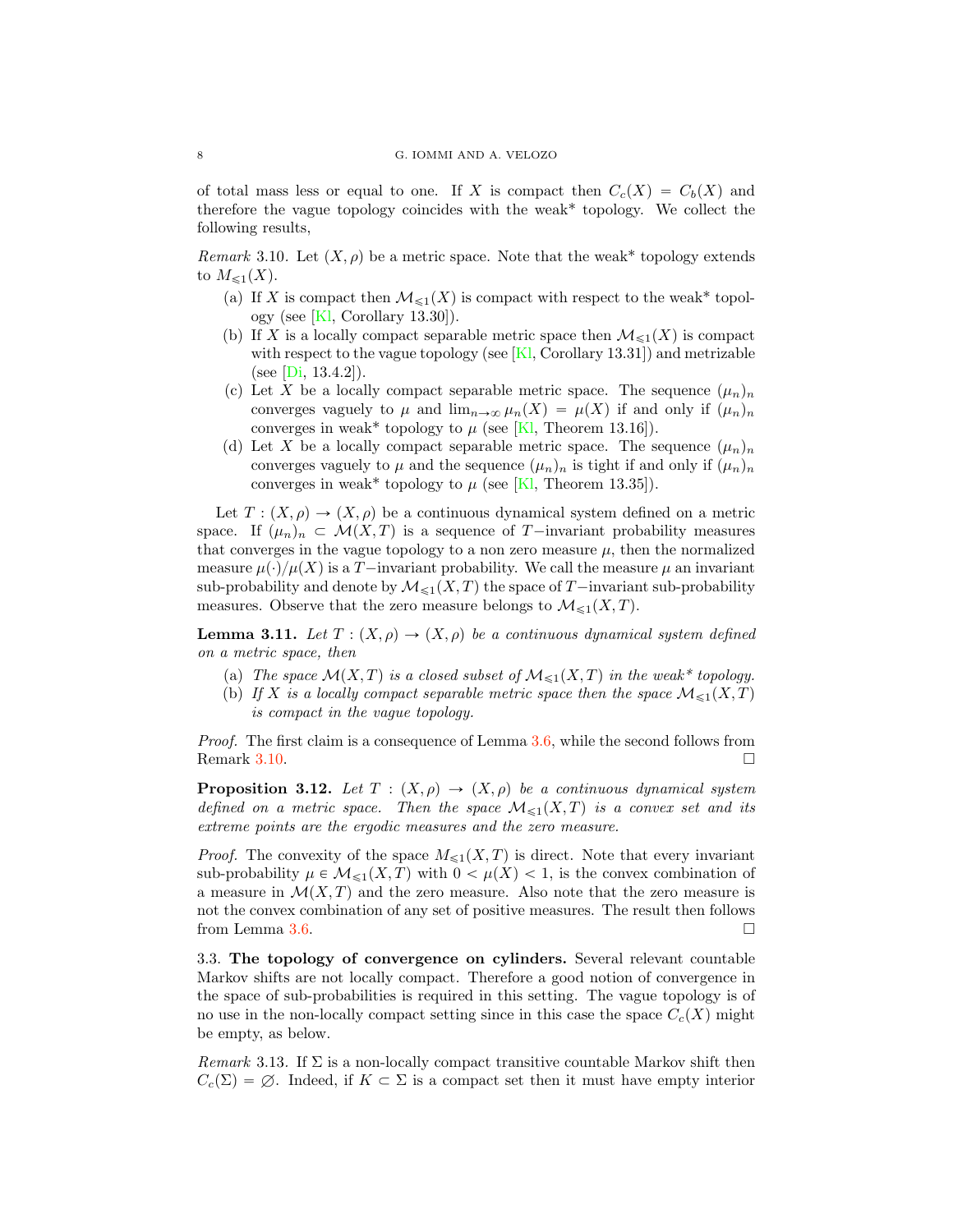<span id="page-8-5"></span>(see [\[Ki,](#page-30-11) Observation 7.2.3 (iv)]). Therefore  $K = \partial K$ , that is, the compact set equals its topological boundary. If  $f \in C_c(\Sigma)$  then consider the open set

$$
A := \{ x \in \Sigma : f(x) \neq 0 \} = f^{-1} (\mathbb{R} \setminus \{0\}).
$$

Note that the support of f is  $K = \overline{A}$ , that is the closure of the set A. But since  $f \in C_c(\Sigma)$  the set K is compact. This means that the compact set K contains an open set A, contradicting the fact that  $K = \partial K$ . Therefore  $C_c(\Sigma) = \emptyset$ .

We now define the notion of convergence–that generalizes the vague topology to the non-locally compact setting–which is the main topic of this work.

<span id="page-8-3"></span>**Definition 3.14.** Let  $(\Sigma, \sigma)$  be a countable Markov shift and  $(\mu_n)_n, \mu$  invariant sub-probability measures. We say that a sequence  $(\mu_n)_n$  converges on cylinders to  $\mu$  if  $\lim_{n\to\infty} \mu_n(C) = \mu(C)$ , for every cylinder  $C \subset \Sigma$ . The topology on  $\mathcal{M}_{\leq 1}(\Sigma)$ induced by this convergence is called the topology of convergence on cylinders.

We emphasize that this notion of convergence induces a topology because the collection of cylinders is countable and it is a basis for the topology on  $\Sigma$ . For brevity we will frequently say that  $(\mu_n)_n \subset \mathcal{M}_{\leq 1}(\Sigma)$  converges on cylinders to  $\mu$  if the sequence converges in the topology of convergence on cylinders.

<span id="page-8-0"></span>**Proposition 3.15.** The topology of convergence on cylinders on  $\mathcal{M}_{\leq 1}(\Sigma)$  is metrizable.

Proof. Consider the metric

<span id="page-8-4"></span>
$$
d(\mu, \nu) = \sum_{n \ge 1} \frac{1}{2^n} |\mu(C_n) - \nu(C_n)|,
$$
\n(3.1)

where  $(C_n)_n$  is some enumeration of the cylinders on Σ. Note that  $d(\mu, \nu) = 0$ , if and only if  $\mu = \nu$ . Indeed, if  $d(\mu, \nu) = 0$  then  $\mu(C) = \nu(C)$ , for every cylinder C. By the outer regularity of Borel measures on a metric space we conclude that this is equivalent to say that  $\mu = \nu$ . Symmetry is clear and the triangle inequality follows directly from the triangle inequality in  $\mathbb{R}$ . It is clear from the definition of d that it induces the desired notion of convergence on  $\mathcal{M}_{\leq 1}(\Sigma)$ , that is, it generates the topology of convergence on cylinders. the topology of convergence on cylinders.

It worth pointing out that since  $C_b(\Sigma)$  is not separable we can not endow the weak\* topology with a metric like  $d$ .

<span id="page-8-2"></span>Remark 3.16. Note that the topology of convergence on cylinders, like the vague topology, allows for mass to escape. Indeed, let  $\Sigma$  be the full shift on N, which is not locally compact. Denote by  $\delta_{\overline{n}}$  the atomic measure supported on the point  $\overline{n}$  :=  $(n, n, n, \dots)$ . Then the sequence  $(\delta_{\overline{n}})_n$  converges in the topology of convergence on cylinders to the zero measure.

Despite Remark [3.16](#page-8-2) the topology of convergence on cylinders is closely related to the weak\* topology. If there is no loss of mass both notions coincide.

<span id="page-8-1"></span>**Lemma 3.17.** Let  $(\Sigma, \sigma)$  be a countable Markov shift,  $\mu$  and  $(\mu_n)_n$  be probability measures on  $\Sigma$ . The following assertions are equivalent.

- (a) The sequence  $(\mu_n)_n$  converges in the weak\* topology to  $\mu$ .
- (b) The sequence  $(\mu_n)_n$  converges on cylinders to  $\mu$ .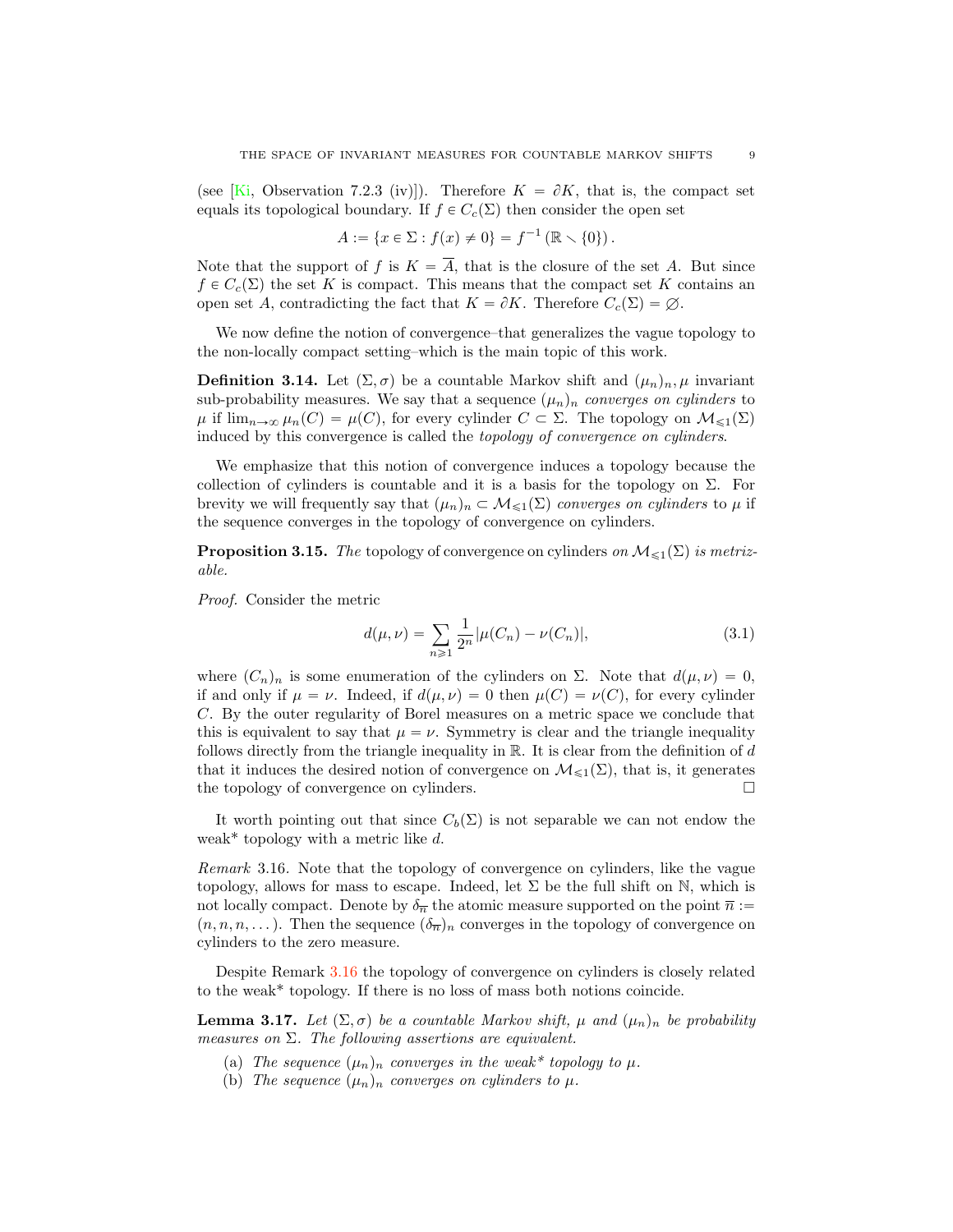<span id="page-9-1"></span>*Proof.* First assume that  $(\mu_n)_n$  converges in the weak\* topology to  $\mu$ . Define  $f :=$  $1_C \in C_b(\Sigma)$ , where  $1_C$  is the characteristic function of a cylinder. The weak\* convergence implies that  $\lim_{n\to\infty} \int f d\mu_n = \int f d\mu$ , which is equivalent to say that

$$
\lim_{n \to \infty} \mu_n(C) = \mu(C).
$$

Since the cylinder C was chosen arbitrarily we conclude that  $(\mu_n)_n$  converges on cylinders to  $\mu$ . Now assume that  $(\mu_n)_n$  converges on cylinders to  $\mu$ . Observe that an open set  $\mathcal O$  can be uniquely written as a countable union of cylinders, say  $\mathcal{O} = \bigcup_{k \geq 1} C_k$ . Therefore

$$
\liminf_{n \to \infty} \mu_n(\mathcal{O}) \geq \liminf_{n \to \infty} \mu_n\left(\bigcup_{k=1}^M C_k\right) = \mu\left(\bigcup_{k=1}^M C_k\right),
$$

for every  $M$ . We conclude that

$$
\liminf_{n\to\infty}\mu_n(\mathcal{O})\geqslant\mu(\mathcal{O}).
$$

Proposition [3.3](#page-5-0) implies that  $(\mu_n)_n$  converges in the weak\* topology to  $\mu$ .  $\Box$ 

We will now prove that the topology of convergence on cylinders generalizes the vague topology. More precisely, on locally compact countable Markov shifts both topologies coincide.

<span id="page-9-0"></span>**Lemma 3.18.** Let  $(\Sigma, \sigma)$  be a locally compact countable Markov shift and  $\mu, (\mu_n)_n \in$  $\mathcal{M}_{\leq 1}(\Sigma)$ . The following assertions are equivalent.

- (a) The sequence  $(\mu_n)_n$  converges in the vague topology to  $\mu$ .
- (b) The sequence  $(\mu_n)_n$  converges on cylinders to  $\mu$ .

*Proof.* First note that if  $\Sigma$  is locally compact then every cylinder is a compact set (see [\[Ki,](#page-30-11) Observation 7.2.3]). Assume that  $(\mu_n)_n$  converges in the vague topology to  $\mu$ . Let  $C \in \Sigma$  be a cylinder set, then the characteristic function of C, denoted by  $1_C$  belongs to  $C_c(\Sigma)$ . Thus,

$$
\lim_{n \to \infty} \int 1_C d\mu_n = \int 1_C d\mu.
$$

Therefore, the sequence  $(\mu_n)_n$  converges on cylinders to  $\mu$ .

Suppose now that  $(\mu_n)_n$  converges on cylinders to  $\mu$  and let  $f \in C_c(\Sigma)$ . We will prove that  $\lim_{n\to\infty} \int f d\mu_n = \int f d\mu$ . The function f is uniformly continuous, in particular for every  $\varepsilon > 0$  there exists  $n = n(\varepsilon) \in \mathbb{N}$  such that  $var_n(f) \leq \varepsilon$ . Since the support of f is a compact set there exists  $M \in \mathbb{N}$  such that it is contained in  $\bigcup_{i=1}^{M} [i]$ . By the locally compactness of  $\Sigma$  there are finitely many (non-empty) cylinders of length n, that we denote by  $(C_i)_{i=1}^q$ , intersecting  $\bigcup_{i=1}^M [i]$ . Note that if a cylinder of length  $n$  intersects a cylinder of length one then it is contained in it, therefore  $\bigcup_{i=1}^q C_i = \bigcup_{i=1}^M [i]$ . We now define a locally constant function  $\tilde{f} : \Sigma \to \mathbb{R}$ that approximates f. For every  $i \in \{1, \ldots, q\}$  choose a point  $x_i \in C_i$  and let  $\tilde{f} : \Sigma \to \mathbb{R}$  be the function defined by

$$
\tilde{f}(x) := \begin{cases} f(x_i) & \text{if } x \in C_i, \text{ for } i \in \{1, \dots, q\}; \\ 0 & \text{if } x \notin \bigcup_{i=1}^q C_i. \end{cases}
$$

By construction the function  $\tilde{f}$  is locally constant depending only on the first n coordinates, thus  $var_n(\tilde{f}) = 0$ . Moreover, it is zero on the complement of the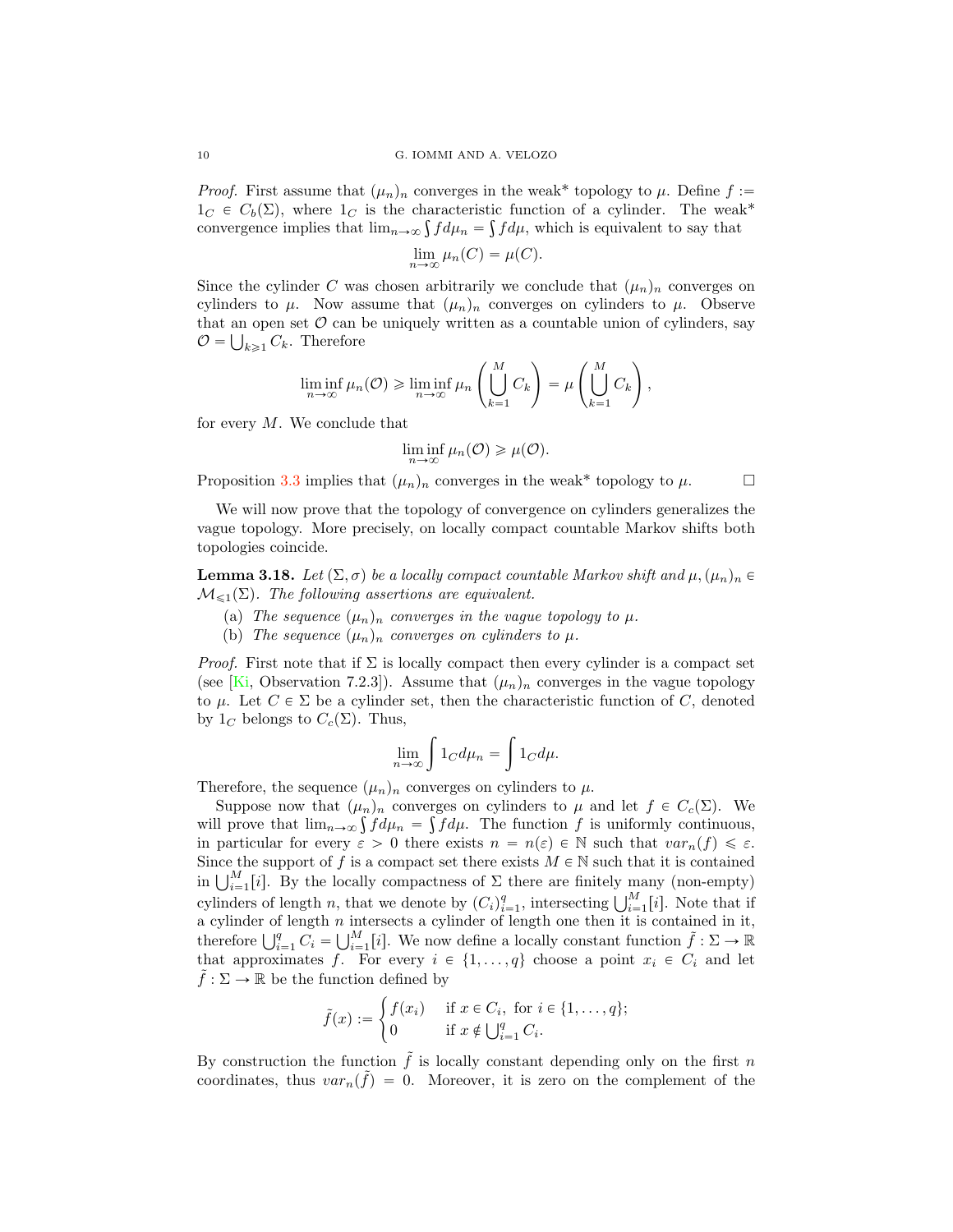set  $\bigcup_{i=1}^{M} [i]$ . In particular  $\tilde{f} = \sum_{i=1}^{q} a_i 1_{C_i}$ , for some sequence of real numbers  $(a_i)_{i=1}^{\tilde{q}}$ . By the definition of the topology of convergence on cylinders we know that  $\lim_{m\to\infty} \int \tilde{f} d\mu_m = \int \tilde{f} d\mu$ . Moreover, it follows from our construction that

$$
||f - \tilde{f}|| = \sup_{x \in \Sigma} |f(x) - \tilde{f}| \le \varepsilon.
$$

The construction of  $\tilde{f}$  can be made for every  $\varepsilon > 0$ . In particular we can construct a sequence  $(\tilde{f}_k)_k$  such that  $||f - \tilde{f}_k|| \leq 1/k$ , and  $\lim_{m\to\infty} \tilde{f}_k d\mu = \int \tilde{f}_k d\mu$ . This immediately implies that  $\lim_{m\to\infty} \int f d\mu_m = \int f d\mu$ , which completes the proof.  $\Box$ 

3.4. The space of test functions for the topology of convergence on cylinders. The space of test functions for the weak\* topology is  $C_b(\Sigma)$ . Similarly, the space of test functions for the vague topology is  $C_c(\Sigma)$ . For duality reasons it is actually convenient to have a Banach space as the space of test functions. For the vague topology this is not a serious issue, we can simply consider the closure of  $C_c(\Sigma)$  in  $C_b(\Sigma)$ ; this gives us the space  $C_0(\Sigma)$  of functions that vanish at infinity. More precisely, a function  $f \in C_0(\Sigma)$  if it is a continuous functions such that for every  $\varepsilon > 0$  there exists a compact set  $K \subset \Sigma$  such that for every  $x \in \Sigma \setminus K$  we have  $|f(x)| < \varepsilon$ .

It is a natural question to determine what is the space of test functions for the topology of convergence on cylinders. More precisely, determine a Banach space V such that  $(\mu_n)_n$  converges on cylinders to  $\mu$  if and only if  $\lim_{n\to\infty} \int f d\mu_n = \int f d\mu$  for every  $f \in V$ . From the definition of the topology of convergence on cylinders (Definition  $3.14$ ) it is clear that the space V should contain the characteristic function of a cylinder and finite linear combination of those. Define

$$
H := \left\{ f \in C_b(\Sigma) : f = \sum_{i=1}^n a_i 1_{C_i}, \text{ where } a_i \in \mathbb{R} \text{ and } C_i \text{ is a cylinder for each } i \right\}.
$$

As with the vague topology, our space of test functions will be the closure of H in  $C_b(\Sigma)$ , that we denote by  $\bar{H}$ . The following is direct from the definition of the topology of convergence on cylinders.

**Lemma 3.19.** Let  $(\Sigma, \sigma)$  be a countable Markov shift and  $\mu$ ,  $(\mu_n)_n \subset M_{\leq 1}(\Sigma)$  then  $(\mu_n)_n$  converges on cylinders to the measure  $\mu$  if and only if for every  $f \in \overline{H}$  we have

$$
\lim_{n \to \infty} \int f d\mu_n = \int f d\mu.
$$

In what follows we will characterize the space  $\bar{H}$ , in order to do so we will require the following notions.

**Definition 3.20.** Let  $(\Sigma, \sigma)$  be a countable Markov shift and  $f : \Sigma \to \mathbb{R}$  a function. If  $C$  is a cylinder of length  $m$ , denote by

$$
C(\geqslant n):=\left\{x\in C:\sigma^m(x)\in \bigcup_{k\geqslant n}[k]\right\}.
$$

For a non-empty set  $A \subset \Sigma$  we define

$$
var^{A}(f) := \sup \{|f(x) - f(y)| : (x, y) \in A \times A\}.
$$

We declare  $var^A(f) = 0$  if A is the empty set.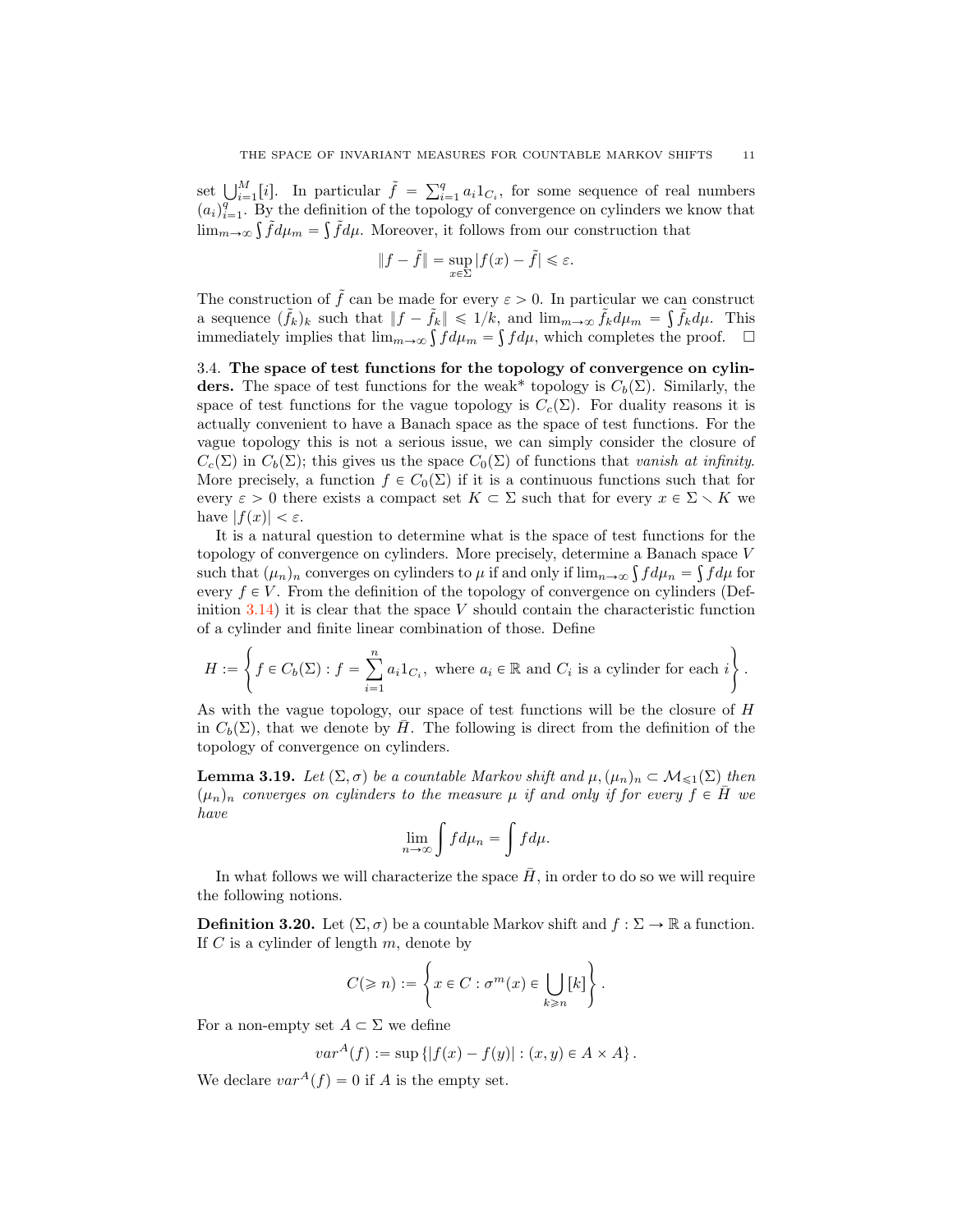**Lemma 3.21.** A function  $f \in C_b(\Sigma)$  belongs to H if and only if the following three conditions hold:

- (a) f is uniformly continuous.
- (b)  $\lim_{n\to\infty} \sup_{x\in[n]} |f(x)| = 0.$
- <span id="page-11-1"></span>(c)  $\lim_{n\to\infty} var^{C(\geq n)}(f) = 0$ , for every cylinder  $C \subset \Sigma$ .

Moreover, if  $\Sigma$  is locally compact, then H coincides with  $C_0(\Sigma)$ , the space of functions that vanish at infinity.

*Proof.* Denote by  $H_0$  the space of bounded functions satisfying conditions [\(a\)](#page-24-0), [\(b\)](#page-24-1) and [\(c\)](#page-11-1). The space  $H_0$  is a closed subset of  $C_b(\Sigma)$ . The inclusion  $H \subset H_0$  follows directly from the definition of H. Since  $H_0$  is closed we obtain that  $\bar{H} \subset H_0$ .

We will now prove that  $H_0 \subset H$ . Fix  $f \in H_0$  and  $\varepsilon > 0$ . We will construct a function  $g \in H$  such that  $||f - g|| < \varepsilon$ . This would imply that  $f \in \overline{H}$ .

Since f is uniformly continuous, there exists  $q \in \mathbb{N}$  such that  $var_q(f) < \varepsilon$ . Let  $n_1 \in \mathbb{N}$  be such that  $\sup_{x \in [m]} |f(x)| < \varepsilon$ , whenever  $m > n_1$ . Choose  $n_2 \in \mathbb{N}$ such that  $var^{[i](\geq m)}(f) < \varepsilon$ , whenever  $i \in \{1, ..., n_1\}$  and  $m > n_2$ . Similarly, choose  $n_3 \in \mathbb{N}$  such that  $var^{[ij](\geq m)}(f) < \varepsilon$ , whenever  $(i, j) \in \prod_{s=1}^2 \{1, ..., n_s\}$  and  $m > n_3$ . Inductively, we obtain a sequence  $\{n_1, ..., n_q, n_{q+1}\}$  such that for every  $k \in \{1, ..., q\}$  we have  $var^{[i_1, ..., i_k](\geq m)}(f) < \varepsilon$ , whenever  $(i_1, ..., i_k) \in \prod_{s=1}^k \{1, ..., n_s\}$ and  $m > n_{k+1}$ .

Let  $f^* \in H_0$  and C a non-empty cylinder of length q. We will define a number that depends on  $f^*$  and C, which we denote by  $l_{f^*}(C)$ , as follows. Let us first assume that  $C(\geq n) = \emptyset$ , for some  $n \in \mathbb{N}$ . In this case we define  $l_{f*}(C) = 0$ . Now assume there exists a strictly increasing sequence  $(n_k)_k \subset \mathbb{N}$  and points  $x_k \in$  $C \cap \sigma^{-q}[n_k]$ . In this case we define  $l_f \ast (C) := \lim_{k \to \infty} f^*(x_k)$ . It follows from condition [\(c\)](#page-11-1) that  $l_{f^*}(C)$  is well defined: it is independent of the sequences  $(n_k)_k$ and  $(x_k)_k$ .

A point  $(a_1, ..., a_k) \in \prod_{s=1}^k \{1, ..., n_s\}$  defines the cylinder  $[a_1, ..., a_k]$ . Collect all the non-empty cylinders that arise in this way and call this set  $\Omega_k$ . Define  $\Omega = \bigcup_{k=1}^{q} \Omega_k.$ 

Let us first prove the result when  $l_f(C) = 0$  holds for every  $C \in \Omega$ . By our choice of  $\{n_1, ..., n_{q+1}\}$  and the assumption  $l_f(C) = 0$ , we know that for every  $k \in \{1, ..., q\}$ we have

<span id="page-11-0"></span>
$$
\sup_{x \in [i_1, \dots, i_k](\ge m)} |f(x)| < \varepsilon,\tag{3.2}
$$

whenever  $(i_1, ..., i_k) \in \prod_{s=1}^k \{1, ..., n_s\}$ , and  $m > n_{k+1}$  (for consistency define the supremum over the empty set as zero). For every  $C \in \Omega_q$  choose a point  $x_C \in C$ . Define  $g := \sum_{C \in \Omega_q} f(x_C) 1_C$ . Observe that if  $x \in \bigcup_{C \in \Omega_q} C$ , then  $|f(x) - g(x)| < \varepsilon$ (recall that  $var_q(\dot{f}) < \varepsilon$ ). If x does not belong to  $\bigcup_{C \in \Omega_q} C$ , then x belongs to a cylinder of the form  $[i_1, ..., i_k, b]$ , where  $(i_1, ..., i_k) \in \prod_{s=1}^k \{1, ..., n_s\}$  and  $b > n_{k+1}$ (if  $k = 0$ , then  $x \in [b]$  where  $b > n_1$ ). By [\(3.2\)](#page-11-0) and our choice of  $n_1$  we obtain that  $|f(x)| < \varepsilon$ . We therefore have  $||f - g|| < \varepsilon$ .

We will now explain how to reduce the general case to the situation where  $l_f(C) = 0$  holds for every  $C \in \Omega$ .

Define  $h_1 := \sum_{C \in \Omega_1} l_f(C) 1_C$  and  $f_1 := f - h_1$ . We claim that  $l_{f_1}(C) = 0$ , for every  $C \in \Omega_1$ . First suppose that there exists n such that  $C(\geq n) = \emptyset$ . In this case, by definition, we have that  $l_{f_1}(C) = 0$ . It remains to consider the non-trivial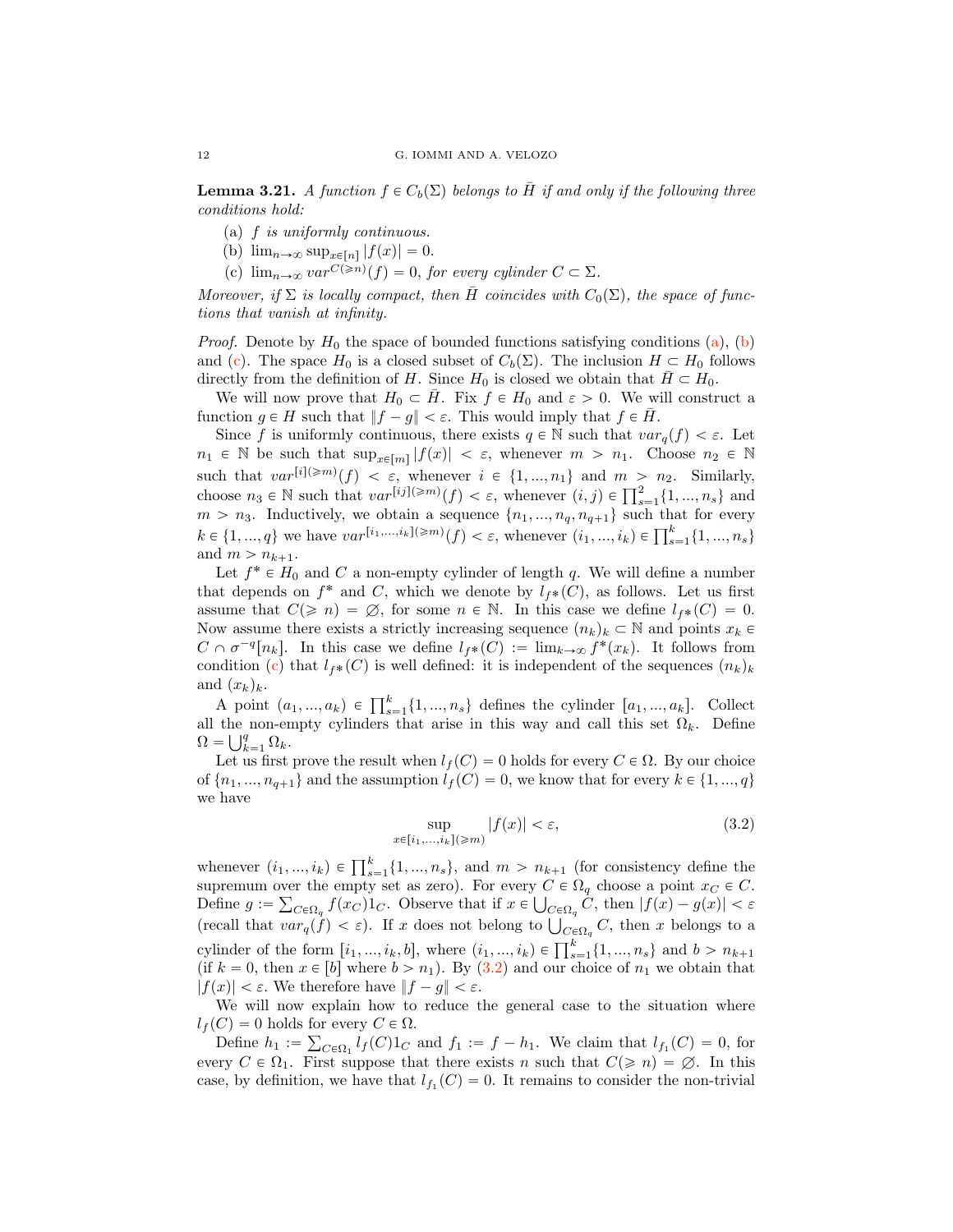case in the definition of  $l_{f_1}(C)$ . Let  $(n_k)_k \subset \mathbb{N}$  be a strictly increasing sequence and  $(x_k)_k$  points in  $\Sigma$  such that  $x_k \in C \cap \sigma^{-1}[n_k]$ . Then

$$
l_{f_1}(C) = \lim_{k \to \infty} f_1(x_k) = \lim_{k \to \infty} (f(x_k) - h_1(x_k)) = l_f(C) - \lim_{k \to \infty} h_1(x_k).
$$

Since  $h_1 = \sum_{C \in \Omega_1} l_f(C) 1_C$ , we know that  $h_1(x_k) = l_f(C)$  (observe that all cylinders in  $\Omega_1$  have length 1). In particular  $l_{f_1}(C) = 0$ .

Now define  $h_2 := \sum_{C \in \Omega_2} l_{f_1}(C) 1_C$ , and  $f_2 := f_1 - h_2$ . We claim that  $l_{f_2}(C) = 0$ , for every  $C \in \Omega_1 \cup \Omega_2$ . As before, first suppose that there exists n such that  $C(\geq n) = \emptyset$ . In this case, by definition, we have that  $l_{f_2}(C) = 0$ . It remains to consider the non-trivial case in the definition of  $l_{f_2}(C)$ . Let  $C_1 \in \Omega_1$  and  $C_2 \in \Omega_2$ . Choose a strictly increasing sequence  $(n_k)_k \subset \mathbb{N}$  and points  $(x_k)_k$  in  $\Sigma$  such that  $x_k \in C_2 \cap \sigma^{-2}[n_k]$ . Then

$$
l_{f_2}(C_2) = \lim_{k \to \infty} f_2(x_k) = \lim_{k \to \infty} (f_1(x_k) - h_2(x_k)) = l_{f_1}(C_2) - \lim_{k \to \infty} h_2(x_k).
$$

As before  $h_2(x_k) = l_{f_1}(C_2)$ , because  $x_k \in C_2 \cap \sigma^{-2}[k]$ . We conclude that  $l_{f_2}(C_2)$  = 0. Similarly, choose sequences  $(m_k)_k \subset \mathbb{N}$  and  $(y_k)_k \subset \Sigma$  such that  $y_k \in C_1 \cap$  $\sigma^{-1}[m_k],$  then

$$
l_{f_2}(C_1) = \lim_{k \to \infty} f_2(y_k) = \lim_{k \to \infty} (f_1(y_k) - h_2(y_k)) = l_{f_1}(C_1) - \lim_{k \to \infty} h_2(y_k).
$$

Since  $h_2$  is a finite linear combination of indicators of cylinders of length 2 we obtain that  $\lim_{k\to\infty} h_2(y_k) = 0$ . By construction we have that  $l_{f_1}(C_1) = 0$ . We conclude that  $l_{f_2}(C) = 0$ , for every  $C \in \Omega_1 \cup \Omega_2$ .

Continue this process and define  $(h_k)_{k=1}^q$  and  $(f_k)_{k=1}^q$  such that  $f_k = f_{k-1} - h_k$ , for every  $k \in \{1, ..., q\}$  (where we set  $f_0 = f$ ). By construction  $l_{f_k}(C) = 0$  for every cylinder  $C \in \bigcup_{i=1}^k \Omega_i$ . In particular  $l_{f_q}(C) = 0$ , for every cylinder  $C \in \Omega$ . Finally, observe that  $f_q = f - \sum_{k=1}^q h_k$ . Since  $h := \sum_{k=1}^q h_k$  is a function in H, it is enough to approximate  $f_q$  (we can add back the function h afterwards, H is a vector space).

We will now assume that  $\Sigma$  is locally compact. Since  $\Sigma$  is locally compact the set  $C(\geqslant m)$  is empty for large enough m. In particular condition [\(c\)](#page-11-1) is always satisfied. By definition a function  $f \in C_b(\Sigma)$  belongs to  $C_0(\Sigma)$  if and only if condition [\(b\)](#page-24-1) holds. In particular condition [\(b\)](#page-24-1) implies condition [\(a\)](#page-24-0). Therefore  $\bar{H}$  coincides with  $C_0(\Sigma)$ .

 $\Box$ 

By abuse of notation we denote by  $C_0(\Sigma)$  the space of test functions for the topology of convergence on cylinders; this is reasonable because  $H = C_0(\Sigma)$  in the locally compact case. We say that f vanishes at infinity if  $f \in C_0(\Sigma)$ . To summarize, a function  $f \in C_b(\Sigma)$  vanishes at infinity if it satisfies conditions [\(a\)](#page-24-0), [\(b\)](#page-24-1) and [\(c\)](#page-11-1). It follows from the discussion above that the Banach space  $C_0(\Sigma)$  is the space of test functions for the topology of convergence on cylinders. In other words, the map  $\mu \mapsto \int f d\mu$  is continuous in  $\mathcal{M}_{\leq 1}(\Sigma, \sigma)$ , whenever  $f \in C_0(\Sigma)$ .

## 4. The space of invariant sub-probability measures is compact

We already noticed in Lemma [3.11](#page-7-2) that if  $(\Sigma, \sigma)$  is a locally compact transitive countable Markov shift the space of invariant sub-probability measures  $\mathcal{M}_{\leq 1}(\Sigma, \sigma)$ is compact with respect to the vague topology. It is a consequence of Lemma [3.18](#page-9-0) that  $\mathcal{M}_{\leq 1}(\Sigma, \sigma)$  is also compact with respect to the topology of convergence on cylinders. In this section we prove that the space  $\mathcal{M}_{\leq 1}(\Sigma, \sigma)$  is compact with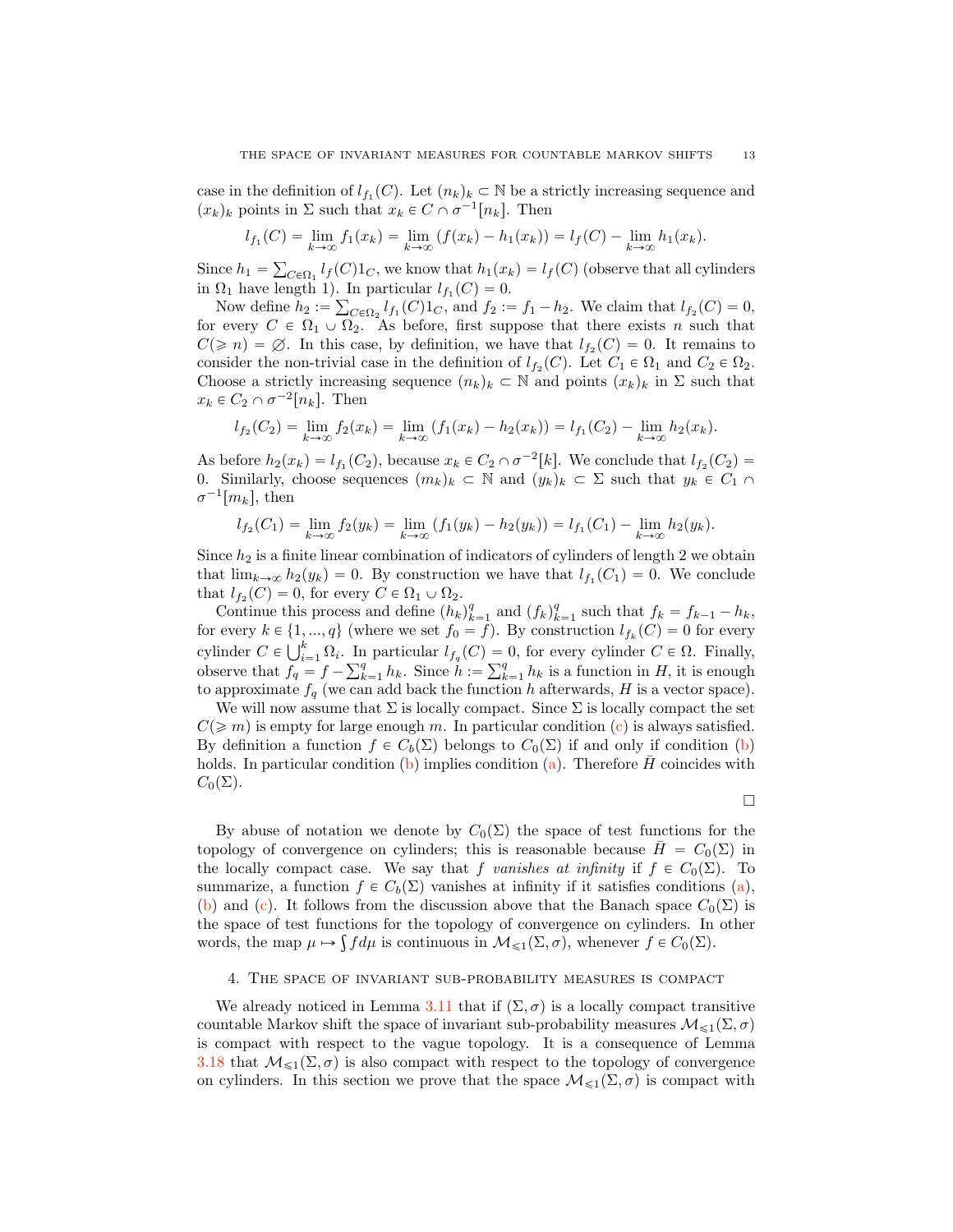respect to the topology of convergence on cylinders for a larger class of transitive countable Markov shifts, that is, for countable Markov shifts with the  $\mathcal{F}-$ property (see Definition [4.9\)](#page-15-0). Our results are also sharp: if  $(\Sigma, \sigma)$  does not satisfy the  $F$ <sup>-</sup>property, then there are sequences of periodic measures that converge to a finitely additive measure that is not countably additive (see Proposition [4.19\)](#page-19-0). Our next result states that invariance is preserved under limits provided the limiting object is a countably additive measure.

<span id="page-13-1"></span>**Lemma 4.1.** Let  $(\Sigma, \sigma)$  be a countable Markov shift. Let  $(\mu_n)_n$  be a sequence of invariant probability measures converging on cylinders to a sub-probability measure  $\mu$ . Then  $\mu$  is an invariant measure.

*Proof.* The measure  $\mu$  is invariant if it is equal to  $\sigma_*\mu := \mu(\sigma^{-1})$ . Note that, in order to prove the invariance, it is enough to prove that  $\sigma_*\mu(D) = \mu(D)$ , for every cylinder D. Observe that if D is a cylinder then  $\sigma^{-1}D = \bigcup_{i \geq 1} D_i$ , where  $(D_i)_i$ is a finite or countable collection of cylinders. Since  $\mu_n$  is invariant we have that  $\mu_n(D) = \mu_n(\sigma^{-1}D)$ . If  $\sigma^{-1}D = \bigcup_{i=1}^m D_i$  is a finite union of cylinders we obtain that

$$
\mu(D) = \lim_{n \to \infty} \mu_n(D) = \lim_{n \to \infty} \mu_n(\sigma^{-1}D) = \lim_{n \to \infty} \mu_n\left(\bigcup_{i=1}^m D_i\right) = \mu(\sigma^{-1}D).
$$

If  $\sigma^{-1}D$  is union of infinitely many cylinders we have

$$
\mu(D) = \lim_{n \to \infty} \mu_n(D) = \lim_{n \to \infty} \mu_n(\sigma^{-1}D) \ge \lim_{n \to \infty} \mu_n\left(\bigcup_{i=1}^M D_i\right) = \mu\left(\bigcup_{i=1}^M D_i\right),
$$

for every  $M \in \mathbb{N}$ . We conclude that  $\mu(D) \geq \mu(\sigma^{-1}D)$ . We therefore proved that for every cylinder D we have  $\mu(D) \geq \mu(\sigma^{-1}D)$ . Suppose D is a cylinder of length s and enumerate all cylinders of length s by  $(E_k)_k$  with  $E_1 = D$ . Since  $\mu(E_k) \geq \mu(\sigma^{-1}E_k)$ , for every  $k \in \mathbb{N}$ , we obtain

<span id="page-13-0"></span>
$$
\mu\left(\bigcup_{k\geqslant 1} E_k\right) \geqslant \mu\left(\bigcup_{k\geqslant 1} \sigma^{-1} E_k\right). \tag{4.1}
$$

Observe that  $(E_k)_k$  and  $(\sigma^{-1}E_k)_k$  are partitions of  $\Sigma$ , in particular  $\Sigma = \bigcup_{k \geq 1} E_k = \prod_{k>1} \sigma^{-1}E_k$ . This implies that (4.1) is an equality, therefore  $\mu(E_k) = \mu(\sigma^{-1}E_k)$ .  $\bigcup_{k\geq 1} \sigma^{-1}E_k$ . This implies that  $(4.1)$  is an equality, therefore  $\mu(E_k) = \mu(\sigma^{-1}E_k)$ , for every  $k \in \mathbb{N}$ . In particular we obtained that  $\mu(D) = \mu(\sigma^{-1}D)$ , as desired.

<span id="page-13-2"></span>Remark 4.2. Recall that the periodic measures are dense in  $\mathcal{M}(\Sigma, \sigma)$  with respect to the weak\* topology (see Theorem  $3.8$ ). It is a consequence of Lemma  $3.17$  that the same holds for the topology of convergence on cylinders. In other words, given an invariant probability measure  $\mu$ , there exists a sequence  $(\mu_n)_n$  of periodic measures such that  $\lim_{n\to\infty} d(\mu, \mu_n) = 0.$ 

*Remark* 4.3. Recall that every element of  $\mathcal{M}_{\leq 1}(\Sigma, \sigma)$  is of the form  $\lambda \mu$ , where  $\mu \in \mathcal{M}(\Sigma, \sigma)$  and  $\lambda \in [0, 1].$ 

In order to study the space  $\mathcal{M}_{\leq 1}(\Sigma, \sigma)$  we will model it with a space of functions.

<span id="page-13-3"></span>**Definition 4.4.** Denote by  $FinCyl(\Sigma)$  the collection of non-empty finite unions of cylinders in  $\Sigma$ . Let  $M(\Sigma)$  be the space of functions  $F : FinCyl(\Sigma) \to [0, 1]$  and  $L(\Sigma) \subset M(\Sigma)$  the space of functions satisfying the following conditions.

(a) If  $C \subset C'$  are cylinders, then  $F(C) \leq F(C')$ .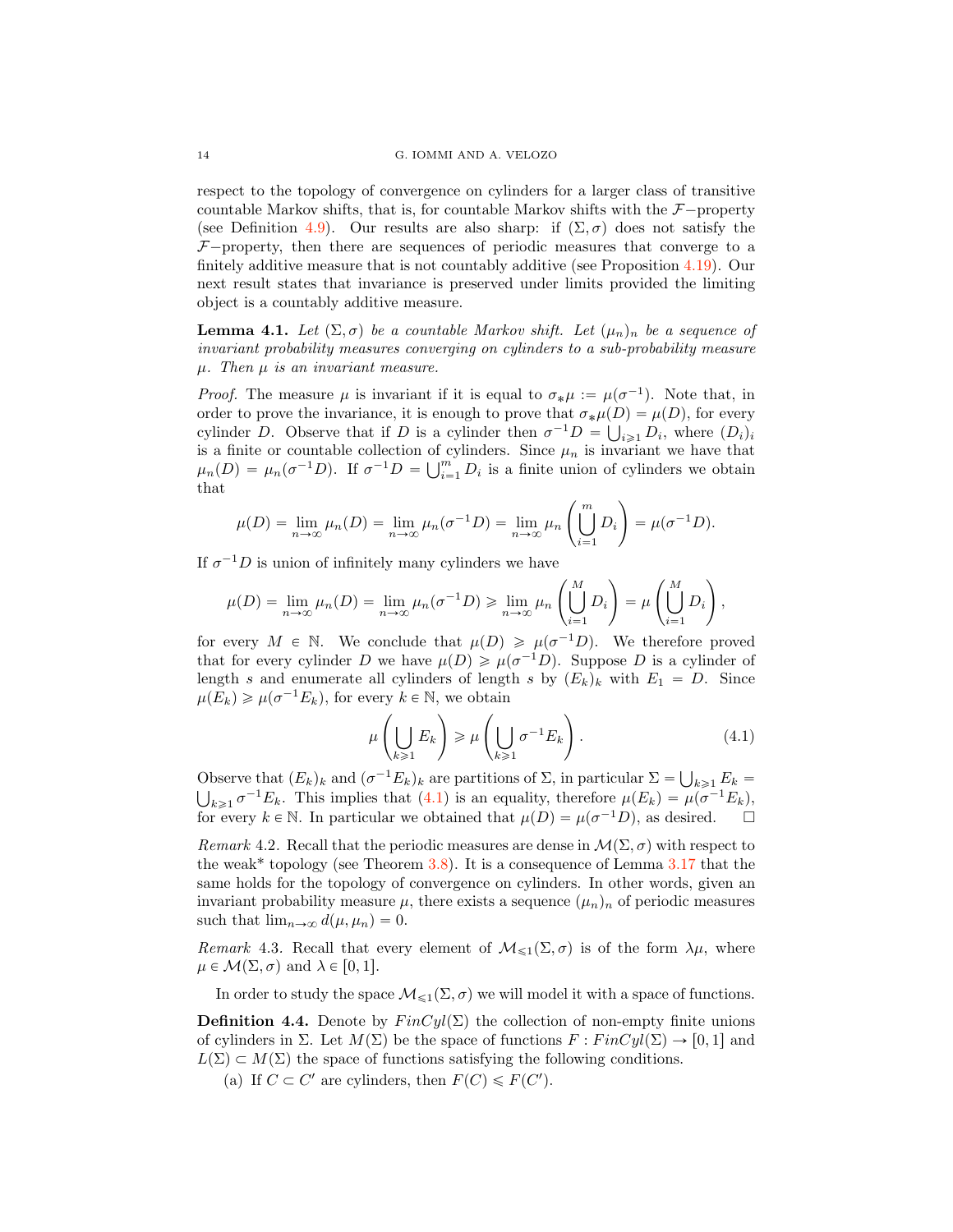<span id="page-14-1"></span>(b)  $F(\bigcup_{k=1}^{n} C_k) = \sum_{k=1}^{n} F(C_k)$ , for every (finite) collection of disjoint cylinders  $(C_k)_k$ .

Remark 4.5. Observe that  $FinCyl(\Sigma)$  is a countable set. Fix a bijection between  $FinCyl(\Sigma)$  and N. This bijection allow us to identify  $M(\Sigma)$  with  $[0, 1]^{\mathbb{N}}$ . From now on we consider  $L(\Sigma)$  as a subset of  $[0, 1]^{\mathbb{N}}$ . We endow  $M(\Sigma)$  with the product topology. Observe that  $(R_n)_n \subset M(\Sigma)$  converges to  $R \in M(\Sigma)$  if and only if

$$
\lim_{n\to\infty} R_n(D) = R(D),
$$

for every  $D \in FinCyl(\Sigma)$ .

<span id="page-14-2"></span>*Remark* 4.6. Observe that the metric  $d$ , see equation  $(3.1)$ , also defines a metric on  $L(\Sigma)$ . Indeed, if  $F, G \in L(\Sigma)$  then

$$
d(F, G) = \sum_{n \ge 1} \frac{1}{2^n} |F(C_n) - G(C_n)|,
$$
\n(4.2)

where  $(C_n)_n$  is some enumeration of the cylinders on  $\Sigma$ , is a metric on  $L(\Sigma)$ . It is important to observe that the topology induced by d on  $L(\Sigma)$  is compatible with the product topology on  $M(\Sigma) = [0, 1]^{\mathbb{N}}$ . Indeed,  $\lim_{n\to\infty} d(F_n, F) = 0$ , if and only if  $\lim_{n\to\infty} F_n(C) = F(C)$ , for every cylinder C. By condition [\(b\)](#page-14-1) in the definition of  $L(\Sigma)$  this is equivalent to  $\lim_{n\to\infty} F_n(D) = F(D)$ , for every  $D \in FinCyl(\Sigma)$ . In other words, there exists a continuous injective map from the set  $L(\Sigma)$ , endowed with the topology generated by the metric  $d$ , into the space  $[0, 1]^{\mathbb{N}}$  endowed with the product topology.

#### **Lemma 4.7.** The set  $L(\Sigma)$  is compact with respect to the topology induced by d.

*Proof.* We will first prove that  $L(\Sigma)$  is a closed subset of  $M(\Sigma)$ . Let  $(F_n)_n$  be a sequence of functions in  $L(\Sigma)$  that converges to  $F \in M(\Sigma)$ . Let C and D be cylinders such that  $C \subset D$ . Then  $F_n(C) \leq F_n(D)$ , for every  $n \in \mathbb{N}$ . We conclude that

$$
F(C) = \lim_{n \to \infty} F_n(C) \le \lim_{n \to \infty} F_n(D) = F(D).
$$

Similarly, if  $(C_k)_{k=1}^m$  is a finite collection of disjoint cylinders we have that

$$
F\left(\bigcup_{k=1}^m C_k\right) = \lim_{n \to \infty} F_n\left(\bigcup_{k=1}^m C_k\right) = \lim_{n \to \infty} \sum_{k=1}^m F_n(C_k) = \sum_{k=1}^m F(C_k).
$$

We conclude that  $F \in L(\Sigma)$ . It follows that  $L(\Sigma)$  is a closed subset of  $M(\Sigma)$ . Since  $[0, 1]^{\mathbb{N}}$  is compact, by virtue of Remark [4.6](#page-14-2) we have that  $L(\Sigma)$  is compact with the topology induced by  $d$ .

<span id="page-14-0"></span>Remark 4.8. Observe that every sub-probability measure on  $\Sigma$  can be identified with a unique function  $F \in L(\Sigma)$ . More precisely, given  $\mu \in \mathcal{M}_{\leq 1}(\Sigma, \sigma)$  we define  $F_{\mu} \in L(\Sigma)$  by  $F_{\mu}(D) := \mu(D)$ , for every  $D \in FinCyl(\Sigma)$ . The map  $\mu \mapsto F_{\mu}$ defines a continuous embedding  $\mathcal{M}(\Sigma, \sigma) \hookrightarrow L(\Sigma)$ , when we endow  $\mathcal{M}(\Sigma, \sigma)$  with the topology of convergence on cylinders. We say that a sequence  $(\mu_n)_n \subset \mathcal{M}(\Sigma, \sigma)$ converges to  $F \in L(\Sigma)$  if  $(F_{\mu_n})_n \subset L(\Sigma)$  converges to F.

In light of Remark [4.8,](#page-14-0) in order to prove that the space of invariant sub-probability measures is compact with respect to the cylinder topology it suffices to prove that  $\mathcal{M}(\Sigma, \sigma) \subset L(\Sigma)$  consist of invariant sub-probability measures. At this point we will make a further assumption on the countable Markov shifts considered.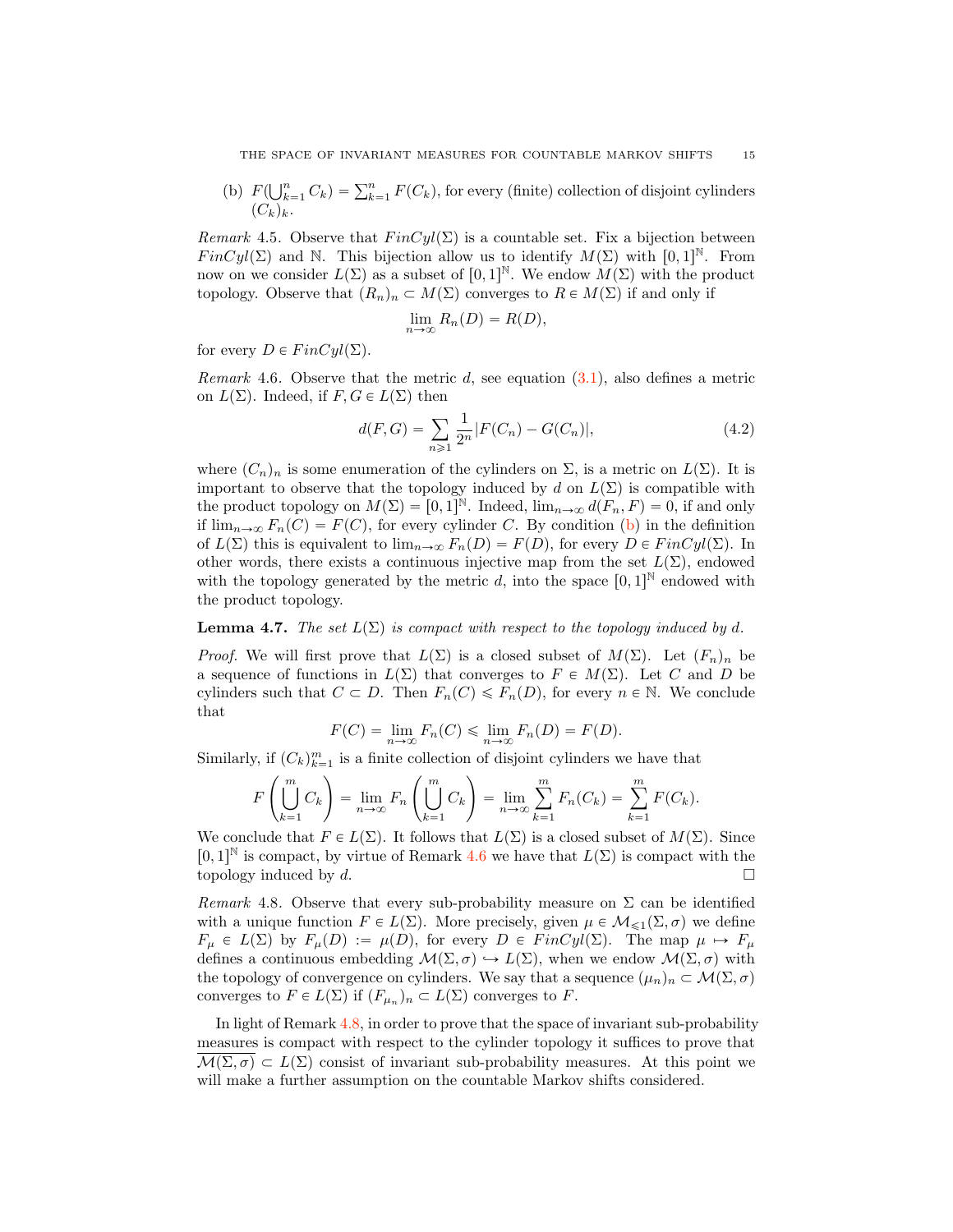<span id="page-15-0"></span>**Definition 4.9.** A countable Markov shift  $(\Sigma, \sigma)$  is said to satisfy the *F* $-property$ if for every element of the alphabet  $\mathbf i$  and natural number  $n$ , there are only finitely many admissible words of length  $n$  starting and ending at  $i$ .

Remark 4.10. Every countable Markov shift  $(\Sigma, \sigma)$  of finite topological entropy and every locally compact countable Markov shift satisfies the  $\mathcal{F}-$  property. There also exists infinite entropy non-locally compact countable Markov shifts satisfying the  $F$ <sup>-</sup>property. Indeed, let  $(a_n)_n$  be a sequence of positive integers such that

$$
\lim_{n \to \infty} \frac{1}{n} \log a_n = \infty.
$$

Consider the countable Markov shift defined by a graph made of  $a_n$  simple loops of length  $n$  which are based at a common vertex and otherwise do not intersect. This system has the desired properties.

<span id="page-15-2"></span>**Proposition 4.11.** Let  $(\Sigma, \sigma)$  be a transitive countable Markov shift satisfying the *F* $-p$ roperty. If  $(\mu_n)_n$  is a sequence of periodic measures converging to a function  $F \in L(\Sigma)$ , then F extends to an invariant sub-probability measure.

*Proof.* We start by proving that F extends to a measure. Fix a cylinder  $C =$  $[a_1, ..., a_m]$ , and denote by Ck the cylinder  $[a_1, ..., a_m, k]$ . We will need the following lemma.

#### <span id="page-15-1"></span>Lemma 4.12.

$$
F(C) = \sum_{k \ge 1} F(Ck). \tag{4.3}
$$

We assume that  $F(C) > 0$ , otherwise there is nothing to prove (both left and right hand side would be zero). From now on assume that  $n$  is sufficiently large so that  $\mu_n(C) > 0$ . Let  $p_n$  be a periodic point associated to  $\mu_n$  such that  $p_n \in C$ .

Proof of Lemma [4.12.](#page-15-1) Observe that

$$
F(C) - \sum_{s=1}^{k-1} F(Cs) = \lim_{n \to \infty} \left( \mu_n(C) - \sum_{s=1}^{k-1} \mu_n(Cs) \right) = \lim_{n \to \infty} \mu_n \left( \bigcup_{s \ge k} Cs \right),
$$

therefore Lemma [4.12](#page-15-1) is equivalent to prove that  $\lim_{k\to\infty} \lim_{n\to\infty} \mu_n(\bigcup_{s\geq k} Cs) = 0$ . We will argue by contradiction and assume that

$$
\lim_{k \to \infty} \lim_{n \to \infty} \mu_n \left( \bigcup_{s \ge k} Cs \right) = A > 0.
$$

Observe that  $\left(\lim_{n\to\infty}\mu_n(\bigcup_{s\geq k}Cs)\right)_k$  decreases as k goes to infinity. We obtain that  $\lim_{n\to\infty} \mu_n(\bigcup_{s\geq k} Cs) \geq A$ , for every  $k \in \mathbb{N}$ .

Recall that  $C = [a_1, ..., a_m]$  and define the set  $Q \subset \mathbb{N}$  by the following rule:  $q \in Q$  if and only if  $\mathbf{a}_{m}q$  is an admissible word. Define a function  $p : Q \to \mathbb{Z}$  as follows:  $p(i) = k$  if there exists an admissible word starting at i and ending at  $a_1$ of length  $k + 1$ , but there is not any such word of length less or equal to k. The map p is proper, in other words,  $p^{-1}([a, b])$  is finite for every  $a, b \in \mathbb{R}$ . Indeed, assume by contradiction that  $p^{-1}([a, b])$  is infinite, this would imply that  $p^{-1}(c)$ is infinite for some  $c \in \mathbb{N}$ . For each  $w \in p^{-1}(c)$  we have an admissible word of length  $c + 1$  connecting w and  $a_1$ , this will create an admissible word (with length  $m + c + 1$ ) of the form  $\mathbf{a}_1 \dots \mathbf{a}_m \mathbf{w} \dots \mathbf{a}_1$ . This contradicts the fact that  $(\Sigma, \sigma)$  satisfies the *F*-property. We conclude that  $p : Q \to \mathbb{Z}$  is proper.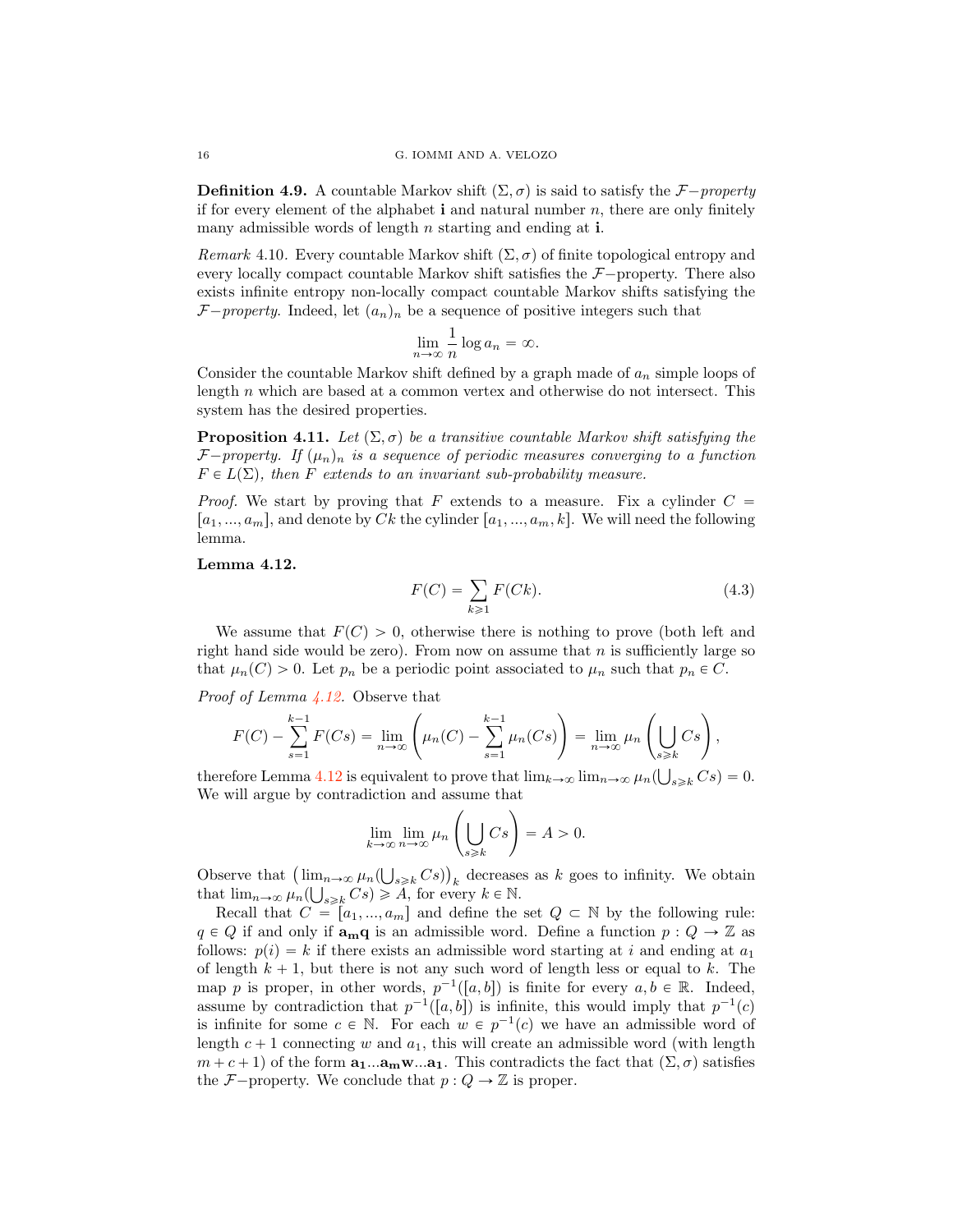Choose  $k_0 \in \mathbb{N}$  such that  $p(s) \geqslant \lfloor \frac{4}{A} \rfloor + 1$ , for every  $s \in Q$  satisfying  $s \geqslant k_0$ . Recall that  $p_n$  is a periodic point associated to the measure  $\mu_n$ . We denote the minimal period of  $p_n$  by  $m + t_n$ , and let  $[a_1...a_mb_1...b_{t_n}]$  be a neighborhood of  $p_n$ . By the definition of  $\mu_n$  we know that  $\mu_n(Cs)$  is approximately the number of times that the word  $\mathbf{a_1} \dots \mathbf{a_m} \mathbf{s}$  appears in  $\mathbf{w_n} := \mathbf{a_1} \dots \mathbf{a_m} \mathbf{b_1} \dots \mathbf{b_{t_n}} \mathbf{a_1} \dots \mathbf{a_m}$ , divided by  $m + t_n$ . If  $s \geq k_0$ , then each block  $\mathbf{a}_1...\mathbf{a}_m$ s appearing in  $\mathbf{w}_n$  is contained in a longer block of the form  $\mathbf{a_1} \dots \mathbf{a_m} \mathbf{sr_1} \dots \mathbf{r_B}$ , where  $B \geqslant \lfloor \frac{4}{A} \rfloor + 1$ , and  $r_t \neq a_1$ , for all  $t \in \{1, ..., B\}$ . In particular, for  $s \geq k_0$ , each block of the form  $\mathbf{a}_1...\mathbf{a}_m$ s generates B letters that do not contribute to the number of blocks  $a_1...a_m$  in  $w_n$ . Choose  $n_0$  such that  $\mu_n(\bigcup_{s\geq k_0} Cs) \geq \frac{A}{2}$ , for every  $n \geq n_0$ . This implies that the number of blocks of the form  $\mathbf{a_1}...\mathbf{a_m}\mathbf{s}$ , where  $s \geq k_0$ , in  $\mathbf{w_n}$  is at least  $(m+t_n)A/2$ . As explained above, each of those blocks generate a disjoint block of length  $(m + B + 1)$ . The number of letters used in those disjoint blocks add up to  $(m + B + 1)(m + t_n)A/2$ . Observe that  $(m + B + 1)A/2 > 1$ , which contradicts that the total number of letters is  $(m + t_n)$ . We conclude that  $A = 0$ .  $(m + t_n)$ . We conclude that  $A = 0$ .

We will now use Kolmogorov's extension theorem to prove that  $F$  comes from a measure on  $\Sigma$ . To each  $I_n := \{1, ..., n\} \subset \mathbb{N}$  we associate a measure on  $\mathbb{N}^{I_n}$ : this is the atomic measure  $\nu_n$  that assigns to  $[m_1, ..., m_n]$  the number  $F([m_1, ..., m_n])$ . We remark that if  $\mathbf{m}_1...\mathbf{m}_n$  is not an admissible word of  $\Sigma$ , then  $F([m_1, ..., m_n]) = 0$ . In order to use Kolmogorov's extension theorem and obtain a measure on  $\mathbb{N}^{\mathbb{N}}$  we need to verify the consistency of the family  $(\nu_n)_n$ , in other words, that

$$
\nu_n((m_1, ..., m_n)) = \nu_{n+1}((m_1, ..., m_n) \times \mathbb{N}).
$$

By definition of the family  $(\nu_n)_n$  this is equivalent to the formula

$$
F(D) = \sum_{k \ge 1} F(Dk),
$$

for  $D = [m_1, ..., m_n]$ . Lemma [4.12](#page-15-1) implies the consistency of  $(\nu_n)_n$ . It follows from Kolmogorov's extension theorem that  $F$  extends to a measure  $\mu$  on the full shift  $\mathbb{N}^{\mathbb{N}}$ . Observe that by definition of *F* the measure *μ* is supported on  $\Sigma \subset \mathbb{N}^{\mathbb{N}}$ . The invariance of *μ* follows from Lemma 4.1. invariance of  $\mu$  follows from Lemma [4.1.](#page-13-1)

<span id="page-16-0"></span>Remark 4.13 (Limits are not always measures). We now exhibit examples of countable Markov shifts that do not satisfy the  $\mathcal{F}-$ property for which sequences of measures converge to a function F that can not be extended to a measure. Let  $\Sigma = \mathbb{N}^{\mathbb{N}}$ be the full shift. Consider the periodic point  $p_n = \overline{1n}$ , and denote by  $\mu_n$  the periodic measure associated to  $p_n$ . Observe that  $(\mu_n)_n$  converges to  $F \in L(\Sigma)$ , where F is given by  $F([1]) = 1/2$ , and  $F(C) = 0$ , for any other cylinder  $C \subsetneq \Sigma$ . In this case it is clear that F does not come from a measure: use the decomposition  $[1] = \bigcup_{s \geq 1} [1s],$ and the definition of F. Equivalently, the formula  $F([1]) = \sum_{s \geq 1} F([1s])$ , does not hold. In the full shift we can not expect to always have a measure as the limit of probability measures (in the topology of convergence on cylinders). Similar examples are easy to construct. For instance consider the countable Markov shift defined by the matrix  $M = (M_{ij})$ , where  $M_{1k} = 1 = M_{k1}$ , for all  $k \in \mathbb{N}$ , and  $M_{ij} = 0$  for the remaining entries. In this case the same choice of measures  $(\mu_n)_n$  would provide a sequence of invariant probability measures that do not converge to a countably additive measure.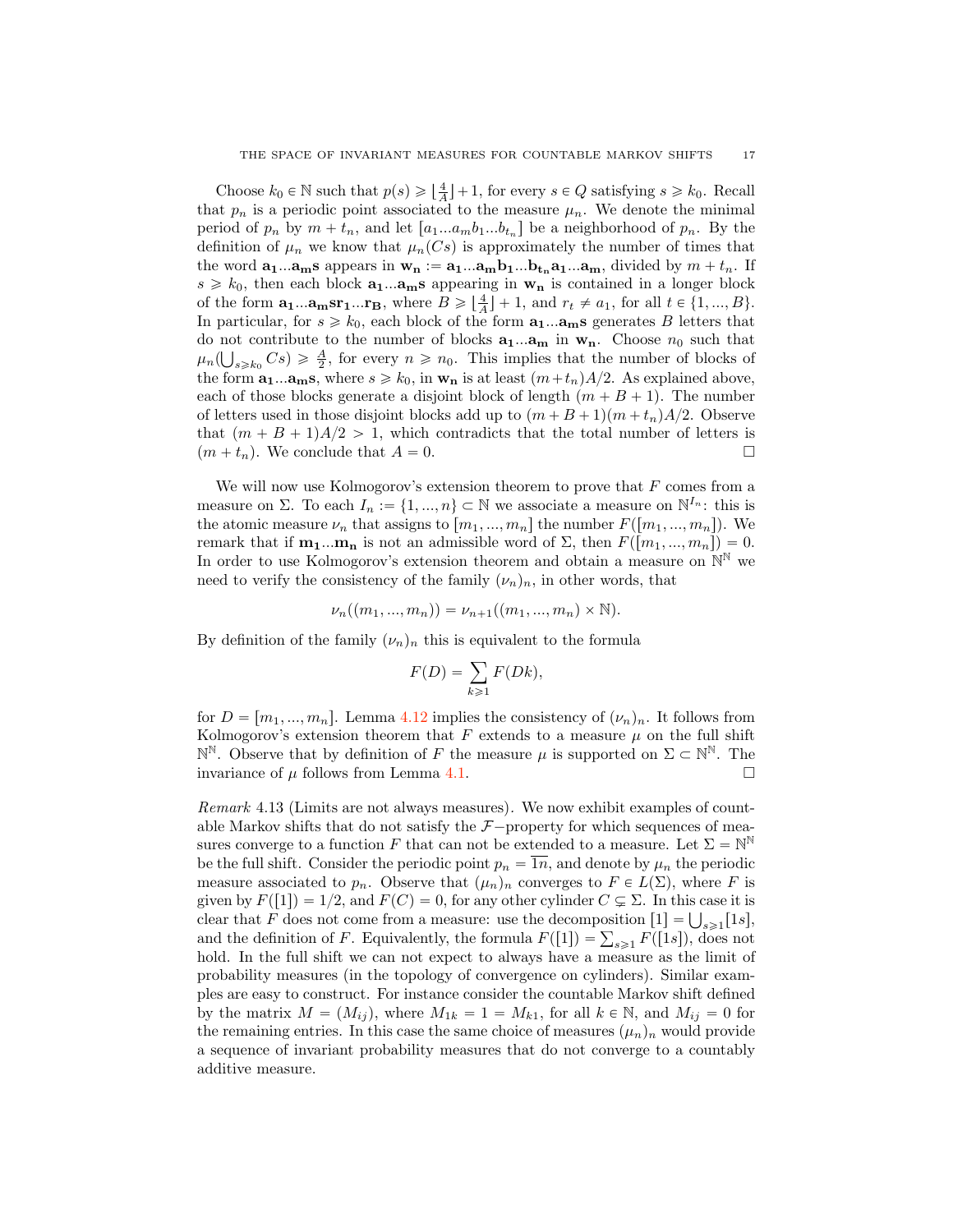<span id="page-17-1"></span>**Proposition 4.14.** Let  $(\Sigma, \sigma)$  be a transitive countable Markov shift satisfying the *F* $-p$ roperty. Then any sequence of invariant probability measures  $(\mu_n)_n$  has a subsequence that converges on cylinders to an invariant sub-probability measure.

*Proof.* Since  $\mathcal{M}(\Sigma, \sigma) \subset L(\Sigma)$ , by compactness of  $L(\Sigma)$  there exists a subsequence  $(\mu_{n_k})_k$  converging to a function  $F \in L(\Sigma)$ . Since the periodic measures are dense in  $\mathcal{M}(\Sigma, \sigma)$  (see Remark [4.2\)](#page-13-2) we can find a sequence of periodic measures  $(\nu_k)_k$ such that  $d(\mu_{n_k}, \nu_k) \leq \frac{1}{k}$ . It follows that  $\lim_{k \to \infty} d(\nu_k, F) = 0$ . We can now use Proposition  $4.11$  and conclude that F corresponds to an invariant sub-probability  $\Box$  measure.

<span id="page-17-2"></span>Remark 4.15. The proof of Proposition [4.14](#page-17-1) also implies that  $\overline{\mathcal{M}(\Sigma,\sigma)} \subset \mathcal{M}_{\leq 1}(\Sigma,\sigma)$ . Indeed, if  $F \in \overline{\mathcal{M}(\Sigma, \sigma)}$ , then we have a sequence of invariant probability measures  $(\mu_n)_n$  converging to F. As in the proof of Proposition [4.14](#page-17-1) we conclude that F can be approximated by periodic measures, and therefore Proposition [4.11](#page-15-2) implies the result.

As mentioned in the introduction, to prove that  $\mathcal{M}_{\leq 1}(\Sigma, \sigma)$  is affine homeomorphic to the Poulsen simplex we need to prove the existence of a sequence of invariant measures that converges on cylinders to the zero measure. In our next result we obtain such property. We emphasize that if  $(\Sigma, \sigma)$  does not satisfy the *F*–property, then this is not necessarily true (see Example [4.17\)](#page-18-0).

<span id="page-17-0"></span>**Lemma 4.16.** Let  $(\Sigma, \sigma)$  be a transitive countable Markov shift satisfying the  $F$ -property. Then there exists a sequence of invariant probability measures converging on cylinders to the zero measure.

*Proof.* Fix some natural number k. We say that Property  $(k)$  holds if there exist arbitrarily long admissible words of the form  $\mathbf{a_1}...\mathbf{a_m}$ , where  $\{a_1, a_m\} \subset \{1, ..., k\}$ , and  $a_i \geq k + 1$ , for all  $i \in \{2, ..., m - 1\}$ . If Property  $(k)$  holds we can construct a sequence of periodic measures  $(\mu_n^{(k)})_n$  such that  $\lim_{n\to\infty} \mu_n^{(k)}(\bigcup_{s=1}^k [s]) = 0$ . First observe that there exists  $M_0 = M_0(k)$  such that every two letters in  $\{1, ..., k\}$ can be connected with an admissible word of length less or equal to  $M_0$ . By hypothesis for every  $n \in \mathbb{N}$  there exists an admissible word  $\mathbf{w}_{n} = \mathbf{a}_{1}^{(n)} \dots \mathbf{a}_{m_{n}}^{(n)}$ , where  ${a_1^{(n)}, a_{m_n}^{(n)}} \subset \{1, ..., k\}$ , and  $a_i^{(n)} \geq k+1$ , for all  $i \in \{2, ..., m_n-1\}$ , and  $m_n \geq n$ . We can extend the word  $w_n$  into an admissible word  $w'_n = a_1^{(n)}...a_{m_n}^{(n)}b_1^{(n)}...b_{s_n}^{(n)}a_1^{(n)},$ where  $s_n \n\leq M_0$ . The word  $\mathbf{w}'_n$  can be used to define a periodic orbit, and therefore a periodic measure, say  $\mu_n^{(k)}$ , on  $\Sigma$ . Observe that

$$
\mu_n^{(k)}\left(\bigcup_{s=1}^k [s]\right) \leqslant \frac{s_n + 2}{s_n + m_n} \leqslant \frac{M_0 + 2}{n},
$$

which readily implies that  $\lim_{n\to\infty} \mu_n^{(k)}(\bigcup_{s=1}^k [s]) = 0.$ 

We will now verify that under the hypothesis of Lemma  $4.16$  Property  $(k)$  holds. Assume by contradiction that this is not possible, in other words that any such word has length less or equal to  $N_0$ . Define

$$
T: \{n \in \mathbb{N} : n \geq k + 1\} \to \mathbb{N},
$$

in the following way:  $T(n) = r$ , if there exists an admissible word of length r with first letter in  $\{1, ..., k\}$  and ending at n, but there is no such admissible word of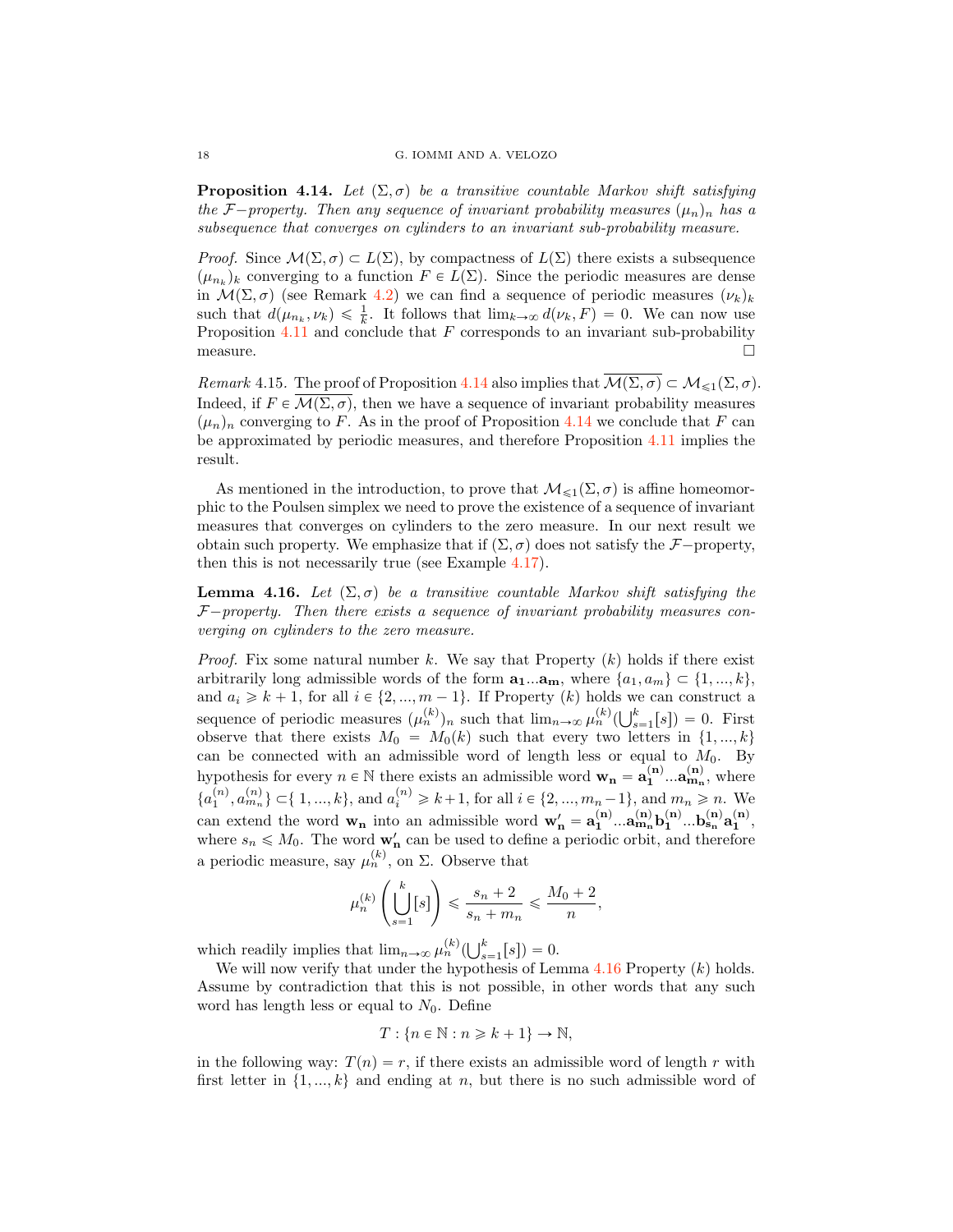<span id="page-18-2"></span>length strictly less to r. Similarly define

$$
S: \{n\in\mathbb{N}:n\geqslant k+1\}\rightarrow\mathbb{N},
$$

in the following way:  $S(n) = r$ , if there exists an admissible word of length  $r + 1$ with first letter n and ending at some letter in  $\{1, ..., k\}$ , but there is not such admissible word of length less or equal to  $r$ . By definition of  $T$  and  $S$  we know that given  $n \geq k + 1$ , there exists an admissible word  $\mathbf{y_n} := \mathbf{c_1^{(n)}} \dots \mathbf{c_{T(n)-1}^{(n)}} \mathbf{nd_1^{(n)}} \dots \mathbf{d_{S(n)}^{(n)}},$ where  $\{c_1^{(n)}, d_{S(n)}^{(n)}\} \subset \{1, ..., k\}$  and the rest of the letters are strictly larger than k. Observe that by assumption we have  $T(n) + S(n) \le N_0$ , for every  $n \ge k + 1$ . For  $n \geq k + 1$  define  $W(n)$  as the biggest letter in the word  $y_n$ . We can inductively choose a sequence  $(n_t)_t$  such that  $W(n_t) < n_{t+1}$ , and observe that  $(\mathbf{y}_{n_t})_t$  are pairwise distinct. As with the words  $(\mathbf{w}_n)_n$ , we can extend each  $\mathbf{y}_n$  to an admissible word  $\mathbf{y}'_{n} := \mathbf{e}_{1}^{(n)} \dots \mathbf{e}_{s_{n}}^{(n)} \mathbf{y}_{n} \mathbf{f}_{1}^{(n)} \dots \mathbf{f}_{r_{n}}^{(n)}$ , where  $s_{n}$  and  $r_{n}$  are less than  $M_{0}$ , and  $e_{1}^{(n)} =$  $1 = f_{r_n}^{(n)}$ . The word  $\mathbf{y}'_n$  defines a periodic point of period  $\leq 2M_0 + N_0$ . Since  $(\mathbf{y}_{n_t})_t$  are pairwise distinct we found infinitely many periodic points of periods less or equal to  $2M_0 + N_0$  (starting and ending at 1), which contradicts that  $(\Sigma, \sigma)$ satisfies the *F*-property. We conclude that Property  $(k)$  holds for every  $k \in \mathbb{N}$ .

For every  $k \in \mathbb{N}$  we obtain a sequence of periodic measures  $(\mu_n^{(k)})_n$  such that  $\lim_{n\to\infty}\mu_n^{(k)}(\bigcup_{s=1}^k [s]) = 0.$  Let  $n_k$  be such that  $\mu_{n_k}^{(k)}(\bigcup_{s=1}^k [s]) \leq \frac{1}{k}$ . To simplify notation we define  $\nu_k := \mu_{n_k}^{(k)}$ . We claim that  $(\nu_k)_k$  converges on cylinders to the zero measure. Observe that for  $k \geq m$ , we have

$$
\nu_k([m]) \leq \nu_k\left(\bigcup_{s=1}^m [s]\right) \leq \nu_k\left(\bigcup_{s=1}^k [s]\right) \leq \frac{1}{k}.
$$

We conclude that  $\lim_{k\to\infty} \nu_k([m]) = 0$ . Since  $m \in \mathbb{N}$  was arbitrary we conclude that  $(\nu_k)_k$  converges on cylinders to the zero measure. that  $(\nu_k)_k$  converges on cylinders to the zero measure.

<span id="page-18-0"></span>Example 4.17. We exhibit an example of a countable Markov shift of infinite entropy not satisfying the  $F$ <sup>-</sup>property, for which there is no sequence of measures converging to zero in the cylinder topology. Let  $(\Sigma, \sigma)$  be the countable Markov shift defined by the graph formed by infinitely many loops of length two rooted at a common vertex. That is, the allowed transitions are of the form  $1 \rightarrow N$  and  $N \to 1$  for every  $N \in \mathbb{N}$ , this example was also considered in Remark [4.13.](#page-16-0) The system has infinite entropy, since it has infinitely many periodic orbits of period two intersecting [1]. The frequency of the digit 1 is at least  $1/2$  for every element of Σ. Therefore, if  $\mu$  is an ergodic measure then  $\mu([1]) \geq 1/2$ . Thus, for any sequence of invariant measures  $(\mu_n)_n$  we must have that  $\liminf_{n\to\infty} \mu_n([1]) \geq 1/2$ . In particular, the sequence  $(\mu_n)_n$  does not converges to zero in the cylinder topology.

We can now prove the compactness of the space of sub-probability measures. As explained in the introduction a compactification of the space of invariant probability measures is important for applications (for instance see  $[ITV]$  and  $[V]$ ).

<span id="page-18-1"></span>**Theorem 4.18.** If  $(\Sigma, \sigma)$  is a transitive countable Markov shift satisfying the *F*<sup></sup>property. Then the space  $M_{\leq 1}(\Sigma, \sigma)$  is compact with respect the topology of convergence on cylinders.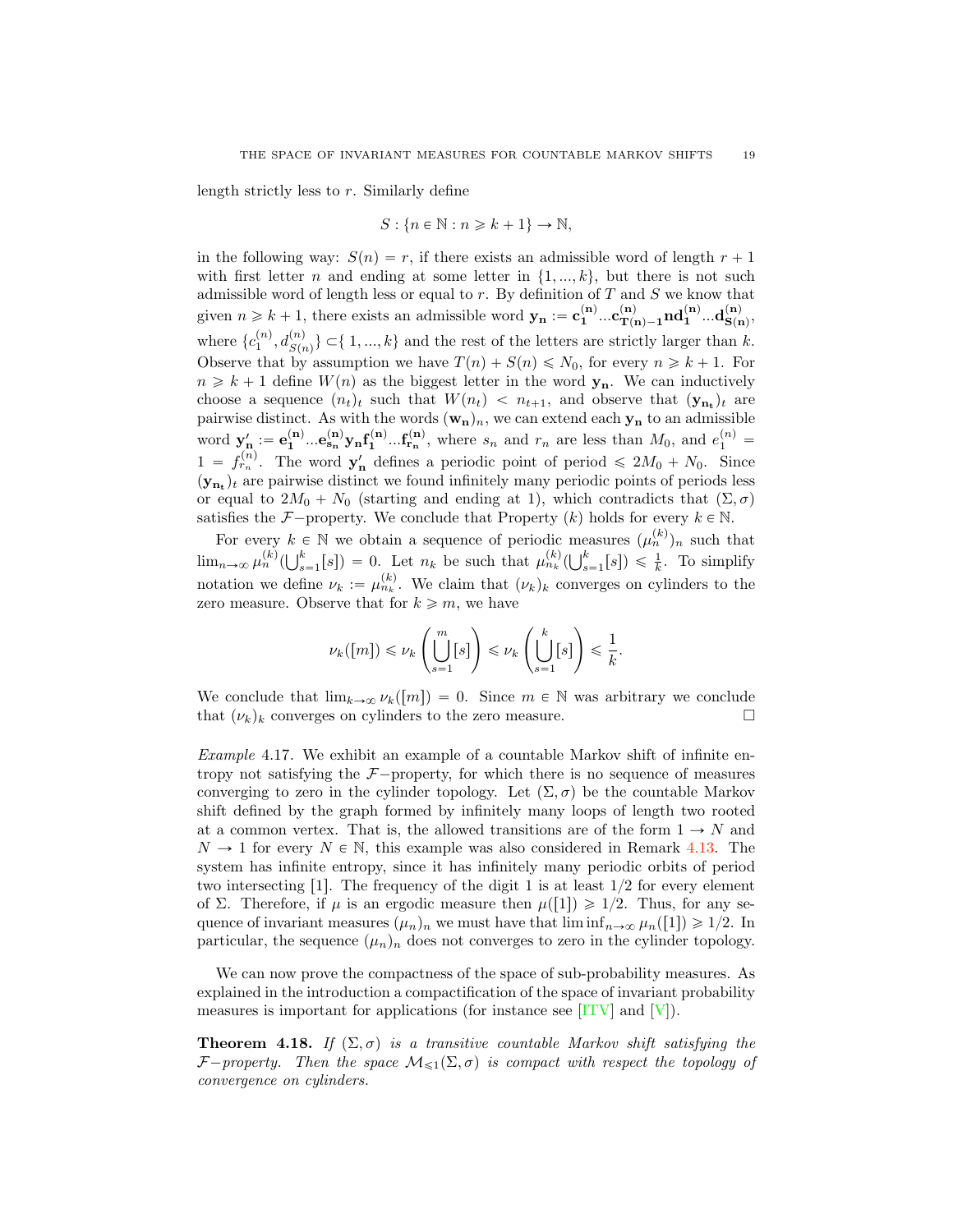*Proof.* It is a consequence of Remark [4.15](#page-17-2) that  $\overline{\mathcal{M}(\Sigma,\sigma)} \subset \mathcal{M}_{\leq 1}(\Sigma,\sigma)$ . It is enough to prove that  $\mathcal{M}(\Sigma, \sigma) = \mathcal{M}_{\leq 1}(\Sigma, \sigma)$ . Let  $(\mu_n)_n$  be a sequence of invariant probability measures converging on cylinders to the zero measure (see Lemma [4.16\)](#page-17-0). An element in  $\mathcal{M}_{\leq 1}(\Sigma, \sigma)$  has the form  $\lambda \mu$ , where  $\mu$  is an invariant probability measure and  $\lambda \in [0, 1]$ . Define  $\nu_n = \lambda \mu + (1 - \lambda)\mu_n$ . Observe that  $(\nu_n)_n$  convergences on cyliders to  $\lambda \mu$ . This concludes that  $\overline{\mathcal{M}(\Sigma, \sigma)} = \mathcal{M}_{\leq 1}(\Sigma, \sigma)$ , and therefore  $\mathcal{M}_{\leq 1}(\Sigma, \sigma)$  is compact.  $\mathcal{M}_{\leq 1}(\Sigma, \sigma)$  is compact.

The idea behind Remark [4.13](#page-16-0) can be used to prove that Theorem [4.18](#page-18-1) is sharp. We will prove that without the  $\mathcal{F}-$ property it is possible to construct a sequence of invariant measures that converges on cylinders to a finitely additive measure that is not countably additive. In particular, Theorem [4.18](#page-18-1) is false without the  $F$ -property assumption.

<span id="page-19-0"></span>**Proposition 4.19.** Suppose that  $(\Sigma, \sigma)$  does not satisfy the *F* $-p$ roperty. Then there exists a sequence of periodic measures that converges on cylinders to  $F \in L(\Sigma)$ , where F can not be extended to a measures.

*Proof.* Since  $(\Sigma, \sigma)$  does not satisfy the *F*—property there exists a symbol i and natural number  $n$  such that there are infinitely many admissible words of length  $n$ that start and end at i. The set of admissible words of length  $k + 1$  starting and ending at i, where the symbol i only appears at the beginning and at the end of the word is denoted by  $A_k$ . By hypothesis there exists  $q \leq n$  such that  $|A_q| = \infty$ . Set  $A_q = \{w_k : k \in \mathbb{N}\}\.$  Observe that each  $w_k \in A_q$  defines a periodic measure that we denote by  $\mu_k$ . Maybe after passing to a subsequence we can assume that  $(\mu_k)_k$ converges on cylinders to  $F \in L(\Sigma)$ . By construction we know that  $\mu_k([\mathbf{i}]) = \frac{1}{q}$ . Observe that  $\mu_k([\mathbf{ir}])$  is equal to 0 or  $\frac{1}{q}$ , for every k and **r**. If  $\lim_{k\to\infty}\mu_k([\mathbf{ir}])=0$ , for every **r**, then F can not come from a measure:  $\sum_{r\geq 1} F([\mathbf{ir}]) = 0$ , but  $F([\mathbf{i}]) = \frac{1}{q}$ . We assume there exists  $\mathbf{r}_1$  such that  $\lim_{k\to\infty} \mu_k([\mathbf{ir}_1]) = \frac{1}{q}$ , which is equivalent to say that  $\mu_k([\mathbf{ir}_1]) = \frac{1}{q}$ , for every k sufficiently large. We can repeat the process and conclude that if  $\lim_{k\to\infty} \mu_k([\mathbf{ir}_1\mathbf{s}]) = 0$ , for every s, then F does not come from a measure. We can assume that there exists  $\mathbf{r_2}$  such that  $\mu_k([\mathbf{ir_1r_2}]) = \frac{1}{q}$ , for k sufficiently large. By repeating this process we obtain that  $F$  does not come from a measure or that  $\mu_k([\mathbf{ir}_1...\mathbf{r}_{q-1}]) = \frac{1}{q}$ , for k sufficiently large. This last condition is equivalent to say that the sequence  $(\mu_k)_k$  stabilizes, which contradicts that the measures are pairwise different.

 $\Box$ 

In Section [6](#page-20-0) we will be interested in countable Markov shifts that do not necessarily have the  $\mathcal{F}-$ property. Despite of Proposition [4.19](#page-19-0) we can regain control by imposing an integrability condition on the sequence of probability measures (see Proposition [6.12\)](#page-25-0). This integrability condition will rule out the sequence constructed in Proposition [4.19.](#page-19-0)

### 5. The Poulsen simplex

<span id="page-19-2"></span>We now prove one of our main results, in which we characterize the spaces  $M_{\leq 1}(\Sigma, \sigma)$  and  $M(\Sigma, \sigma)$  for countable Markov shifts satisfying the *F*-property.

<span id="page-19-1"></span>**Theorem 5.1.** Let  $(\Sigma, \sigma)$  be a transitive countable Markov shift satisfying the *F* $-p$ roperty. Then  $M_{\leq 1}(\Sigma, \sigma)$  is affine homeomorphic to the Poulsen simplex.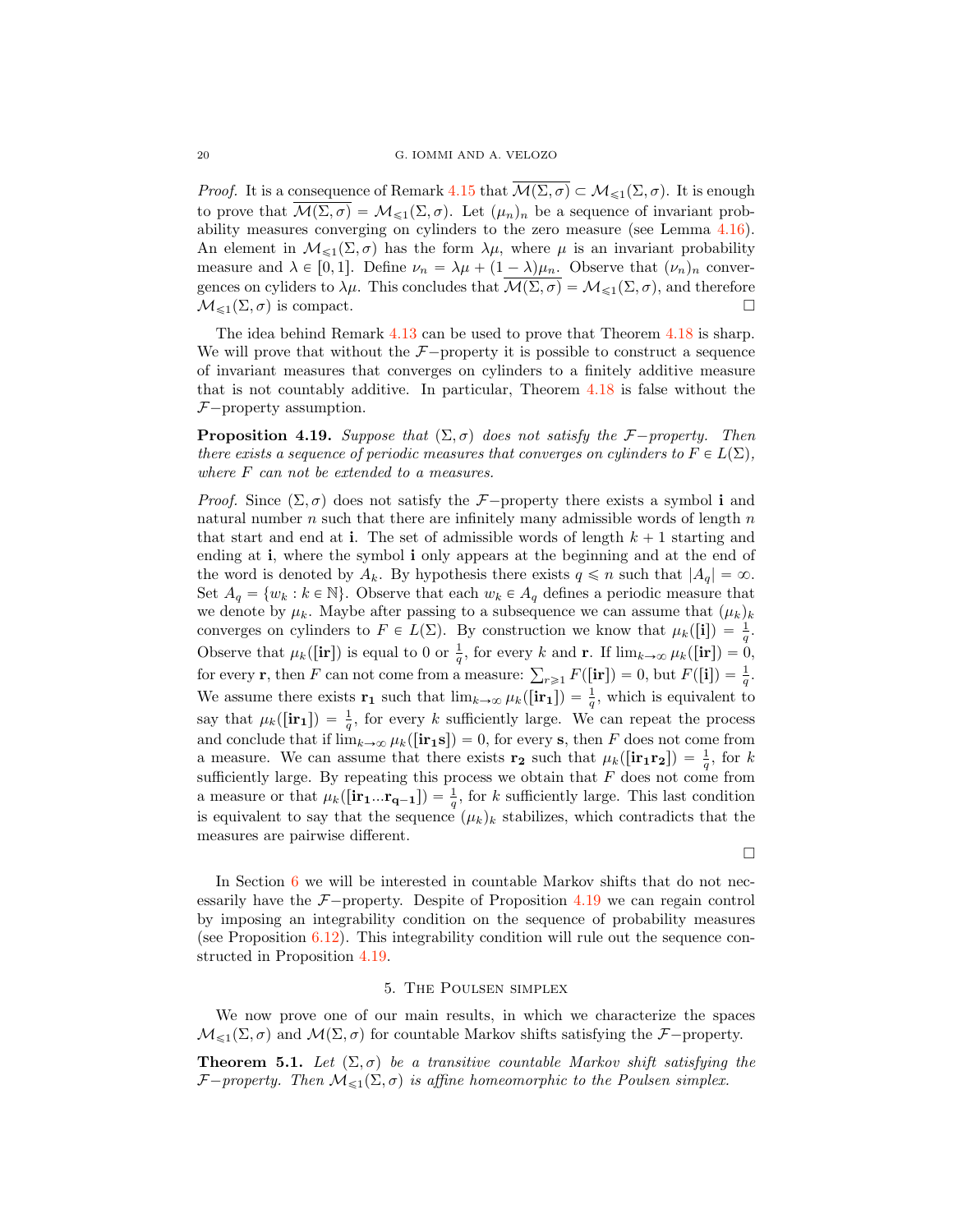<span id="page-20-1"></span>*Proof.* An element in  $\mathcal{M}_{\leq 1}(\Sigma, \sigma)$  has the form  $\lambda \mu$ , where  $\mu$  is an invariant probability measure and  $\lambda \in [0, 1]$ . To prove that  $\mathcal{M}_{\leq 1}(\Sigma, \sigma)$  is the Poulsen simplex it is enough to prove that the extreme points of  $\mathcal{M}_{\leq 1}(\Sigma, \sigma)$  are dense (we already know that  $\mathcal{M}_{\leq 1}(\Sigma, \sigma)$  is a metrizable convex compact Choquet simplex). We will approximate the measure  $\lambda \mu$  with periodic measures. As explained in the proof of Theorem [4.18,](#page-18-1) we can construct invariant probability measures  $(\nu_n)_n$  such that  $\lim_{n\to\infty} d(\nu_n, \lambda \mu) = 0$ . By Remark [4.2](#page-13-2) we can find a sequence  $(\overline{\nu}_n)_n$  of periodic measures such that  $d(\overline{\nu}_n, \nu_n) \leq \frac{1}{n}$ . This implies that  $(\overline{\nu}_n)_n$  converges on cylinders to  $λμ$ , and therefore, by the main result of [\[LOS\]](#page-30-0),  $M_{\leq 1}(\Sigma, \sigma)$  is affine homeomorphic to the Poulsen simplex. to the Poulsen simplex.

Since the extreme points of  $\mathcal{M}_{\leq 1}(\Sigma, \sigma)$  are the ergodic probability measures together with the zero measures, it follows directly from Theorem [5.1](#page-19-1) and Lemma [3.17](#page-8-1) that,

**Theorem 5.2.** Let  $(\Sigma, \sigma)$  be a transitive countable Markov shift satisfying the *F* $-p$ roperty. Then  $\mathcal{M}(\Sigma, \sigma)$  is affinely homeomorphic to the Poulsen simplex minus a vertex and all of its convex combinations.

Corollary 5.3. Let  $(\Sigma, \sigma)$  be a transitive countable Markov shift satisfying the *F* $-p$ *roperty.* Then the set  $\mathcal{M}_e(\Sigma, \sigma)$  is path connected.

Proof. The set of extreme points of the Poulsen simplex is path connected [\[LOS,](#page-30-0) (4) p.101]. It follows from Theorem [5.1](#page-19-1) that the set  $\mathcal{M}_e(\Sigma, \sigma) \cup \{0_m\}$ , where  $0_m$ denotes the zero measure is path connected. Denote by  $Q := [-1, 1]^N$  the Hilbert cube and let  $P := \{(x_1, x_2, \dots) \in Q : |x_n| < 1,$  for every  $n \in \mathbb{N}\}\.$  It was proved in [\[LOS,](#page-30-0) Theorem 3.1] that there exists a homeomorphism h between the Hilbert cube Q and the Poulsen simplex which maps P onto the set of extreme points of the Poulsen simplex. Note that P is homeomorphic to  $l_2$ . Denote by  $z = h^{-1}(0_m) \in P$ . For any  $x, y \in P \setminus \{z\}$  it is clear that there exists a continuous path  $p : [0, 1] \to P$ such that  $p(0) = x, p(1) = y$  and  $p(t) \neq z$  for every  $t \in [0, 1]$ . Therefore the set  $\mathcal{M}_c(\Sigma, \sigma)$  is path connected.  $\mathcal{M}_e(\Sigma, \sigma)$  is path connected.

## 6. The space of invariant measures for suspension flows

<span id="page-20-0"></span>In this section we study the space of invariant probability measures of a suspension flow defined over a countable Markov shift.

6.1. Suspension flows. Let  $(\Sigma, \sigma)$  be a countable Markov shift and  $\tau : \Sigma \to \mathbb{R}$ a continuous function bounded away from zero, that is, there exists  $c = c(\tau) > 0$ such that  $\tau(x) \geq c$ , for all  $x \in \Sigma$ . Consider the space

$$
Y = \{(x, t) \in \Sigma \times \mathbb{R} : 0 \leq t \leq \tau(x)\},\
$$

with the points  $(x, \tau(x))$  and  $(\sigma(x), 0)$  identified for each  $x \in \Sigma$ . The suspension flow over  $\sigma$  with roof function  $\tau$  is the semi-flow  $\Theta = (\theta_t)_{t\geq0}$  on Y defined by

$$
\theta_t(x,s) = (x, s+t), \text{ whenever } s+t \in [0, \tau(x)].
$$

In particular,  $\theta_{\tau(x)}(x, 0) = (\sigma(x), 0)$ . The space of invariant probability measures for the shift is related to the space of invariant probability measures for the flow, that we denote by  $\mathcal{M}(\Sigma, \sigma, \tau)$ . Indeed, it follows from a classical result of Ambrose and Kakutani [\[AK\]](#page-30-20) that,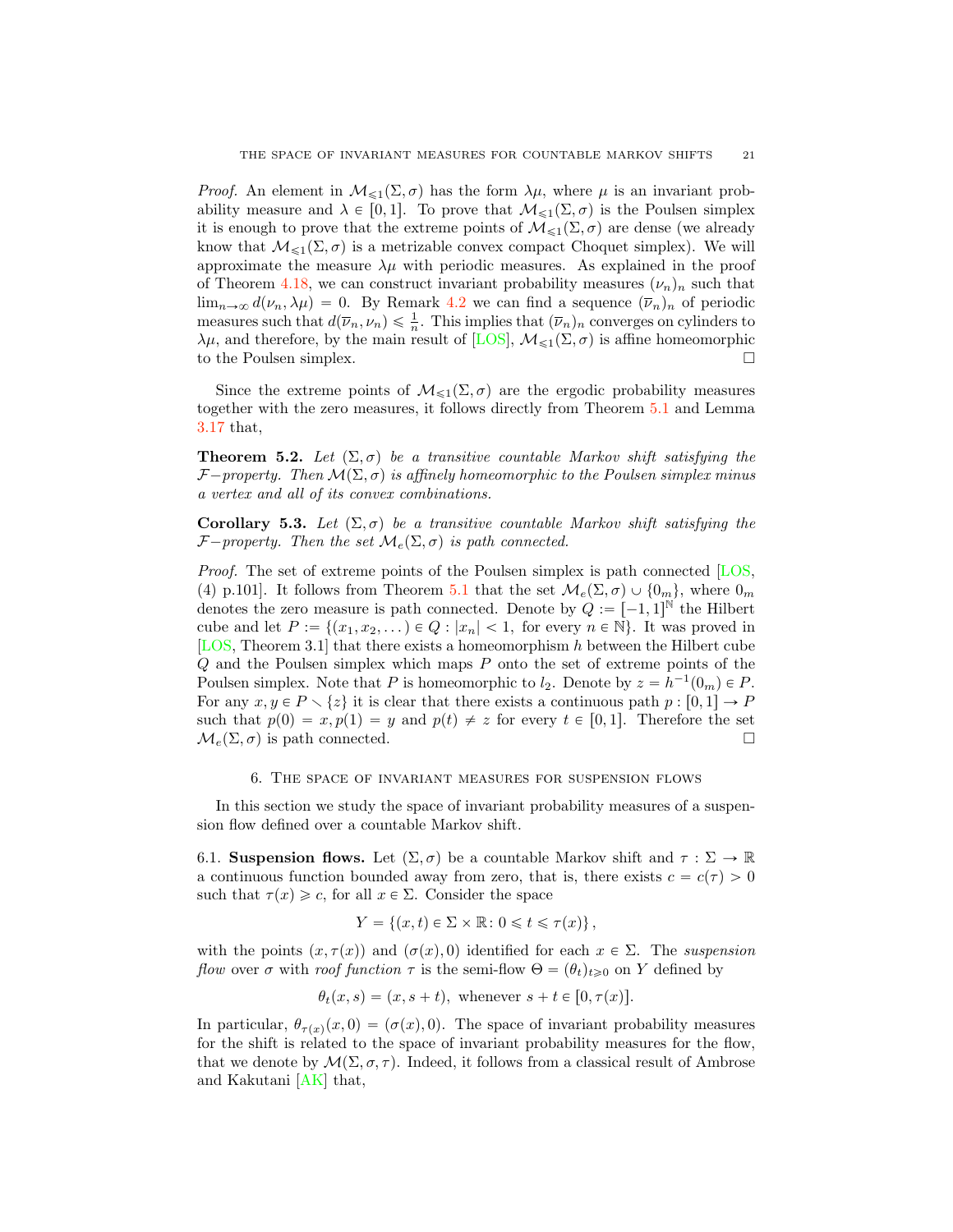<span id="page-21-3"></span><span id="page-21-0"></span>**Lemma 6.1.** Let  $(Y, \Theta)$  be a suspension flow over  $(\Sigma, \sigma)$  with roof function  $\tau$ bounded away from zero. Let

$$
\mathcal{M}_{\tau} := \left\{ \mu \in \mathcal{M}(\Sigma, \sigma) : \int \tau d\mu < \infty \right\}.
$$

The map  $\varphi : \mathcal{M}_\tau \to \mathcal{M}(\Sigma, \sigma, \tau)$  defined by

$$
\mu \mapsto \frac{\mu \times Leb}{\int \tau d\mu},
$$

where Leb is the one dimensional Lebesgue measure, is a bijection.

We denote the inverse of  $\varphi$  by  $\psi$ . We will be particularly interested in a special class of roof functions.

<span id="page-21-2"></span>**Definition 6.2.** A function  $\tau : \Sigma \to \mathbb{R}$  belongs to the class  $\mathcal{R}$  if the following properties hold:

<span id="page-21-1"></span>(a)  $\tau$  is uniformly continuous, bounded away from zero, and  $var_2(\tau)$  is finite, (b)

$$
\lim_{k \to \infty} \inf_{x:x_1 \geqslant k} \tau(x) = \infty,
$$

where  $x_1$  is the first coordinate of x.

*Remark* 6.3. The class  $R$  includes a wealth of interesting examples. For instance, the geodesic flow over the modular surface can be coded as a suspension flow over the full-shift on a countable alphabet,  $\Sigma = \mathbb{N}^{\mathbb{N}}$ , with a roof function  $\tau$  belonging to  $\mathcal{R}$ , see [\[GK,](#page-30-21) [KU\]](#page-30-22) for details. A large class of examples belonging to the class  $\mathcal{R}$  is to be found in one-dimensional dynamics. Indeed, the class of Expanding-Markov-Renyi (EMR) maps is a class of interval maps with infinitely many branches which was introduced by Pollicott and Weiss in [\[PW\]](#page-31-9) and has been extensively studied. It turns out that if  $f$  is an EMR map then the symbolic version of the corresponding geometric potential  $\log|f'|$  belongs to  $\mathcal{R}$ . These potentials carry the relevant fractal information of the system as well as the coding of relevant equilibrium measures such as Sinai-Ruelle-Bowen measures. An example of an EMR map is the Gauss map.

6.2. The topology of convergence on cylinders. The space of invariant subprobability measures of the suspension flow is denoted by  $\mathcal{M}_{\leq 1}(\Sigma, \sigma, \tau)$ . In this section we endow this space with a topology that makes it compact whenever  $\tau \in \mathcal{R}$ (see Theorem [6.16\)](#page-29-0). The topology we consider is an adaptation of the cylinder topology defined in sub-section [3.3.](#page-7-0) Let  $(Y, \Theta)$  be a suspension flow over  $(\Sigma, \sigma)$ with roof function  $\tau$  and  $c = c(\tau) > 0$  such that inf  $\tau > c$ .

**Definition 6.4.** Let  $(\nu_n)_n$  and  $\nu$  be measures in  $\mathcal{M}_{\leq 1}(\Sigma, \sigma, \tau)$ . We say that  $(\nu_n)_n$ converges on cylinders to  $\nu$  if

$$
\lim_{n \to \infty} \nu_n(C \times [0, c]) = \nu(C \times [0, c]),
$$

for every cylinder  $C \subset \Sigma$ .

Recall that by Kac's formula we know that

$$
\nu(C \times [0, c]) = \frac{\mu(C)}{\int \tau d\mu},
$$

whenever  $\nu \in \mathcal{M}(\Sigma, \sigma, \tau)$  and  $\mu = \psi(\nu)$ .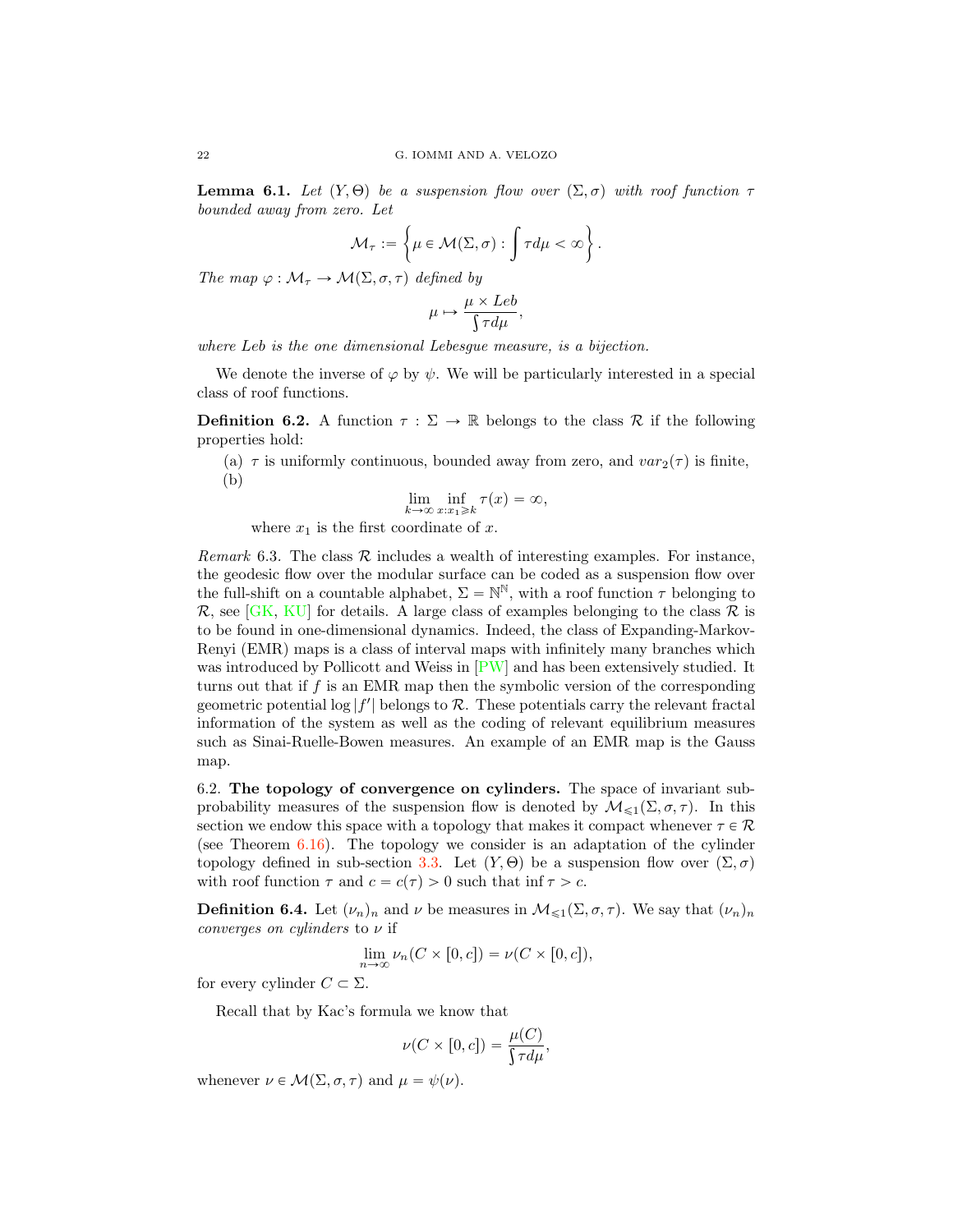<span id="page-22-0"></span>Remark 6.5. Let  $\nu$  and  $(\nu_n)_n$  be invariant probability measures for the suspension flow and set  $\mu_n = \psi(\nu_n)$ , and  $\mu = \psi(\nu)$ . From the definition of  $\psi$  we have that the following statements are equivalent

- (a) The sequence  $(\nu_n)_n$  converges on cylinders to  $\lambda \nu$ , where  $\lambda \in [0, 1].$
- (b) The following limit holds

$$
\lim_{n \to \infty} \frac{\mu_n(C)}{\int \tau d\mu_n} = \lambda \frac{\mu(C)}{\int \tau d\mu},
$$

for every cylinder  $C \subset \Sigma$ .

Moreover,  $\lambda_1 \nu_1$  and  $\lambda_2 \nu_2$  are equal if and only if

$$
\lambda_1 \nu_1(C \times [a, b]) = \lambda_2 \nu_2(C \times [a, b]),
$$

for every cylinder  $C \subset \Sigma$  and  $a, b \in \mathbb{R}$ . By Kac's formula this is equivalent to

$$
\lambda_1 \frac{\mu_1(C)}{\int \tau d\mu_1} = \lambda_2 \frac{\mu_2(C)}{\int \tau d\mu_2},
$$

for every cylinder  $C \subset \Sigma$ .

<span id="page-22-4"></span>**Lemma 6.6.** The topology of the convergence on cylinders in  $M_{\leq 1}(\Sigma, \sigma, \tau)$  is metrizable.

*Proof.* Let  $\rho : \mathcal{M}_{\leq 1}(\Sigma, \sigma, \tau) \times \mathcal{M}_{\leq 1}(\Sigma, \sigma, \tau) \to \mathbb{R}$ , be defined by

$$
\rho(\nu_1, \nu_2) = \sum_{k \geq 1} \frac{1}{2^k} |\nu_1(C_i \times [0, c]) - \nu_2(C_i \times [0, c])|,
$$

where  $(C_i)_i$  is some enumeration of the cylinders of  $\Sigma$  and  $c = c(\tau)$ . The map  $\rho$  is a metric. Indeed, let  $\nu_1 = \lambda_1 \varphi(\mu_1)$  and  $\nu_2 = \lambda_2 \varphi(\mu_2)$  be in  $\mathcal{M}_{\leq 1}(\Sigma, \sigma, \tau)$ , where  $\lambda_1$ and  $\lambda_2$  are in [0, 1]. Suppose that  $\rho(\nu_1, \nu_2) = 0$ . By Remark [6.5](#page-22-0) we know that

$$
\lambda_1 \frac{\mu_1(C)}{\int \tau d\mu_1} = \lambda_2 \frac{\mu_2(C)}{\int \tau d\mu_2},
$$

for every cylinder  $C \subset \Sigma$ . If  $\lambda_1 = 0$  we necessarily have  $\lambda_2 = 0$ : in this case  $\nu_1$  and  $\nu_2$  are both the zero measure. Assume that  $\lambda_1 \neq 0$ , then

$$
\mu_1(C) = \frac{\lambda_2}{\lambda_1} \frac{\int \tau d\mu_1}{\int \tau d\mu_2} \mu_2(C),
$$

for every cylinder  $C \subset \Sigma$ . By the outer regularity of Borel measures on a metric space we conclude that  $\mu_1 = A\mu_2$ , where  $A = \frac{\lambda_2}{\lambda_1}$  $\int \frac{\zeta \tau d\mu_1}{\zeta \tau d\mu_2}$ . This immediately implies that  $\lambda_1 \frac{\mu_1}{\int \tau d\mu_1} = \lambda_2 \frac{\mu_2}{\int \tau d\mu_2}$ , and therefore  $\nu_1 = \nu_2$ . The other properties of a metric are easily verified. Note that  $(\nu_n)_n$  converges on cylinders to  $\nu$  if and only if  $\lim_{n\to\infty} \rho(\nu_n, \nu) = 0$ , that is, the topology of convergence on cylinders is metrizable.  $\Box$ 

Our next result should be compared with Lemma [3.17.](#page-8-1) It says that the topology of convergence on cylinders coincides with the weak<sup>\*</sup> topology on  $\mathcal{M}(\Sigma, \sigma, \tau)$ . We emphasize that this result holds for every  $\tau$  which is bounded below.

<span id="page-22-3"></span>**Lemma 6.7.** Let  $\nu$  and  $(\nu_n)_n$  be measures in  $\mathcal{M}(\Sigma, \sigma, \tau)$ . The following assertions are equivalent

- <span id="page-22-1"></span>(a) The sequence  $(\nu_n)_n$  converges in the weak\* topology to  $\nu$ .
- <span id="page-22-2"></span>(b) The sequence  $(\nu_n)_n$  converges on cylinders to  $\nu$ .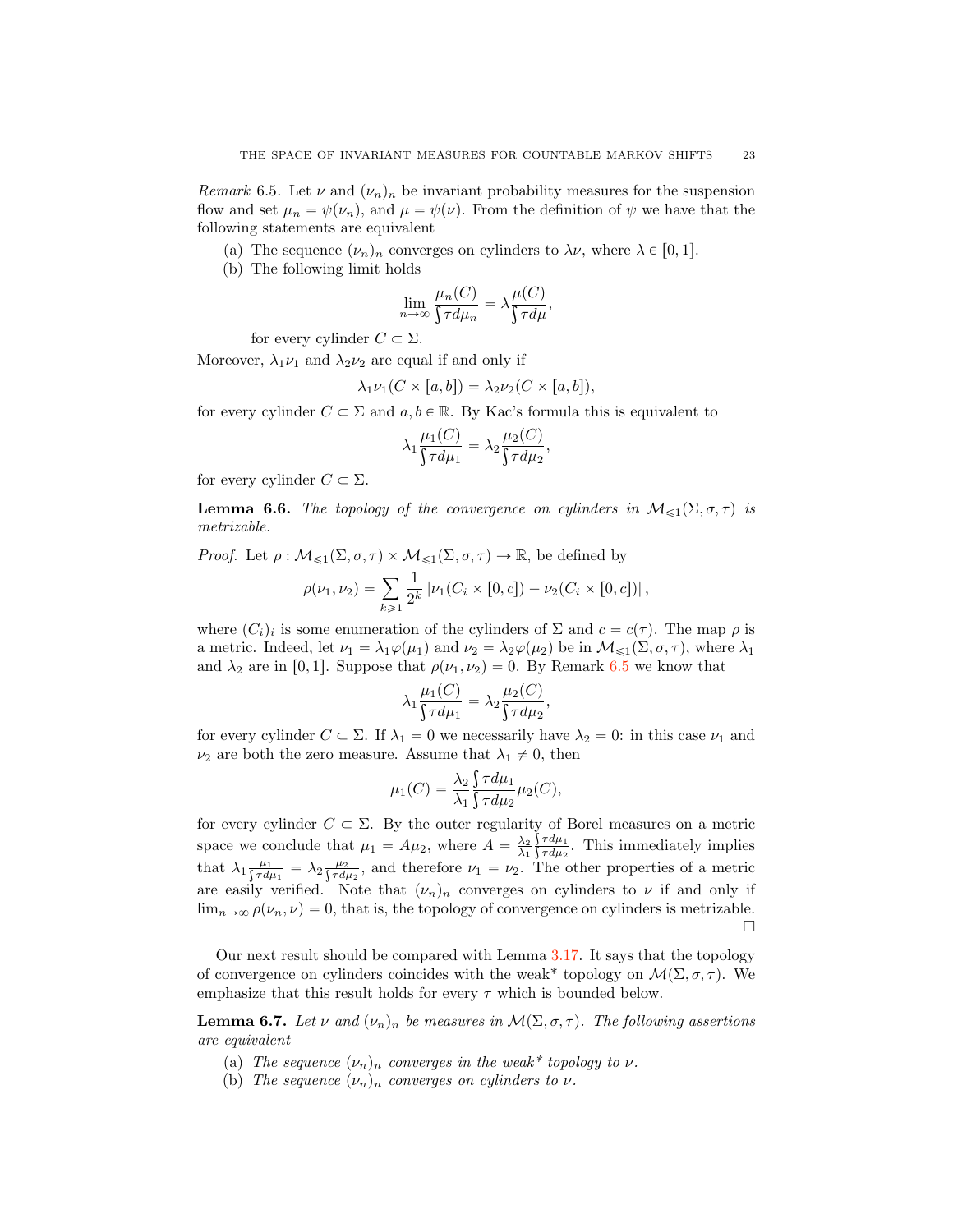*Proof.* Let  $C \subset \Sigma$  be a cylinder. Observe that  $\partial(C \times [0, c]) = C \times \{0, c\}$ . Since  $\nu$  is a flow invariant probability measure we know that  $\nu(C \times \{x\}) = 0$ , for each  $x \in \mathbb{R}$ . We conclude that  $\nu(\partial(C \times [0, c])) = 0$ . Finally use Proposition [3.3\(](#page-5-0)[d\)](#page-5-1) to conclude that [\(a\)](#page-22-1) implies [\(b\)](#page-22-2).

We will now prove that  $(b)$  implies  $(a)$ . A base for the topology in Y is given by

 $\Omega := \{C \times (a, b) \subset Y : C \text{ cylinder for } \Sigma \text{ and } a, b \in \mathbb{Q} \text{ with } a < b\}.$ 

It follows from the flow invariance of the measures that for every set  $C \times (a, b) \subset Y$ we have

$$
\lim_{n \to \infty} \nu_n(C \times (a, b)) = \nu(C \times (a, b)).
$$

Observe that a finite intersection of elements in  $\Omega$  is still in  $\Omega$ . Note that each open set *O* ⊂ *Y* can be written as a countable union of elements in Ω, say *O* =  $\iint_{\mathbb{R}^3} C_{h} \times (a_h, b_h)$ . The result now follows from [Bi, Theorem 2.2].  $\bigcup_{k\geq 1}(C_k\times (a_k, b_k)).$  The result now follows from [\[Bi,](#page-30-14) Theorem 2.2].

One of the main properties of the class  $\mathcal R$  is that we can rule out the escape of mass by imposing a uniform bound on the integral of  $\tau$  (see Lemma [6.8\)](#page-23-0). This illustrates the importance of part  $(b)$  in Definition [6.2.](#page-21-2)

<span id="page-23-0"></span>**Lemma 6.8.** Let  $(\mu_n)_n \subset \mathcal{M}(\Sigma, \sigma)$  and  $\mu \in \mathcal{M}_{\leq 1}(\Sigma, \sigma)$  be such that  $(\mu_n)_n$  converges on cylinders to the measure  $\mu$ . Let  $\tau \in \mathcal{R}$  and assume there exists  $M \in \mathbb{R}$ such that  $\int \tau d\mu_n \leq M$ , for every  $n \in \mathbb{N}$ . Then  $\mu$  is a probability measure. Moreover,  $(\mu_n)_n$  converges to  $\mu$  in the weak\* topology.

*Proof.* Observe that for every  $k \in \mathbb{N}$  we have

$$
\left(\inf_{x:x_0\geqslant k}\tau(x)\right)\mu_n\left(\bigcup_{s\geqslant k}[s]\right)\leqslant \int\tau d\mu_n\leqslant M,
$$

then

$$
\mu_n\left(\bigcup_{s\geqslant k}[s]\right)\leqslant \frac{M}{\inf_{x:x_0\geqslant k}\tau(x)}.
$$

This is equivalent to  $\mu_n\left(\bigcup_{s\leq k}[s]\right) \geq 1 - \frac{M}{\inf_{x:x_0\geq k}\tau(x)}$ . By definition of the convergence on cylinders we have

$$
\mu\left(\bigcup_{s
$$

Since  $\tau \in \mathcal{R}$  we can conclude that  $\lim_{k \to \infty} \mu(\bigcup_{s \le k} [s]) = 1$ , and therefore  $\mu$  is a probability measure. Since the sequence  $(\mu_n)_n$  converges on cylinders to a probability measure we conclude that  $(\mu_n)_n$  converges in the weak\* topology (see Lemma 3.17).  $3.17$ ).

Our next two lemmas completely describe the topology of convergence on cylinders in terms of convergence of measures in  $\Sigma$ .

<span id="page-23-1"></span>**Lemma 6.9.** Let  $\tau \in \mathcal{R}$ . A sequence  $(\nu_n)_n \subset \mathcal{M}(\Sigma, \sigma, \tau)$  converges on cylinders to the zero measure if and only if

$$
\lim_{n\to\infty}\int\tau d\psi(\nu_n)=\infty.
$$

<span id="page-23-2"></span>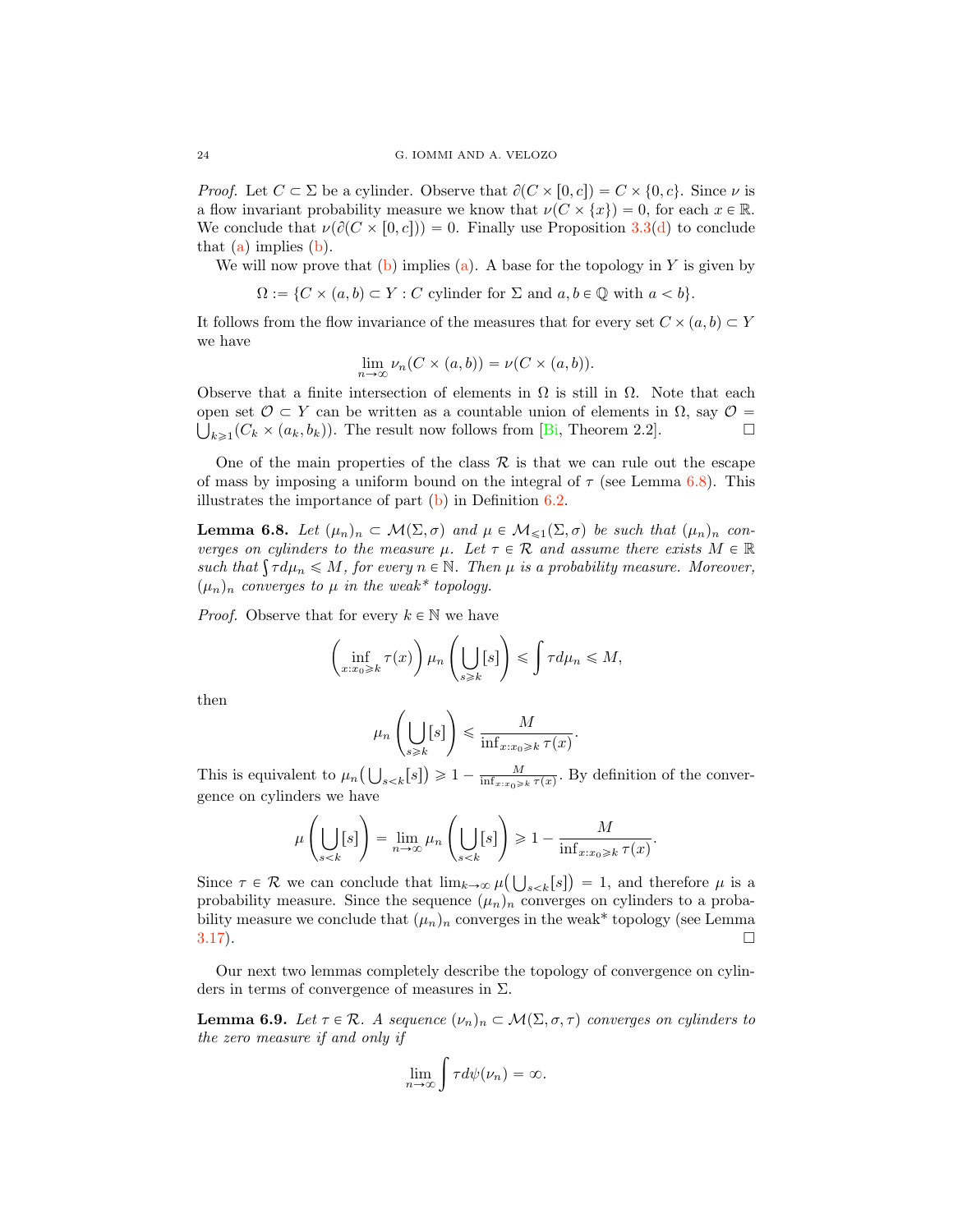*Proof.* To simplify notation define  $\mu_n = \psi(\nu_n)$ . We will first prove that

<span id="page-24-2"></span>
$$
\lim_{n \to \infty} \int \tau d\mu_n = \infty, \tag{6.1}
$$

implies that  $(\nu_n)_n$  converges on cylinders to the zero measure. Note that equation [\(6.1\)](#page-24-2) implies that

$$
\lim_{n \to \infty} \frac{\mu_n(C)}{\int \tau d\mu_n} = 0,
$$

for every cylinder C. In virtue of Remark [6.5](#page-22-0) we get that  $(\nu_n)_n$  converges on cylinders to the zero measure. To prove the other implication we argue by contradiction: suppose that the sequence  $(\nu_n)_n$  converges to the zero measure and that there exists a subsequence  $(n_k)_k$  such that  $\int \tau d\mu_{n_k} \leqslant M$ , for some  $M \in \mathbb{R}$ . From Remark [6.5](#page-22-0) we obtain

$$
0 = \lim_{k \to \infty} \frac{\mu_{n_k}(C)}{\int \tau d\mu_{n_k}} \geq \frac{1}{M} \limsup_{k \to \infty} \mu_{n_k}(C).
$$

In particular,  $(\mu_{n_k})_k$  converges on cylinders to the zero measure. Lemma [6.8](#page-23-0) implies that  $\lim_{k\to\infty} \int \tau d\mu_{n_k} = \infty$ , which contradicts the choice of the sequence  $(n_k)_k$ .  $\Box$ 

<span id="page-24-3"></span>**Lemma 6.10.** Let  $\tau \in \mathcal{R}$  and  $(\nu_n)_n$ ,  $\nu$  invariant probability measures for the suspension flow. Define  $\mu_n = \psi(\nu_n)$  and  $\mu = \psi(\nu)$ . Then the following are equivalent:

- <span id="page-24-0"></span>(a) The sequence  $(\nu_n)_n$  converges on cylinders to  $\lambda \nu$ , where  $\nu \in \mathcal{M}(\Sigma, \sigma, \tau)$  and  $\lambda \in (0, 1].$
- <span id="page-24-1"></span>(b) The sequence  $(\mu_n)_n$  converges to  $\mu$  in the weak\* topology and

$$
\lim_{n \to \infty} \frac{\int \tau d\mu}{\int \tau d\mu_n} = \lambda \in (0, 1].
$$

*Proof.* We first prove that [\(b\)](#page-24-1) implies [\(a\)](#page-24-0). If  $(\mu_n)_n$  converges in the weak\* topology to  $\mu$ , then  $\lim_{n\to\infty} \mu_n(C) = \mu(C)$ , for every cylinder C. It follows from the hypothesis on  $\lambda$  that

$$
\lim_{n \to \infty} \frac{\mu_n(C)}{\int \tau d\mu_n} = \lambda \frac{\mu(C)}{\int \tau d\mu}.
$$

Remark [6.5](#page-22-0) implies that  $(\nu_n)_n$  converges on cylinders to  $\lambda \nu$ .

Now suppose that  $(\nu_n)_n$  converges on cylinders to  $\lambda \nu$ . It follows from Lemma [6.9](#page-23-1) and the assumption that  $\lambda > 0$  that  $(\int \tau d\mu_n)_n$  is a bounded sequence. After passing to a subsequence we can assume that  $(\int \tau d\mu_n)_n$  is convergent. Let  $L \in \mathbb{R}$ be such that  $\lim_{n\to\infty} \int \tau d\mu_n = L$ . Remark [6.5](#page-22-0) implies that

$$
\lim_{n \to \infty} \mu_n(C) = \frac{\lambda L}{\int \tau d\mu} \mu(C),
$$

for every cylinder C. We conclude that  $(\mu_n)_n$  converges on cylinders to  $\mu_0 := \frac{\lambda L}{\int \tau d\mu} \mu$ . Observe that for sufficiently large n we have  $\int \tau d\mu_n \leq (L+1)$ . Lemma [6.8](#page-23-0) implies that  $\mu_0$  is a probability measure and that  $(\mu_n)_n$  converges in the weak\* topology for  $\mu_0$ . Since  $\mu$  is a probability measure we conclude that  $\lambda L = \int \tau d\mu$ , and therefore  $\mu_0 = \mu$ . This argument shows that every subsequence of our initial sequence  $(\mu_n)_n$ has a sub-subsequence converging to  $\mu$ . This readily implies that the whole sequence converges to  $\mu$ , and that  $\lim_{n\to\infty} \frac{\int \tau d\mu}{\int \tau d\mu_n} = \lambda$ .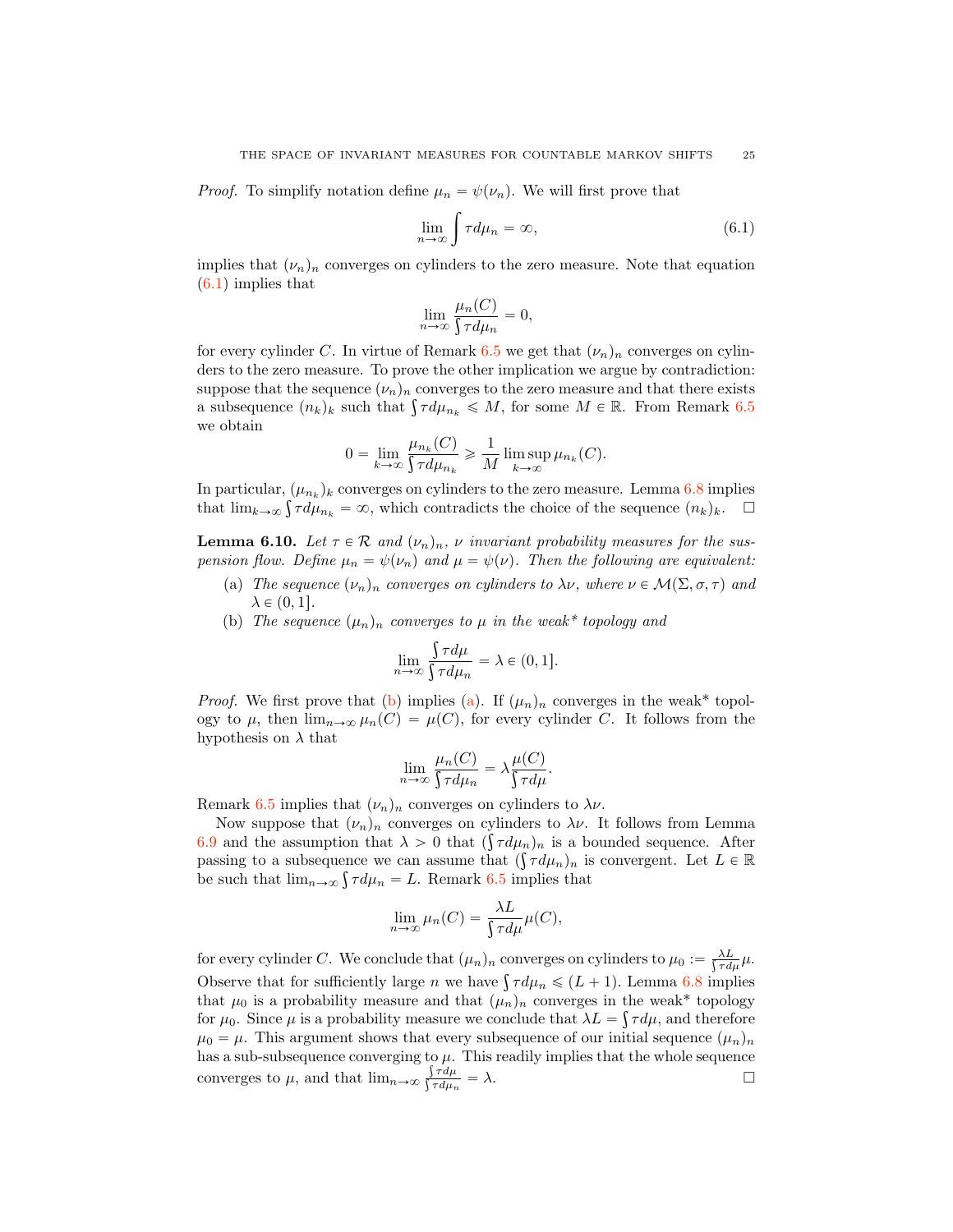Our next result should be compared with Lemma [4.16.](#page-17-0) As mentioned in the introduction, this is a necessary ingredient to prove that  $\mathcal{M}_{\leq 1}(\Sigma, \sigma, \tau)$  is the Poulsen simplex.

<span id="page-25-2"></span>**Lemma 6.11.** If  $\tau \in \mathcal{R}$  then there exists a sequence of periodic measures  $(\nu_n)_n \subset$  $\mathcal{M}(\Sigma, \sigma, \tau)$  that converges on cylinders to the zero measure.

Proof. We will separate our analysis into two cases.

Case 1 (assume  $(\Sigma, \sigma)$  satisfies the *F*-property): By Lemma [4.16](#page-17-0) there exists a sequence of periodic measures  $(\mu_n)_n$  which converges on cylinders to the zero measure. Observe that every periodic measure belong to  $\mathcal{M}_{\tau}$ , in particular  $\varphi(\mu_n) \in$  $M(\Sigma, \sigma, \tau)$ . Now, by Lemma [6.8](#page-23-0) we conclude that  $\lim_{n\to\infty} \int \tau d\mu_n = \infty$ . It follows from Lemma [6.9](#page-23-1) that the sequence  $(\varphi(\mu_n))_n$  converges to the zero measure.

Case 2 (assume  $(\Sigma, \sigma)$  does not satisfies the *F* $-property$ ): In this case there exists an element a in the alphabet,  $l \in \mathbb{N}$ , and a sequence  $(p_n)_n$  of distinct periodic points of length l such that  $p_n \in [a]$ . The periodic measure associated to  $p_n$  is denoted by  $\eta_n$ . Since  $\tau \in \mathcal{R}$ , for  $N \in \mathbb{R}$  there exists  $n_N$  such that for  $n \geq n_N$  we have  $S_l \tau(p_n) > N$ . Here  $S_l \tau$  is the Birkhoff sum of  $\tau$  of length l. In particular  $\int \tau d\eta_n = \frac{1}{l} S_l \tau(p_n) \ge N/l$ . This implies that  $\lim_{n\to\infty} \int \tau d\eta_n = \infty$ . The result then follows from Lemma [6.9.](#page-23-1)  $\Box$ 

Recall that the set  $L(\Sigma)$  was introduced in Definition [4.4.](#page-13-3) We will now prove a compactness result similar to Proposition [4.11.](#page-15-2) The proof of Proposition [6.12](#page-25-0) is significantly simpler than the one of Proposition [4.11;](#page-15-2) it would be interesting if this result can be generalized to a larger class of potentials.

<span id="page-25-0"></span>**Proposition 6.12.** Assume that  $\tau \in \mathcal{R}$ . Let  $(\mu_n)_n$  be a sequence of periodic measures on  $\Sigma$ . Suppose that  $(\mu_n)_n$  converges on cylinders to  $F \in L(\Sigma)$ , and that there exists  $M \in \mathbb{R}$  such that  $\int \tau d\mu_n \leq M$ , for all  $n \in \mathbb{N}$ . Then F extends to an invariant probability measure.

Proof. We will follow the strategy of the proof of Proposition [4.11.](#page-15-2) It is enough to prove that

$$
\lim_{k \to \infty} \lim_{n \to \infty} \mu_n \left( \bigcup_{s \ge k} Cs \right) = 0,
$$

where  $C = [a_0...a_{m-1}]$  is a cylinder. Let  $p_n \in \Sigma$  be a periodic point of period  $r_n$ and  $\mu_n$  be the periodic measure of associated to the point  $p_n$ . It is important to observe that

$$
\mu_n\left(\bigcup_{s\geq k}[s]\right) \geq \mu_n\left(\bigcup_{s\geq k}Cs\right). \tag{6.2}
$$

Indeed, the probability measure  $\mu_n$  is equidistributed on the set

<span id="page-25-1"></span>
$$
\{p_n, \sigma(p_n), ..., \sigma^{r_n-1}(p_n)\}.
$$

Observe that  $\sigma^k(p_n) \in C_s$ , implies that  $\sigma^{k+m}(p_n) \in [s]$ , from where inequality [\(6.2\)](#page-25-1) follows. Since  $\int \tau d\mu_n \leqslant M$ , we obtain that

$$
\mu_n\left(\bigcup_{s\geq k}[s]\right) \leq \frac{\int \tau d\mu_n}{\inf_{x:x_1\geq k}\tau(x)} \leq \frac{M}{\inf_{x:x_1\geq k}\tau(x)},
$$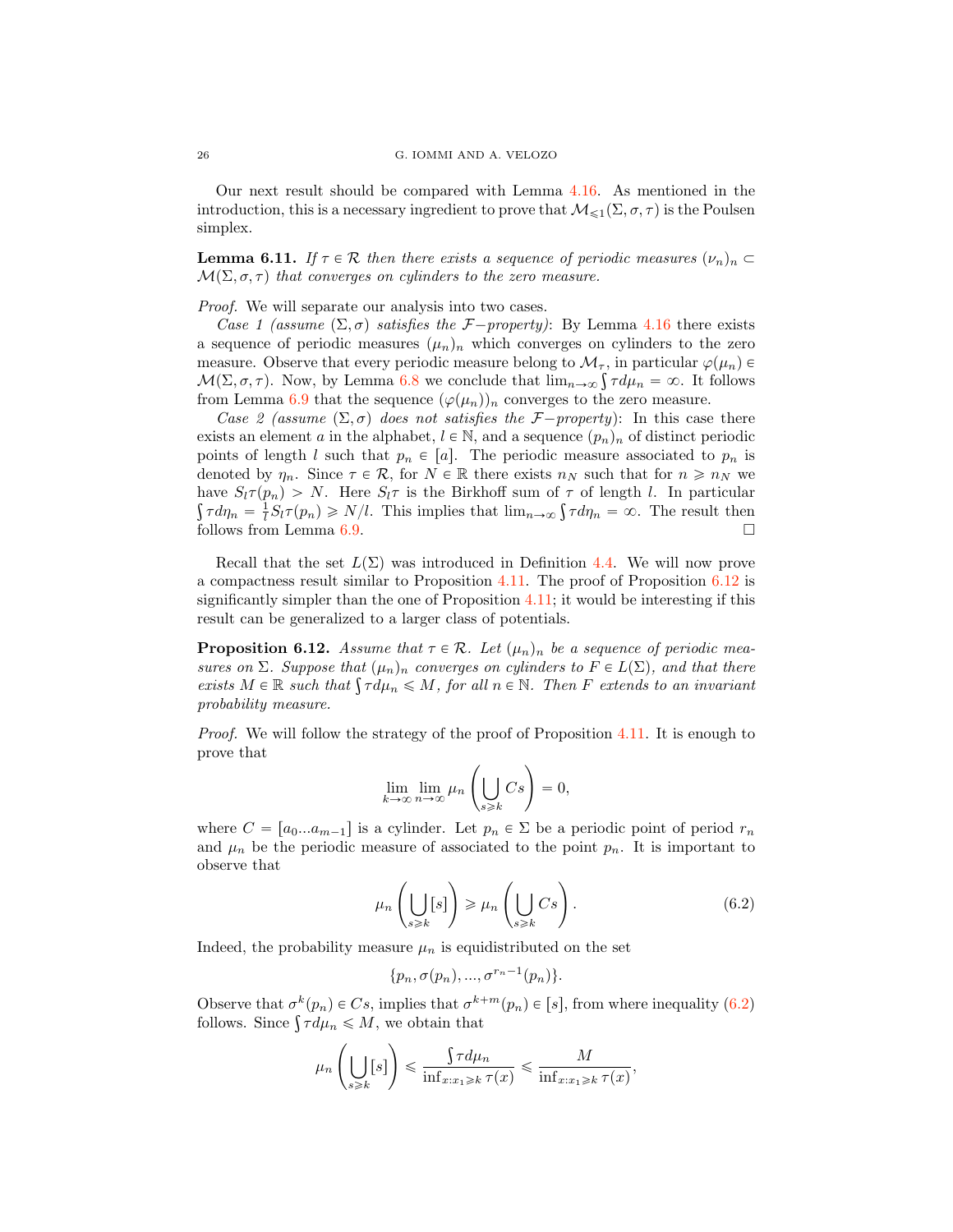but this immediately implies that

$$
\lim_{k \to \infty} \lim_{n \to \infty} \mu_n \left( \bigcup_{s \geq k} [s] \right) \leq \limsup_{k \to \infty} \frac{M}{\inf_{x : x_1 \geq k} \tau(x)}.
$$

Since  $\tau \in \mathcal{R}$  we obtain that the right hand side in the last inequality is zero. Finally use inequality  $(6.2)$  to conclude that

$$
\lim_{k \to \infty} \lim_{n \to \infty} \mu_n \left( \bigcup_{s \ge k} Cs \right) = 0.
$$

As in the proof of Proposition [4.11](#page-15-2) we have that F extends to a measure on  $\Sigma$ . Lemma  $6.8$  implies that  $F$  is a probability measure. The invariance follows from Lemma [4.1.](#page-13-1)  $\Box$ 

Proposition [6.12](#page-25-0) states that, assuming an integrability condition, limits of periodic measures are invariant probability measures. It is then of particular importance to know wether is possible to approximate a sequence of invariant measures  $(\mu_n)_n$ by periodic measures such that the assumption  $\sup_n \int \tau d\mu_n < \infty$  still remains true for the sequence of periodic measures. Proposition [6.14](#page-27-0) address this question. In the proof of Proposition [6.14](#page-27-0) we will need to approximate a measure in  $\mathcal{M}(\Sigma, \sigma)$ by a convex combination of finitely many ergodic probability measures. This result is classical in the compact case: the space of invariant probability measures is a compact convex set, and therefore the result follows from the Krein-Milman theorem. In lack of a good reference we provide a proof of this result that avoids the Krein-Milman theorem.

<span id="page-26-0"></span>**Lemma 6.13.** Let  $\mu \in \mathcal{M}(\Sigma, \sigma)$  and  $(f_i)_{i=0}^n$  be real-valued functions in  $L^1(\mu)$ . Given  $\varepsilon > 0$ , there exists  $\mu_1 \in \mathcal{M}(\Sigma, \sigma)$  that is a convex combination of finitely many ergodic probability measures which satisfies

$$
\left|\int f_i d\mu - \int f_i d\mu_1\right| < \varepsilon,
$$

for every  $i \in \{0, ..., n\}$ .

*Proof.* Let  $\mu = \int \mu_x dm(x)$  be the ergodic decomposition of  $\mu$ , in particular,

$$
\int f_k d\mu = \int \left( \int f_k d\mu_x \right) dm(x),
$$

for  $k \in \{0, ..., n\}$ . By ergodic decomposition, the measure  $\mu_x$  is ergodic for  $\mu$ -almost every  $x \in \Sigma$ . We choose a measurable set  $S \subset \Sigma$  such that  $\mu(S) = 1$  and  $\mu_x$  is ergodic for every  $x \in S$ . Given  $x \in S$  we define  $F_k(x) := \int f_k d\mu_x$ . Observe that  $\int f_k d\mu = \int_S F_k d\mu$ . By definition of the integral we know that

$$
\int_{S} F_{k} d\mu = \inf \left\{ \int_{S} g d\mu : g \text{ is simple and } g \geq F_{k} \right\}
$$

$$
= \sup \left\{ \int_{S} g d\mu : g \text{ is simple and } g \leq F_{k} \right\}.
$$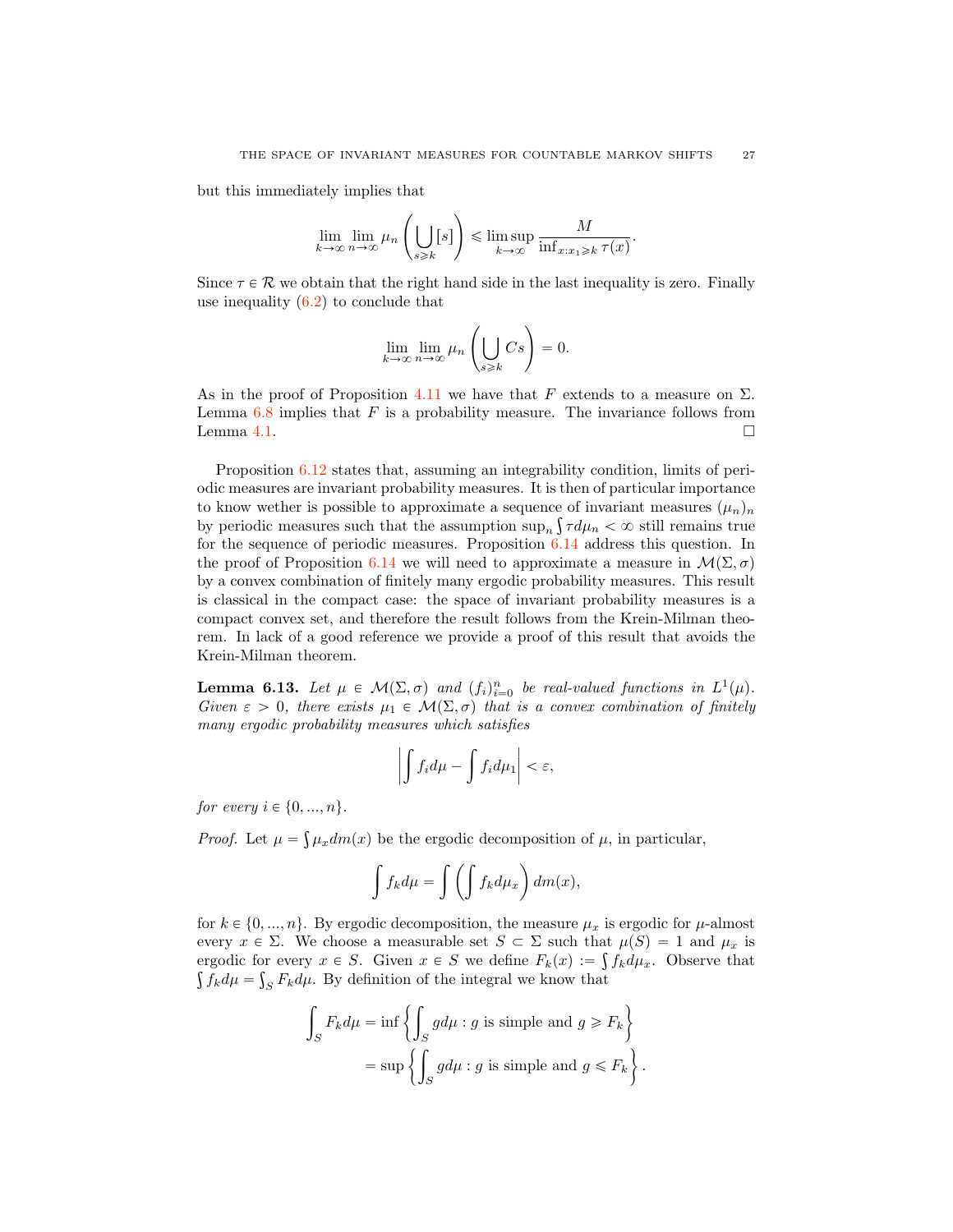This immediately implies that there exists a measurable partition  $\mathcal{U}_k = \{U_1^{(k)}, ..., U_{p_k}^{(k)}\}$ of S, such that

$$
\int_{S} F_k d\mu - \varepsilon < \sum_{i=1}^{p_k} \left( \inf_{x \in U_i^{(k)}} F_k(x) \right) \mu(U_i^{(k)})
$$
\n
$$
\leqslant \sum_{i=1}^{p_k} \left( \sup_{x \in U_i^{(k)}} F_k(x) \right) \mu(U_i^{(k)}) < \int_{S} F_k d\mu + \varepsilon
$$

If  $P$  and  $Q$  are partitions then  $P \wedge Q$  denotes the common refinement of  $P$  and *Q*. That is,  $A \in \mathcal{P} \wedge \mathcal{Q}$  if  $A = P_1 \cap Q_1$ , where  $P_1 \in \mathcal{P}$  and  $Q_1 \in \mathcal{Q}$ . Consider the partition  $\mathcal{U} = \bigwedge_{i=0}^{n} \mathcal{U}_i$  of S, and write  $\mathcal{U} = \{U_1, ..., U_q\}$ . Choose a point  $x_i \in U_i$ , for every  $i \in \{1, ..., q\}$ . Note that

$$
\int_{S} F_k d\mu - \varepsilon < \sum_{i=1}^{q} F_k(x_i) \mu(U_i) < \int_{S} F_k d\mu + \varepsilon,
$$

for every  $k \in \{0, ..., n\}$ . We conclude that

$$
\left| \int f_k d\mu - \sum_{i=1}^q \mu(U_i) \int f_k d\mu_{x_i} \right| < \varepsilon,
$$

for every  $k \in \{0, ..., n\}$ . Finally define  $\mu_1 = \sum_{i=1}^q \mu(U_i) \mu_{x_i}$ .

We will now prove a refinement of Theorem [3.8.](#page-6-1) As mentioned before, this is an important ingredient to increase the applicability of Proposition [6.12.](#page-25-0)

<span id="page-27-0"></span>**Proposition 6.14.** Let  $\tau$  be a uniformly continuous function such that  $var_2(\tau)$  is finite. For every  $\mu \in \mathcal{M}_{\tau}$  there exists a sequence of periodic measures  $(\mu_n)_n$  that converges in the weak\* topology to  $\mu$  and such that  $\lim_{n\to\infty} \int \tau d\mu_n = \int \tau d\mu$ .

*Proof.* In virtue of Lemma [6.13](#page-26-0) it is possible to find a sequence  $(\mu_n)_n$  of measures, each a convex combination of finitely many ergodic probability measures, satisfying  $d(\mu_n, \mu) \leq \frac{1}{n}$ , and such that  $\lim_{n\to\infty} \int \tau d\mu_n = \int \tau d\mu$ . In particular, it is enough to prove that the result holds for measures which are a finite convex combination of ergodic measures. We can moreover assume that the weights in the convex combination are rational numbers. Thus, from now on we assume that  $\mu = \frac{1}{N} \sum_{j=1}^{N} \mu_j$ , where each  $\mu_j$  is ergodic.

Let  $\mathcal{F}_0 = \{f_1, ..., f_l\} \subset C_b(\Sigma)$  be a collection of bounded uniformly continuous functions on  $\Sigma$  and define  $\mathcal{F} := \mathcal{F}_0 \cup \{\tau\}$ . By assumption each  $f \in \mathcal{F}$  is uniformly continuous. In particular, given  $\varepsilon > 0$ , there exists  $N_0 = N_0(\varepsilon)$  such that  $var_n(f) \leq$  $\frac{\varepsilon}{4}$ , for every  $f \in \mathcal{F}$  and  $n \geq N_0$ . Define  $C_0 := \max_{f \in \mathcal{F}_0} \max_{x \in \Sigma} |f(x)|$ .<br>Choose M such that  $\mu_j(K_M) > 9/10$ , for every  $j \in \{1, ..., N\}$ , where  $K_M =$ 

Choose M such that  $\mu_j(K_M) > 9/10$ , for every  $j \in \{1, ..., N\}$ , where  $K_M = \bigcup_{s=1}^M [s]$ . By transitivity of  $(\Sigma, \sigma)$  there exists a number L such that every pair of numbers in  $\{1, ..., M\}^2$  can be connected with an admissible word of length at most L. For each pair  $(a, b) \in \{1, ..., M\}^2$  we choose a point  $p_{a,b}$  such that  $p_{a,b} \in [a]$  and  $\sigma^{c(a,b)-1}(p_{a,b}) \in [b]$ , where  $c(a, b) \leq L$ . Recall that  $S_n\tau(x)$  denotes the Birkhoff sum of length *n* of the point *x*. Set  $C_1 = \max_{a,b} |S_{c(a,b)} \tau(p_{a,b})|$ . Define

$$
A_{j,\varepsilon}^s = \left\{ x \in \Sigma : \left| \frac{1}{m} \sum_{i=0}^{m-1} f(\sigma^i x) - \int f d\mu_j \right| < \frac{\varepsilon}{4}, \text{ for every } f \in \mathcal{F} \text{ and } m \geqslant s \right\}.
$$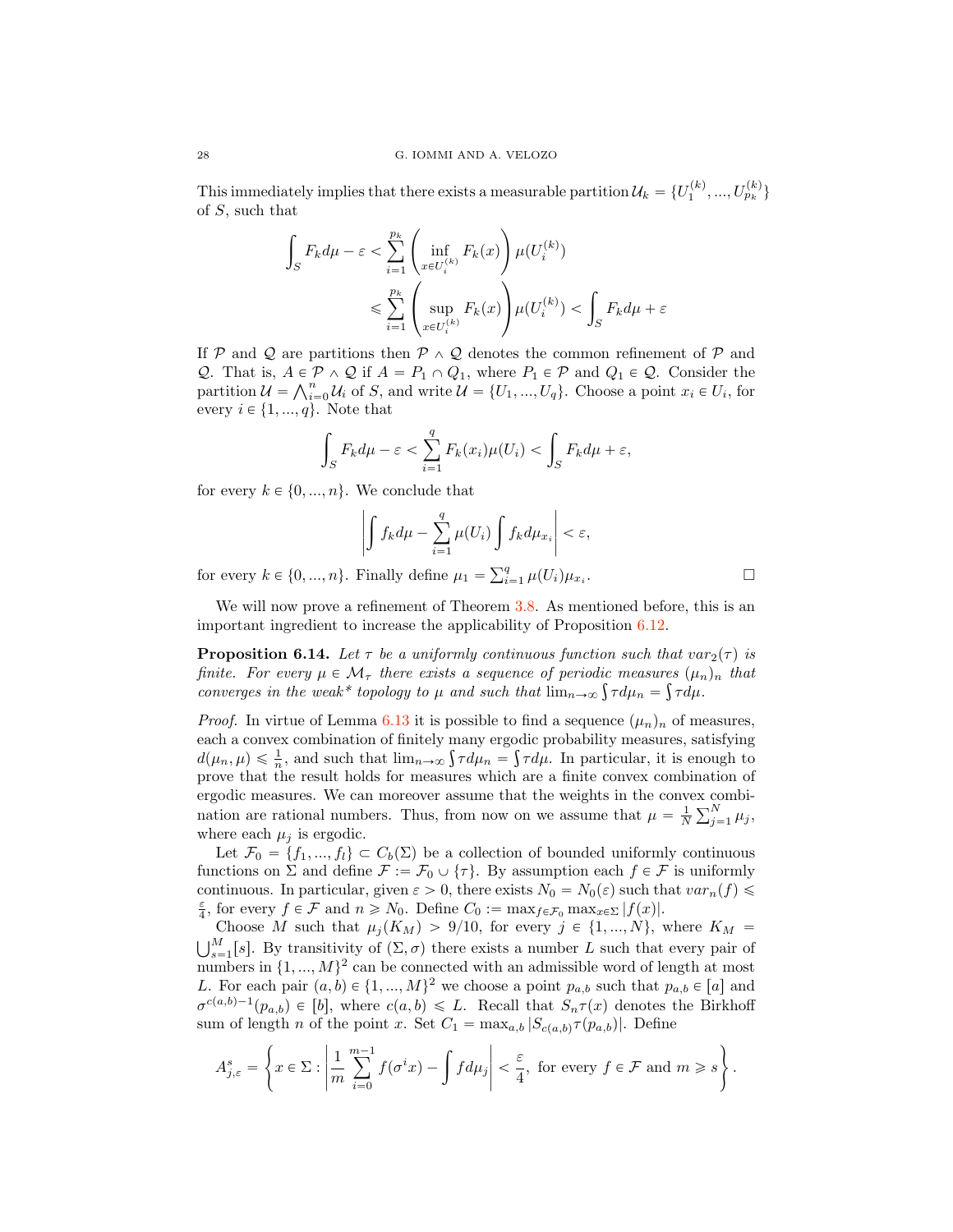It follows from Birkhoff ergodic theorem that  $\mu_j(A^s_{j,\varepsilon}) \to 1$  as  $s \to \infty$ . Choose  $s_0 \in \mathbb{N}$  such that  $\mu_j(A_{j,\varepsilon}^{s_0}) \geq 9/10$ , for every  $j \in \{1, \ldots, N\}$ . We assume that  $s_0$ is sufficiently large (relative to our constants  $C_0$ ,  $C_1$ ,  $N_0$  and  $L$ ) to be determined later.

Observe that  $\mu_j(A_{j,\varepsilon}^{s_0} \cap K_M \cap \sigma^{-s_0}(K_M)) > \frac{1}{2}$ . Pick a point  $x_j \in A_{j,\varepsilon}^{s_0} \cap K_M \cap$  $\sigma^{-s_0}(K_M)$ . We will construct a periodic point  $x_0$  out of the sequence  $(x_j)_{j=1}^N$ . Let  $y_j$  be the admissible word coming from the first  $(s_0 + 1)$  coordinates of  $x_j$ . Observe that the first and last letters of  $y_i$  are in  $\{1, ..., M\}$ . We construct an admissible word of the form  $y = y_1w_1y_2w_2...y_Nw_N$ , where  $w_i$  are admissible words of length less or equal to L that connects  $y_i$  with  $y_{i+1}$  (where we consider  $y_{N+1} = y_1$ ). We will moreover assume that the admissible word  $w_i$  is the same one we used to construct the point  $p_{a,b}$ , for the corresponding a and b. In this case  $l(\mathbf{y_i}) = c(a, b)$ and the point associated to  $\mathbf{w_i}$  is denoted by  $p_i \in (p_{a,b})_{a,b}$ . Then define  $x = (\mathbf{y}\mathbf{y}\dots)$ . We claim that the periodic measure associated to x, say  $\mu_x$ , belongs to the set

$$
\Omega = \left\{ \nu \in \mathcal{M}(\Sigma, \sigma) : \left| \int f d\nu - \int f d\mu \right| < \varepsilon, \text{ for every } f \in \mathcal{F} \right\}.
$$

Our construction ensures the following inequalities:

- (a)  $|S_{s_0-N_0} f(x) S_{s_0-N_0} f(x_1)| \leq (s_0-N_0) \nu a r_{N_0} f \leq (s_0-N_0) \varepsilon/4$ , for every  $f \in \mathcal{F}$ .
- (b)  $|S_{N_0+l(\mathbf{y_1})}f(\sigma^{s_0-N_0}x) S_{N_0+l(\mathbf{y_1})}f(\sigma^{s_0-N_0}x)| \leq 2(N_0 + l(\mathbf{y_1}))C_0 \leq 2(N_0 +$  $L)C_0$ , for every  $f \in \mathcal{F}_0$ .
- (c)  $|S_{N_0} \tau(\sigma^{s_0-N_0}x) S_{N_0} \tau(\sigma^{s_0-N_0}x_1)| \leq N_0var_2(\tau).$
- (d)  $|S_{l(\mathbf{y_1})}\tau(\sigma^{s_0}x) S_{l(\mathbf{y_1})}\tau(p_1)| \leq l(\mathbf{y_1})var_2(\tau) \leq Lvar_2(\tau).$

We can use the last inequality to obtain that

$$
|S_{l(\mathbf{y_1})}\tau(\sigma^{s_0}x)| \leq Lvar_2(\tau) + C_1.
$$

Combining these inequalities we obtain that

$$
|S_{s_0+l(\mathbf{y_1})}\tau(x)-S_{s_0}\tau(x_1)| \leq \frac{1}{4}(s_0-N_0)\varepsilon + N_0var_2(\tau) + Lvar_2(\tau) + C_1,
$$

and that

$$
|S_{s_0+l(\mathbf{y_1})}f(x)-S_{s_0+l(\mathbf{y_1})}f(x_1)| \leq \frac{1}{4}(s_0-N_0)\varepsilon+2(N_0+L)C_0,
$$

where  $f \in \mathcal{F}_0$ . Similar inequalities can be obtained when comparing the value of our function f at  $\sigma^{(k-1)s_0+\sum_{i=1}^{k-1}l(\mathbf{y}_i)}(x)$  and at  $x_k$ , where  $f \in \mathcal{F}$ . Using the triangle inequality and the definition of  $A_{j,\varepsilon}^{s_0}$  we can estimate  $|\int f d\mu_x - \sum_{j=1}^N \int f d\mu_j|$ , in an effective way. By taking  $s_0$  large enough (in terms of our constants  $C_0$ ,  $C_1$ ,  $N_0$ and L) we can ensure that  $\mu_x \in \Omega$ . We leave the details to the reader. We have now proved that the result holds for convex combinations of ergodic measures, and as explained at the beginning of the proof, the general result follows from Lemma [6.13.](#page-26-0)  $\Box$ 

<span id="page-28-0"></span>**Corollary 6.15.** Assume that  $\tau \in \mathcal{R}$ . Then the space of ergodic measures  $\mathcal{M}_e(\Sigma, \sigma, \tau)$ is weak\* dense in  $\mathcal{M}(\Sigma, \sigma, \tau)$ .

*Proof.* Fix  $\nu \in M(\Sigma, \sigma, \tau)$ . We will prove that  $\nu$  can be approximated in the topology of convergence on cylinders by ergodic measures. Let  $\mu = \psi(\nu)$ . By Proposition [6.14](#page-27-0) we can find a sequence of periodic measures  $(\mu_n)_n \subset \mathcal{M}(\Sigma, \sigma)$ converging to  $\mu$  in the weak\* topology and such that  $\lim_{n\to\infty} \int \tau d\mu_n = \int \tau d\mu$ . Set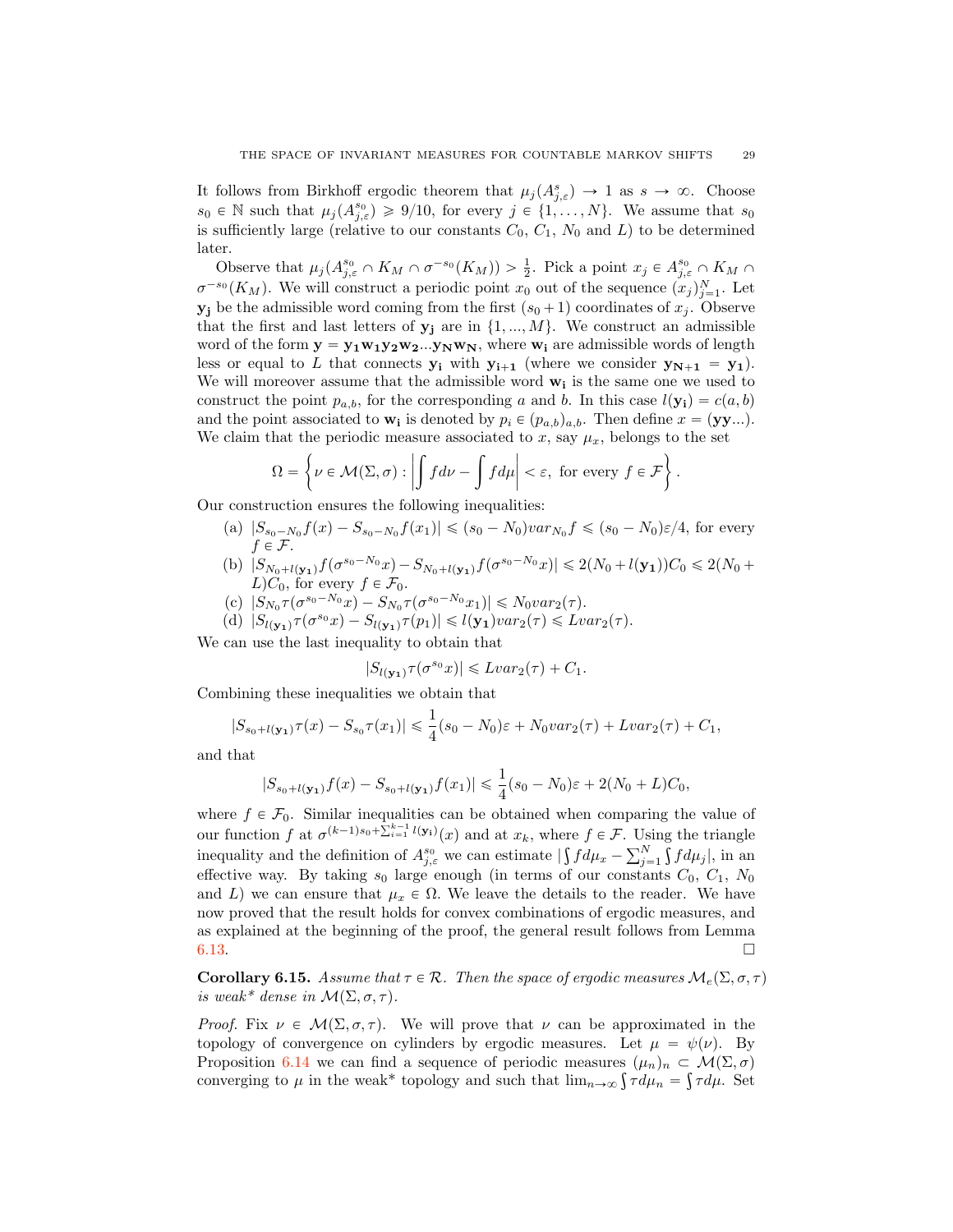<span id="page-29-2"></span> $\nu_n = \varphi(\mu_n)$ . Lemma [6.10](#page-24-3) implies that  $(\nu_n)_n$  converges in the cylinder topology to ν. In virtue of Lemma [6.7](#page-22-3) we have that  $(\nu_n)_n$  converges in the weak\* topology to ν. Moreover, each  $ν_n$  is ergodic, since each  $μ_n$  is ergodic. This concludes the proof of the corollary.  $\Box$ 

We have finally all the ingredients to prove the main result of this section: the compactness of  $M_{\leq 1}(\Sigma, \sigma, \tau)$ . We already know that  $M_{\leq 1}(\Sigma, \sigma, \tau)$  is a metrizable topological space, it is enough to prove it is sequentially compact.

<span id="page-29-0"></span>**Theorem 6.16.** Assume that  $\tau \in \mathcal{R}$ . Let  $(\nu_n)_n$  be a sequence of invariant probability measures of the suspension flow. Then there exists a subsequence  $(\nu_{n_k})_k$ converging on cylinders to an invariant sub-probability measure  $\nu$ .

*Proof.* Let  $\mu_n = \psi(\nu_n)$ . If  $\limsup_{n \to \infty} \int \tau d\mu_n = \infty$ , there exists a subsequence of  $(\nu_n)_n$  that converges on cylinders to the zero measure. We will assume that

$$
\int\tau d\mu_n\leqslant M,
$$

for all  $n \in \mathbb{N}$ . By compactness of  $L(\Sigma)$  there exists a subsequence  $(\mu_{n_k})_k$  that converges on cylinders to  $F \in L(\Sigma)$ . Maybe after passing to a subsequence we can assume that  $\lim_{k\to\infty} \int \tau d\mu_{n_k} = L$ , for some  $L \in \mathbb{R}$ . We can now use Proposition [6.14](#page-27-0) to obtain periodic measures  $\eta_k$  satisfying  $d(\mu_{n_k}, \eta_k) \leq \frac{1}{k}$  and  $\int \tau d\eta_k \leq (\int \tau d\mu_{n_k} + 1)$ . Note that  $\lim_{k\to\infty} d(\eta_k, F) = 0$  and  $\int \tau d\eta_k \leq (M+1)$ , for all  $k \in \mathbb{N}$ . We can now use Proposition  $6.12$  to conclude that F extends to an invariant probability measure that we denote by  $\mu$ . It follows that  $(\mu_{n_k})_k$  converges on cylinders to  $\mu$  and that  $\lim_{k\to\infty} \int \tau d\mu_{n_k} = L$ . Finally use Lemma [6.10](#page-24-3) to obtain that  $(\nu_{n_k})_k$  converges on cylinders to  $\lambda \nu$ , where  $\nu = \varphi(\mu)$  and  $\lambda = \frac{\int \tau d\mu}{L}$  $\frac{d\mu}{L}$ .

6.3. The space of flow invariant sub-probability measures is the Poulsen **simplex.** In Section [5](#page-19-2) we proved that  $\mathcal{M}_{\leq 1}(\Sigma, \sigma)$  is affine homeomorphic to the Poulsen simplex if  $(\Sigma, \sigma)$  has the *F*—property. In this section we prove an analogous result for the suspension flow, that is, that  $\mathcal{M}_{\leq 1}(\Sigma, \sigma, \tau)$  is affine homeomorphic to the Poulsen simplex, provided that  $\tau \in \mathcal{R}$ .

<span id="page-29-1"></span>**Theorem 6.17.** Let  $\tau$  be a potential in  $\mathcal{R}$ . The space  $\mathcal{M}_{\leq 1}(\Sigma, \sigma, \tau)$  endowed with the topology of convergence on cylinders is affine homeomorphic to the Poulsen simplex.

*Proof.* In Theorem [6.16](#page-29-0) we proved that the space  $\mathcal{M}_{\leq 1}(\Sigma, \sigma, \tau)$  is compact with respect to the cylinder topology. In Lemma [6.6](#page-22-4) we showed that it is a metrizable space. Since the space is also a convex Choquet simplex (from the ergodic decomposition), it suffices to prove that the set of extreme points is dense. Note that every element of  $M_{\leq 1}(\Sigma, \sigma, \tau)$  is of the form  $\lambda \nu$ , with  $\lambda \in [0, 1]$  and  $\nu \in \mathcal{M}(\Sigma, \sigma, \tau)$ . In Lemma [6.11](#page-25-2) we proved that there exists a sequence of flow invariant ergodic measures  $(\tilde{\nu}_n)_n$  converging to the zero measure. Set  $\hat{\nu}_n := \lambda \nu + (1 - \lambda)\tilde{\nu}_n$ , and observe that the sequence  $(\hat{\nu}_n)_n$  converges on cylinders to  $\lambda \nu$ . It follows from Corollary [6.15](#page-28-0) that the ergodic measures are dense in  $\mathcal{M}(\Sigma, \sigma, \tau)$ . This allows us to approximate  $(\hat{\nu}_n)_n$  by a sequence of ergodic measures that converges in cylinders to  $\lambda \nu$ . It follows from the main result of [\[LOS,](#page-30-0) Theorem 2.3] that  $M_{\leq 1}(\Sigma, \sigma, \tau)$  is affine homeomorphic to the Poulsen simplex. homeomorphic to the Poulsen simplex.

As in Section [5](#page-19-2) we conclude that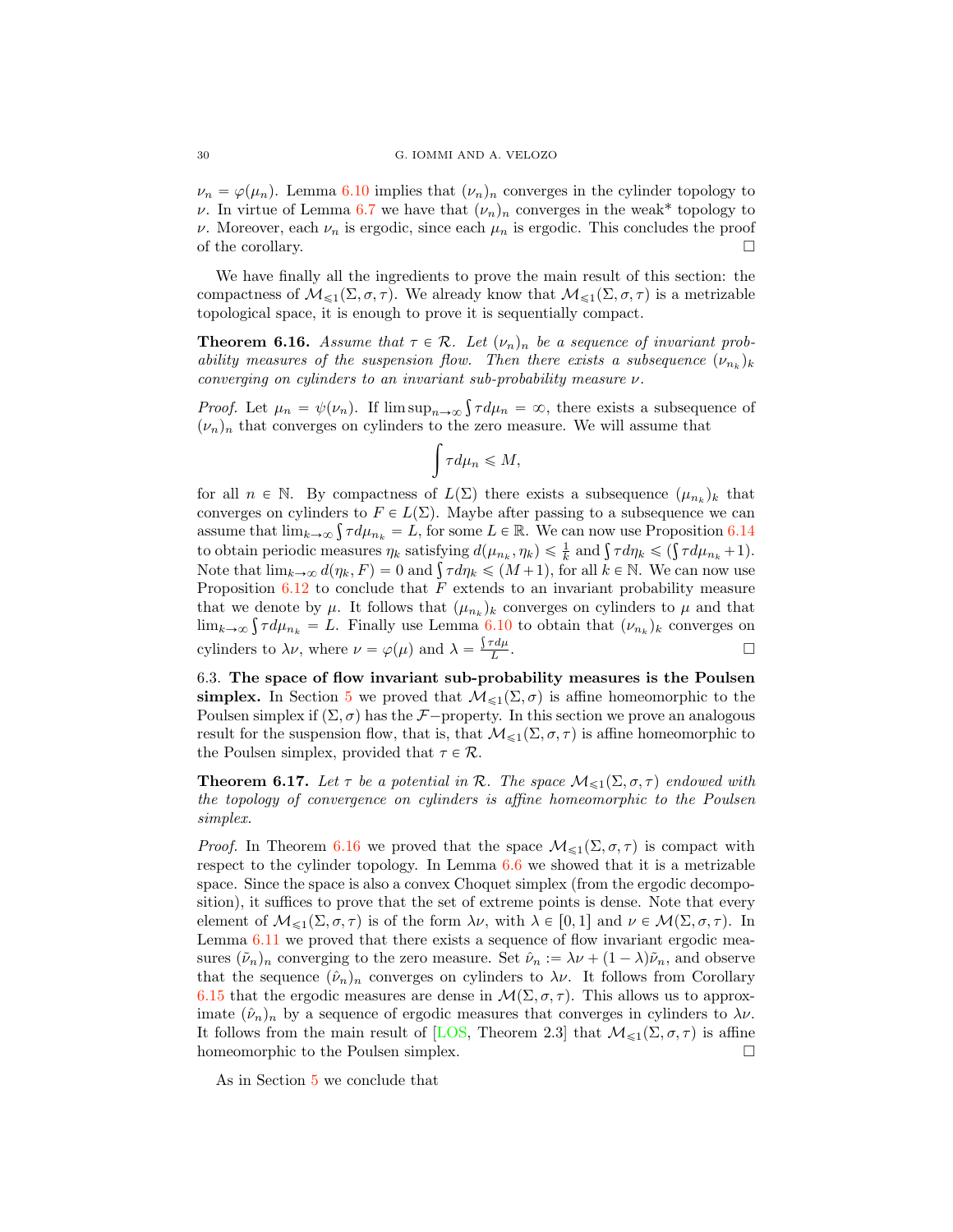<span id="page-30-4"></span>**Theorem 6.18.** Let  $(\Sigma, \sigma)$  be a transitive countable Markov shift and  $\tau \in \mathcal{R}$ . Then  $\mathcal{M}(\Sigma, \sigma, \tau)$  is affinely homeomorphic to the Poulsen simplex minus a vertex and all of its convex combinations.

*Proof.* Note that the set of extreme points of  $M_{\leq 1}(\Sigma, \sigma, \tau)$  is the zero measure together with the set of ergodic measures in  $\mathcal{M}(\Sigma, \sigma, \tau)$ . The result now follows from Theorem  $6.17$  together with the relation between weak\* and cylinder topology (see Lemma [6.7\)](#page-22-3).

#### **REFERENCES**

- <span id="page-30-20"></span>[AK] W. Ambrose and S. Kakutani, Structure and continuity of measurable flows. Duke Math. J. 9 (1942) 25–42. (Cited on page [21.](#page-20-1))
- <span id="page-30-14"></span>[Bi] P. Billingsley, Convergence of probability measures. Second edition. Wiley Series in Probability and Statistics: Probability and Statistics. A Wiley-Interscience Publication. John Wiley and Sons, Inc., New York, 1999. x+277 pp. (Cited on pages [6](#page-5-2) and [24.](#page-23-2))
- <span id="page-30-15"></span>[B] V.I. Bogachev, Measure theory. Vol. I, II. Springer-Verlag, Berlin, 2007. Vol. I: xviii+500 pp., Vol. II: xiv+575 pp. (Cited on page [6.](#page-5-2))
- <span id="page-30-5"></span>[BBG] M. Boyle, J. Buzzi and R. Gómez, Borel isomorphism of SPR Markov shifts. Colloq. Math. 137 (2014), no. 1, 127–136. (Cited on page [4.](#page-3-1))
- <span id="page-30-7"></span>[BCS] J. Buzzi, S. Crovisier and O. Sarig Measures of maximal entropy for surface diffeomorphisms. Preprint arXiv1811.02240 (Cited on page [4.](#page-3-1))
- <span id="page-30-18"></span>[CS] Y. Coudène and B. Schapira, Generic measures for hyperbolic flows on non-compact spaces. Israel J. Math. 179 (2010), 157–172. (Cited on page [7.](#page-6-2))
- <span id="page-30-19"></span>[Di] J. Dieudonné, Eléments d'analyse. Tome II: Chapitres XII XV. Cahiers Scientifiques, Fasc. XXXI Gauthier-Villars, Éditeur, Paris 1968 x+408 pp. (Cited on page [8.](#page-7-3))
- <span id="page-30-3"></span>[D] T. Downarowicz, The Choquet simplex of invariant measures for minimal flows, Isr. J. Math. 74, (1991) 241–256 (Cited on page [1.](#page-0-0))
- <span id="page-30-12"></span>[Gu1] B.M. Gurevič, Topological entropy for denumerable Markov chains, Dokl. Akad. Nauk SSSR 10 (1969), 911-91[5.](#page-4-1) (Cited on page 5.)
- <span id="page-30-13"></span>[Gu2] B.M. Gurevič, Shift entropy and Markov measures in the path space of a denumerable  $graph$ , Dokl. Akad. Nauk SSSR 11 (1970), 744–747. (Cited on page [5.](#page-4-1))
- <span id="page-30-21"></span>[GK] B.M. Gurevich and S. Katok, Arithmetic coding and entropy for the positive geodesic flow on the modular surface. Mosc. Math. J. 1 (2001), no. 4, 569-582, 645. (Cited on page [22.](#page-21-3))
- <span id="page-30-9"></span>[H] F. Hofbauer, Examples for the nonuniqueness of the equilibrium state. Trans. Amer. Math. Soc. 228 (1977), no. 223–241. (Cited on page [4.](#page-3-1))
- <span id="page-30-6"></span>[ITV] G. Iommi, M. Todd and A. Velozo, *Escape of mass and entropy of countable Markov shifts*, in preparation. (Cited on pages [4](#page-3-1) and [19.](#page-18-2))
- <span id="page-30-22"></span>[KU] S. Katok and I. Ugarcovici, Symbolic dynamics for the modular surface and beyond. Bull. Amer. Math. Soc. (N.S.) 44 (2007), no. 1, 87–132. (Cited on page [22.](#page-21-3))
- <span id="page-30-11"></span>[Ki] B.P. Kitchens, Symbolic dynamics. One-sided, two-sided and countable state Markov shifts. Universitext. Springer-Verlag, Berlin, 1998.  $x+252$  pp (Cited on pages [5,](#page-4-1) [9,](#page-8-5) and [10.](#page-9-1))
- <span id="page-30-16"></span>[Kl] A. Klenke, Probability theory. A comprehensive course. Second edition. Translation from the German edition. Universitext. Springer, London, 2014. xii+[6](#page-5-2)38 pp. (Cited on pages 6 and [8.](#page-7-3))
- <span id="page-30-8"></span>[LM] Y. Lima and C. Matheus, Symbolic dynamics for non-uniformly hyperbolic surface maps with discontinuities Ann. Sci. Ec. Norm. Super. 51, (2018) no.1, 1-38. (Cited on page [4.](#page-3-1))
- <span id="page-30-0"></span>[LOS] J. Lindenstrauss, G. Olsen and Y. Sternfeld, The Poulsen simplex. Ann. Inst. Fourier (Grenoble) 28 (1978), no. 1, vi, 91–114. (Cited on pages [1,](#page-0-0) [21,](#page-20-1) and [30.](#page-29-2))
- <span id="page-30-10"></span>[MP] N. Markley and M. Paul, Equilibrium states of grid functions. Trans. Amer. Math. Soc. 274 (1982), no. 1, 169–191. (Cited on page [4.](#page-3-1))
- <span id="page-30-2"></span>[O] J.C. Oxtoby, On two theorems of Parthasarathy and Kakutani concerning the shift transformation. 1963 Ergodic Theory (Proc. Internat. Sympos., Tulane Univ., New Orleans, La., 1961) pp. 203–215 Academic Press, New York (Cited on page [1.](#page-0-0))
- <span id="page-30-1"></span>[Par1] K. R. Parthasarathy, On the category of ergodic measures. Illinois J. Math. 5 (1961) 648– 656. (Cited on page [1.](#page-0-0))
- <span id="page-30-17"></span>[Par2] K. R. Parthasarathy, Probability measures on metric spaces. Probability and Mathematical Statistics, No. 3 Academic Press, Inc., New York-London 1967 xi+276 pp (Cited on page [6.](#page-5-2))